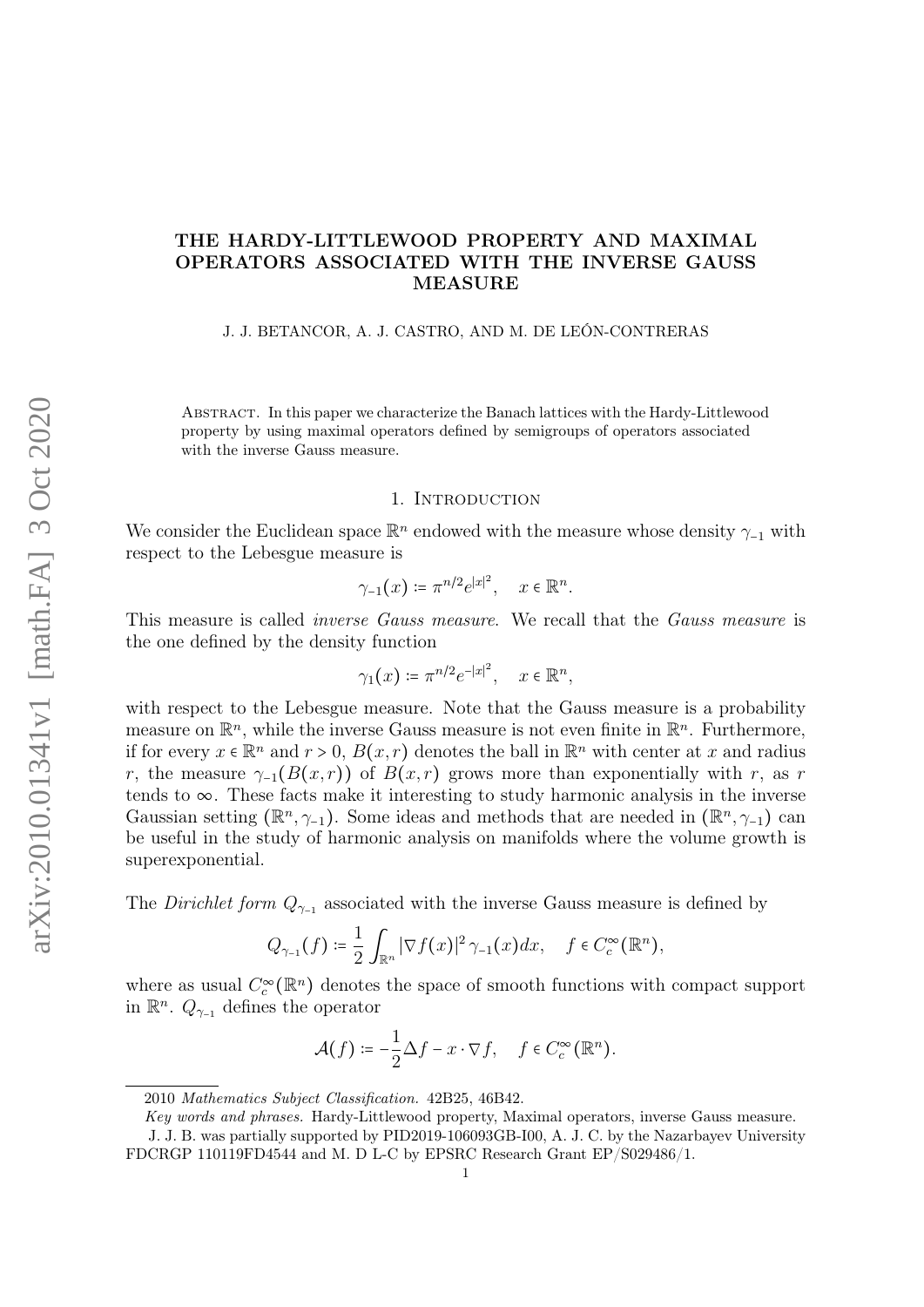The Dirichlet form  $Q_{\gamma_1}$  for the Gauss measure defines the *Ornstein-Uhlenbeck* operator,

$$
\mathcal{L}(f) \coloneqq -\frac{1}{2}\Delta f + x \cdot \nabla f, \quad f \in C_c^{\infty}(\mathbb{R}^n).
$$

The harmonic analysis for the Ornstein-Uhlenbeck operator was firstly studied by B. Muckenhoupt ([\[33\]](#page-35-0)) and ever since has been an active work area (see for instance [\[1,](#page-34-0) [5,](#page-34-1) [7,](#page-34-2) [8,](#page-34-3) [10,](#page-34-4) [11,](#page-34-5) [12,](#page-34-6) [15,](#page-34-7) [16,](#page-34-8) [17,](#page-34-9) [18,](#page-34-10) [19,](#page-34-11) [20,](#page-34-12) [24,](#page-34-13) [26,](#page-35-1) [30,](#page-35-2) [31,](#page-35-3) [32,](#page-35-4) [34,](#page-35-5) [35,](#page-35-6) [36,](#page-35-7) [39,](#page-35-8) [41\]](#page-35-9)). Recently, W. Urbina ([\[42\]](#page-35-10)) has published a monograph about Gaussian harmonic analysis.

The connection between the Gaussian measure and the Ornstein-Uhlenbeck operator motivated F. Salogni ([\[38\]](#page-35-11)) to begin the study of harmonic analysis in the inverse Gaussian measure setting. The semigroup of operators  $\{T_t^{\mathcal{A}} \coloneqq e^{-t\mathcal{A}}\}_{t>0}$  generated by the operator  $-\mathcal{A}$  is a symmetric diffusion semigroup in the sense of E. Stein ([\[40\]](#page-35-12)).  $L^p(\mathbb{R}^n, \gamma_{-1})$ -boundedness properties of the maximal operator  $T^{\mathcal{A}}_{*}$  defined by

$$
T_*^{\mathcal{A}}(f) \coloneqq \sup_{t>0} |T_t^{\mathcal{A}}(f)|,
$$

were established in [\[38,](#page-35-11) Theorem 3.3.6]. In [\[4\]](#page-34-14), T. Bruno introduces a new Hardy space H<sup>1</sup> and obtains endpoint  $(p = 1)$  results for the imaginary powers  $\mathcal{A}^{i\gamma}$ ,  $\gamma \in \mathbb{R}$ , and also for certain Riesz transforms. The results concerning Riesz transforms associated with A were completed in [\[6,](#page-34-15) Theorem 1.1].

We now recall some definitions and results about the operator  $\mathcal A$  and the semigroups of operators generated by  $-\mathcal{A}$  and  $-\sqrt{\mathcal{A}}$  that we will need in the sequel.

For every  $k \in \mathbb{N}$  we denote by  $H_k$  the k-th Hermite polynomial defined by

$$
H_k(z) \coloneqq (-1)^k e^{z^2} \frac{d^k}{dz^k} e^{-z^2}, \quad z \in \mathbb{R}.
$$

For every  $k = (k_1, \ldots, k_n) \in \mathbb{N}^n$  we define

$$
H_k(x) \coloneqq \prod_{i=1}^n H_{k_i}(x_i), \quad x = (x_1, \dots, x_n) \in \mathbb{R}^n,
$$

and

$$
\widetilde{H}_k(x) \coloneqq \gamma_1(x) H_k(x).
$$

We have that, for every  $k = (k_1, \ldots, k_n) \in \mathbb{N}^n$ ,

$$
\mathcal{A}\widetilde{H}_k=(k_1+\cdots+k_n+n)\widetilde{H}_k.
$$

We define the operator  $\widetilde{\mathcal{A}}$  as follows

$$
\widetilde{\mathcal{A}}f \coloneqq \sum_{k=(k_1,\ldots,k_n)\in\mathbb{N}^n} c_k(f)(k_1+\cdots+k_n+n)\widetilde{H}_k, \quad f \in D(\widetilde{\mathcal{A}}),
$$

where

$$
c_k(f) \coloneqq \frac{1}{\|\widetilde{H}_k\|_{L^2(\mathbb{R}^n, \gamma - 1)}^2} \int_{\mathbb{R}^n} f(x) \widetilde{H}_k(x) \, \gamma_{-1}(x) dx
$$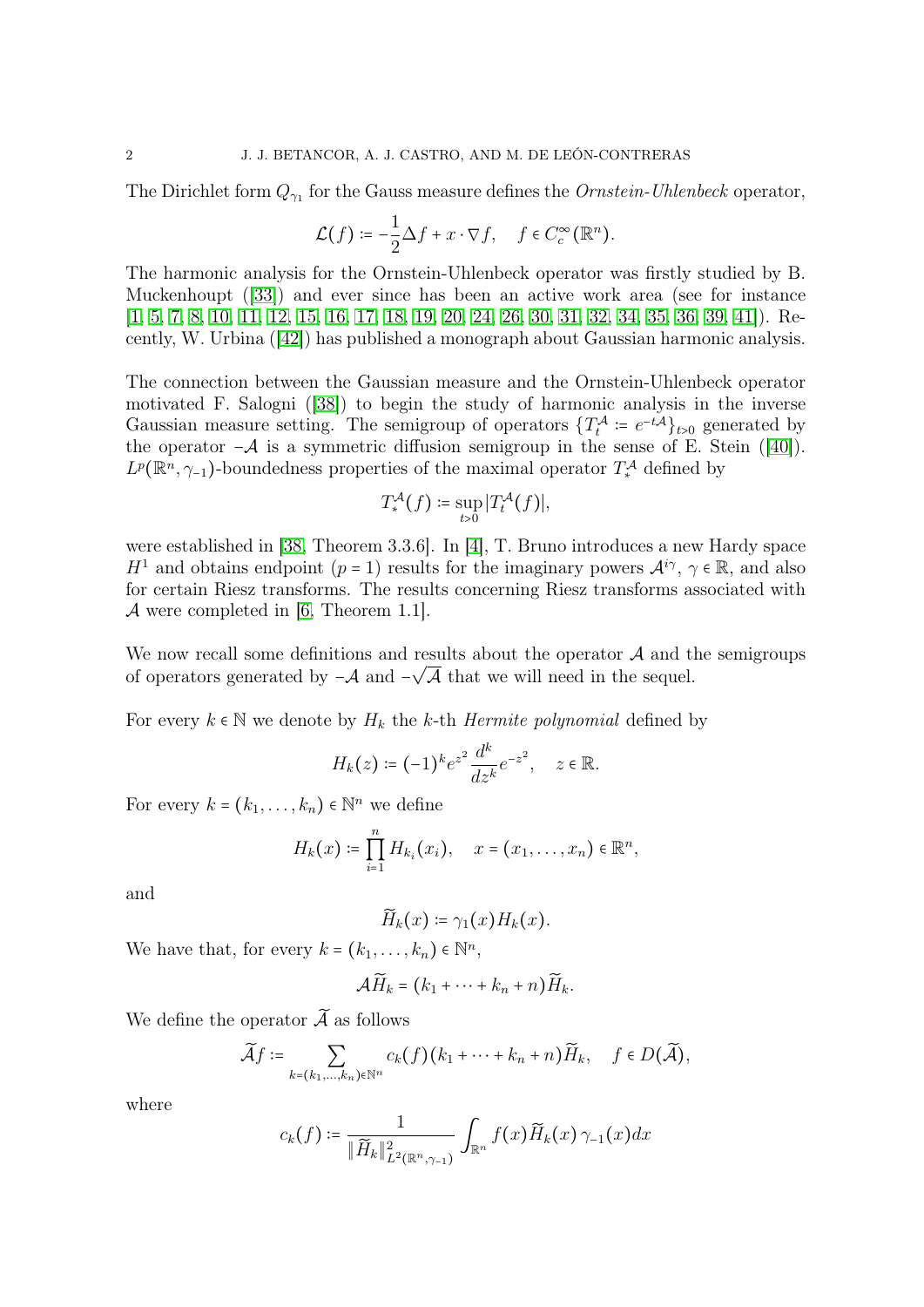and

$$
D(\widetilde{\mathcal{A}}) \coloneqq \Big\{ f \in L^{2}(\mathbb{R}^{n}, \gamma_{-1}) : \sum_{k=(k_{1}, \ldots, k_{n}) \in \mathbb{N}^{n}} |c_{k}(f)|^{2} (k_{1} + \cdots + k_{n} + n)^{2} \| \widetilde{H}_{k} \|_{L^{2}(\mathbb{R}^{n}, \gamma_{-1})}^{2} < \infty \Big\}.
$$

We can see that  $C_c^{\infty}(\mathbb{R}^n) \subset D(\widetilde{A})$  and that

$$
\mathcal{A}f = \widetilde{\mathcal{A}}f, \quad f \in C_c^{\infty}(\mathbb{R}^n).
$$

With a slight abuse of notation, we identify  $A$  with  $\widetilde{A}$ .

By  $\{T_t^{\mathcal{A}}\}_{t>0}$  we denote the semigroup of operators generated by  $-\mathcal{A}$ . For every  $t>0$ and  $1 \leq p \leq \infty$  the operator  $T_t^{\mathcal{A}}$  admits the following integral representation

$$
T_t^{\mathcal{A}}(f)(x) \coloneqq \int_{\mathbb{R}^n} T_t^{\mathcal{A}}(x, y) f(y) \, dy, \quad x \in \mathbb{R}^n,
$$

for every  $f \in L^p(\mathbb{R}^n, \gamma_{-1})$ , where

$$
T_t^{\mathcal{A}}(x,y) \coloneqq \frac{e^{-nt}}{\pi^{n/2}(1-e^{-2t})^{n/2}} \exp\left(\frac{-|x-e^{-t}y|^2}{1-e^{-2t}}\right), \quad x, y \in \mathbb{R}^n, \quad t > 0.
$$

{ $T_t^{\mathcal{A}}$ }<sub>t>0</sub> is a symmetric diffusion semigroup in  $L^p(\mathbb{R}^n, \gamma_{-1}), 1 \le p \le \infty$ .

By using the subordination formula, if  $\{P_t^{\mathcal{A}}\}_{t>0}$  denotes the semigroup of operators generated by  $-\sqrt{\mathcal{A}}$  we have that

(1) 
$$
P_t^{\mathcal{A}}(f) \coloneqq \frac{t}{2\sqrt{\pi}} \int_0^{\infty} \frac{e^{-t^2/4u}}{u^{3/2}} T_u^{\mathcal{A}}(f) du, \quad t > 0.
$$

For every  $k \in \mathbb{N}$  we consider the *maximal operators* 

<span id="page-2-0"></span>
$$
T^{\mathcal{A}}_{*,k}(f) \coloneqq \sup_{t>0} |t^k \partial_t^k T_t^{\mathcal{A}}(f)|
$$

and

$$
P_{*,k}^{\mathcal{A}}(f) \coloneqq \sup_{t>0} |t^k \partial_t^k P_t^{\mathcal{A}}(f)|.
$$

Since  $\{T_t^{\mathcal{A}}\}_{t>0}$  is a diffusion semigroup, according to [\[27,](#page-35-13) Corollary 4.2], for every  $k \in \mathbb{N}$ , the maximal operators  $T^{\mathcal{A}}_{*,k}$  and  $P^{\mathcal{A}}_{*,k}$  are bounded from  $L^p(\mathbb{R}^n, \gamma_{-1})$  into itself, for each  $1 < p < \infty$ . Furthermore, the ideas in [\[28,](#page-35-14) pp. 472–473] imply that  $P_{*,k}^{\mathcal{A}}$  is also bounded from  $L^1(\mathbb{R}^n, \gamma_{-1})$  into  $L^{1,\infty}(\mathbb{R}^n, \gamma_{-1})$ , for every  $k \in \mathbb{N}$ . Salogni ([\[38,](#page-35-11) Theorem 3.3.6]) proved that  $T^{\mathcal{A}}_* = T^{\mathcal{A}}_{*,0}$  is bounded from  $L^1(\mathbb{R}^n, \gamma_{-1})$  into  $L^{1,\infty}(\mathbb{R}^n, \gamma_{-1})$ .

Remark. As a consequence of our results (see Theorem [1.2](#page-5-0) below) we can deduce that  $T^{\mathcal{A}}_{*,1}$  is bounded from  $\overline{L}^1(\mathbb{R}^n,\gamma_{-1})$  into  $L^{1,\infty}(\mathbb{R}^n,\gamma_{-1})$ . At this moment we do not know if  $T^{\mathcal{A}}_{*,k}$  is bounded from  $L^1(\mathbb{R}^n, \gamma_{-1})$  into  $L^{1,\infty}(\mathbb{R}^n, \gamma_{-1})$ , when  $k \geq 2$ . As far as we know in the Ornstein-Uhlenbeck setting the question is also open for  $k \geq 1$ .

Also we consider the centered Hardy-Littlewood maximal function associated with the inverse Gaussian measure  $\mathcal{M}_{\gamma-1}$  defined by

$$
\mathcal{M}_{\gamma_{-1}}(f)(x) \coloneqq \sup_{r>0} \frac{1}{\gamma_{-1}(B(x,r))} \int_{B(x,r)} |f(y)| \gamma_{-1}(y) dy, \quad x \in \mathbb{R}^n.
$$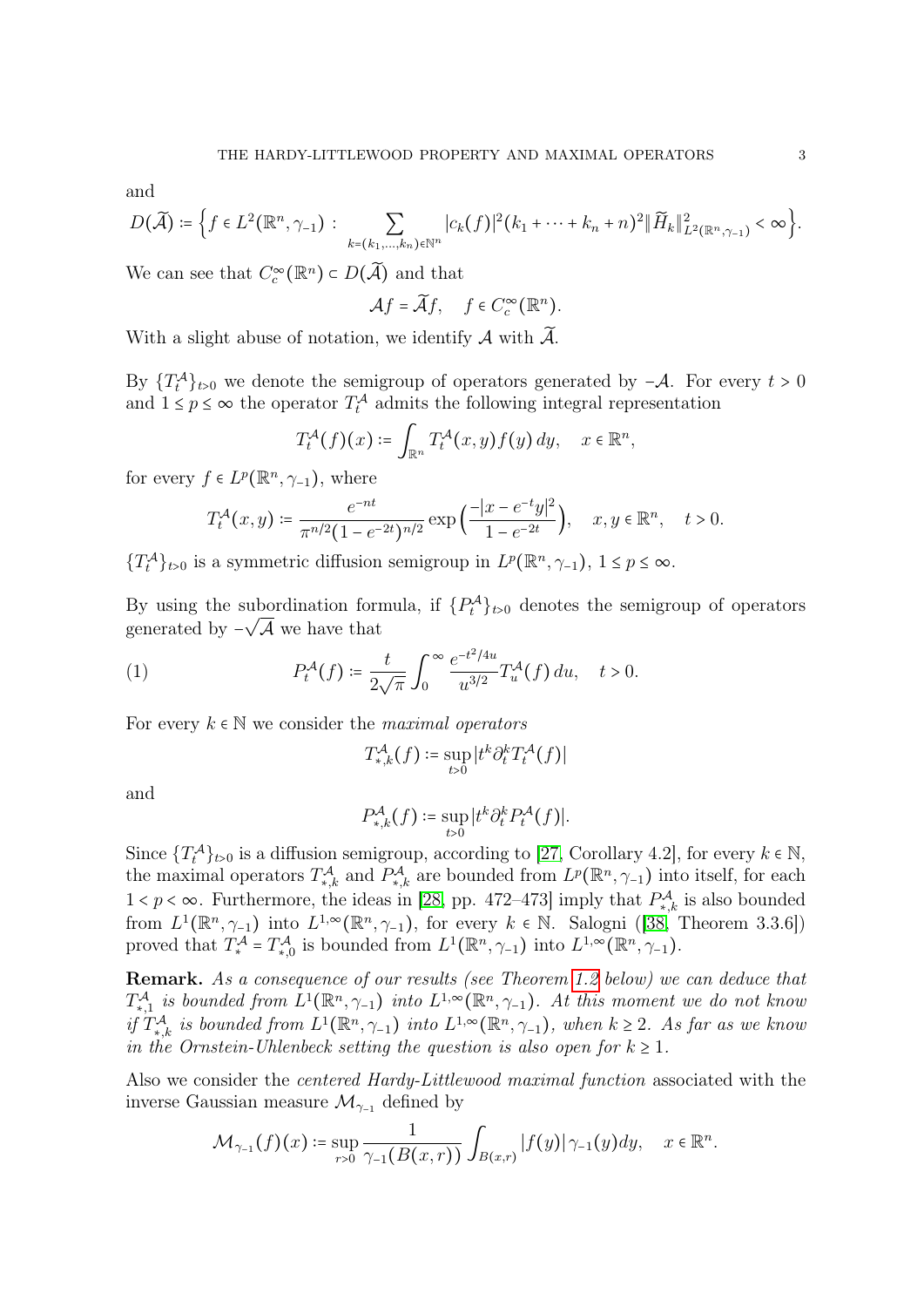In this paper we characterize the Banach lattices with the Hardy-Littlewood property in terms of the  $L^p(\mathbb{R}^n, \gamma_{-1})$ -boundedness properties of the maximal function  $\mathcal{M}_{\gamma_{-1}}$  and the maximal operators defined by the semigroups  $\{T_t^{\mathcal{A}}\}_{t>0}$  and  $\{P_t^{\mathcal{A}}\}_{t>0}$  (Theorems [1.1,](#page-5-1) [1.2](#page-5-0) and [1.3\)](#page-5-2). Our study is motivated by [\[23\]](#page-34-16) in the Gaussian context.

Before stating our results we need to recall some definitions and properties about Banach lattices and the Hardy-Littlewood property.

Banach lattice. A Banach lattice is a real Banach space X endowed with an order relation  $\leq$  satisfying the following properties. Let  $x, y, z \in X$  and  $a \in \mathbb{R}$ ,  $a \geq 0$ ,

- (i)  $x \leq y \Rightarrow x + z \leq y + z$ ;
- (*ii*)  $ax \geq 0$  provided that  $x \geq 0$  in X;
- (iii) there exist the least upper bound  $\sup\{x, y\}$  and the greatest lower bound  $\inf\{x, y\}$ for  $x$  and  $y$ :
- (iv) if we define  $|w| := \sup\{-w, w\}$ ,  $w \in X$ ,  $||x|| \le ||y||$  provided that  $|x| \le |y|$ .

Köthe function space. Let  $(\Omega, \Sigma, \mu)$  be a complete  $\sigma$ -finite measure space. A Banach space  $X$  consisting of equivalence classes, modulo equality almost everywhere, of locally integrable, real valued functions in  $\Omega$  is said to be a Köthe function space when the following properties hold

- (a) If  $|f(w)| \le |g(w)|$ , a.e.  $w \in \Omega$ , with f measurable and  $g \in X$ , then  $f \in X$  and ∥f∥ ≤ ∥g∥.
- ( $\beta$ ) For every  $E \in \Sigma$  such that  $\mu(E) < \infty$ ,  $\chi_E \in X$ .

Here  $\chi_E$  denotes the characteristic function over the set E.

Every Köthe space is a Banach lattice with the obvious order,

$$
f \ge 0
$$
 when  $f(w) \ge 0$ , a.e.  $w \in \Omega$ .

This lattice is  $\sigma$ -order complete. Moreover, each order continuous Banach lattice with weak unit is order isometric to a Köthe function space ([\[29,](#page-35-15) Theorem 1.b.14]). Then, a separable Banach lattice is order isometric to a Köthe function space if, and only if, it is  $\sigma$ -order complete. This fact justifies why we establish our results for Köthe function spaces. If X is a Köthe function space, we denote by  $X'$  the space of all the integrals in  $X$  ([\[29,](#page-35-15) p. 29]).

**Hardy-Littlewood property.** Let  $n \in \mathbb{N}$  and X be a Banach lattice. Assume that J is a finite subset of rational positive numbers. If  $f : \mathbb{R}^n \longrightarrow X$  is a locally integrable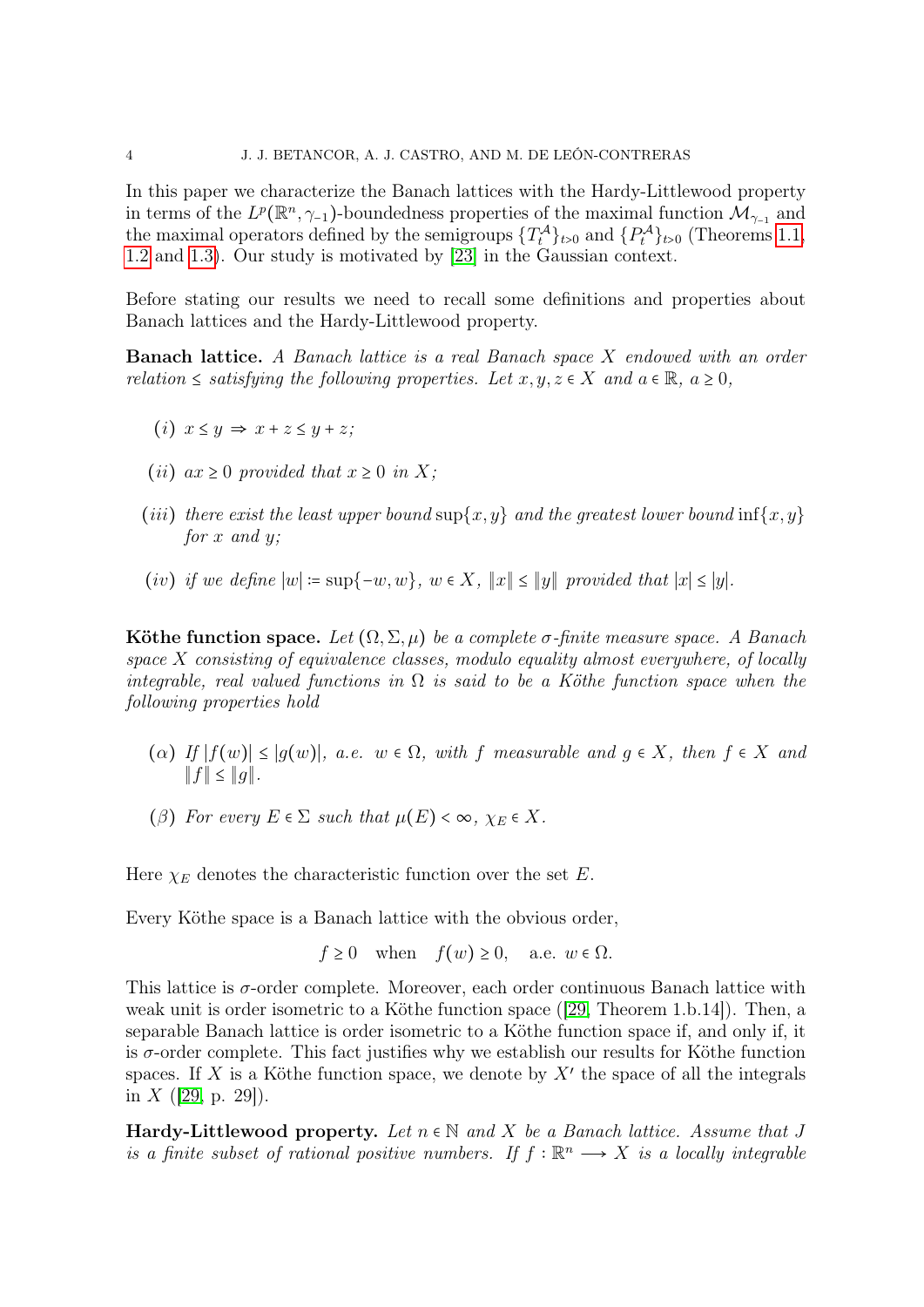function, we define

$$
\mathcal{M}_J^X(f)(x) \coloneqq \sup_{r \in J} \frac{1}{|B(x,r)|} \int_{B(x,r)} |f(y)| dy.
$$

A Banach lattice X is said to have the Hardy-Littlewood property if there exists  $1 \le$  $p < \infty$  such that, for every finite subset J of  $\mathbb{Q}_+$ ,  $\mathcal{M}^X_J$  is bounded from  $L^p(\mathbb{R}^n, X)$  into itself and

$$
\sup_{\substack{J\subset\mathbb{Q}_+\\J\text{ finite}}}\|\mathcal{M}_J^X\|_{L^p(\mathbb{R}^n,X)\to L^p(\mathbb{R}^n,X)}<\infty.
$$

The Hardy-Littlewood property for a Banach lattice does not depend on the dimension  $n$ .

For a general Banach lattice  $X$  the supremum must be taken over finite sets  $J$ . When  $X$  is a Köthe function space this restriction is not needed. Suppose that  $X$  is a Köthe function space over  $(\Omega, \Sigma, \mu)$ . Every function  $f : \mathbb{R}^n \longrightarrow X$  is understood as a two variables function  $(x, w) \in \mathbb{R}^n \times \Omega \mapsto f(x, w) \in \mathbb{R}$ . We define now the *centered Hardy*-Littlewood maximal function with respect to the first variable as follows

<span id="page-4-0"></span>(2) 
$$
\mathcal{M}^X(f)(x,w) \coloneqq \sup_{r>0} \frac{1}{|B(x,r)|} \int_{B(x,r)} |f(y,w)| dy, \quad x \in \mathbb{R}^n \text{ and } w \in \Omega,
$$

where  $f : \mathbb{R}^n \longrightarrow X$  is locally integrable. J. Bourgain ([\[3\]](#page-34-17)) proved that a Köthe function space X has the UMD property if, and only if,  $\mathcal{M}^X$  is bounded from  $L^p(\mathbb{R}^n, X)$  into itself and from  $L^{p'}(\mathbb{R}^n, X^*)$  into itself, for some (equivalently, for every)  $1 < p < \infty$ , where  $X^*$  denotes the dual space of X and  $p' = p/(p-1)$ .

**Fatou property.** It is said that a Köthe function space has the Fatou property when the following property holds. If, for every  $n \in \mathbb{N}$ ,  $f_n \in X$  and  $f_n(w) \geq 0$ , a.e.  $w \in \Omega$ , satisfying that  $f_n(w) \uparrow f(w)$ , a.e.  $w \in \Omega$ , as  $n \to \infty$ , and  $\sup_{n \in \mathbb{N}} ||f_n||_X < \infty$ , then  $f \in X$ and  $||f||_X = \lim_{n \to \infty} ||f_n||_X$ .

By using Lebesgue's monotone convergence theorem we can see that a Köthe function space X having the Fatou property has the Hardy-Littlewood property if, and only if, there exists  $1 < p_0 < \infty$  such that  $\mathcal{M}^X$  is bounded from  $L^{p_0}(\mathbb{R}^n, X)$  into itself. In [\[13,](#page-34-18) Theorem 1.7] it was proved that this condition is equivalent to the boundedness of  $\mathcal{M}^X$  from  $L^p(\mathbb{R}^n, X)$  into itself, for every  $1 < p < \infty$ , and to the boundedness of  $\mathcal{M}^X$ from  $L^1(\mathbb{R}^n, X)$  into  $L^{1,\infty}(\mathbb{R}^n, X)$ .

The Hardy-Littlewood property for Banach lattices has been investigated in [\[13\]](#page-34-18), [\[14\]](#page-34-19) and [\[21\]](#page-34-20) (see also [\[37\]](#page-35-16)). In [\[23\]](#page-34-16) the Hardy-Littlewood property for Köthe function spaces was characterized by using maximal operators associated with Ornstein-Uhlenbeck operators with respect to the Gauss measure. In this paper we obtain new characterizations of the Köthe function spaces with the Hardy-Littlewood property via maximal operators associated with the semigroups  $\{T_t^{\mathcal{A}}\}_{t>0}$  and  $\{P_t^{\mathcal{A}}\}_{t>0}$  (Theorems [1.2](#page-5-0) and [1.3\)](#page-5-2).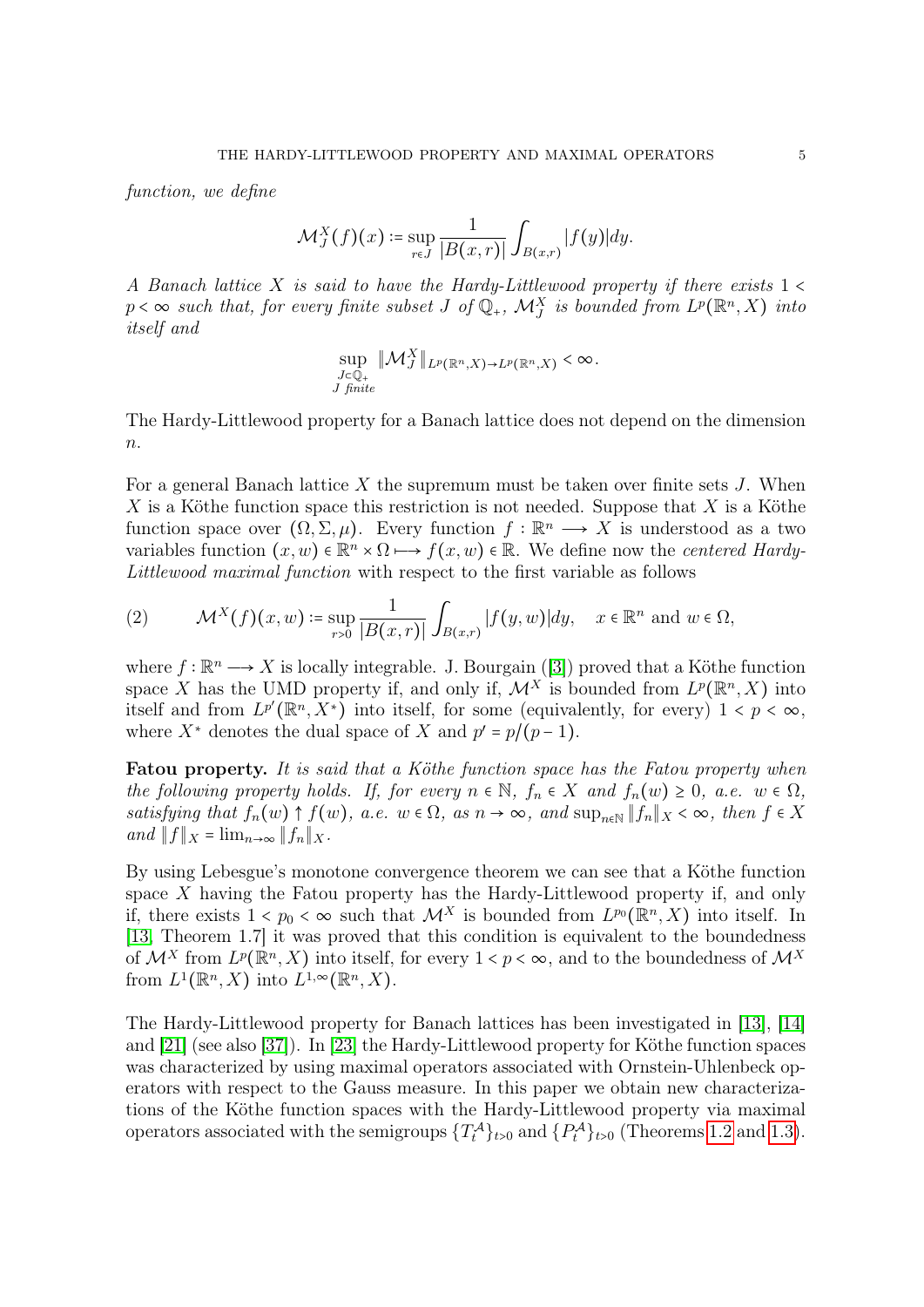Suppose that  $q:(0,\infty) \longrightarrow \mathbb{R}$  is  $C^m(0,\infty)$  where  $m \in \mathbb{N}$  and that  $m-1 \leq \alpha < m$ . The Weyl fractional derivative of order  $\alpha$ ,  $D^{\alpha}q$ , is defined by

$$
D^{\alpha}g(t) \coloneqq \frac{1}{\Gamma(m-\alpha)} \int_0^{\infty} g^{(m)}(t+s) s^{m-\alpha-1} ds, \quad t \in (0,\infty).
$$

If X is a Köthe function space and  $f \in L^p(\mathbb{R}^n, X)$ ,  $1 \leq p < \infty$ , we define

$$
\mathcal{M}^X_{\gamma_{-1}}(f)(x,w) \coloneqq \sup_{r>0} \frac{1}{\gamma_{-1}(B(x,r))} \Big| \int_{B(x,r)} f(y,w) \, \gamma_{-1}(y) dy \Big|, \quad x \in \mathbb{R}^n, \quad w \in \Omega,
$$

and, for every  $\alpha > 0$ ,

$$
T_{*,\alpha}^{\mathcal{A}}(f)(x,w) \coloneqq \sup_{t>0} |t^{\alpha} \partial_t^{\alpha} T_t^{\mathcal{A}}(f(\cdot,w))(x)|, \quad x \in \mathbb{R}^n, \quad w \in \Omega,
$$

and

$$
P_{*,\alpha}^{\mathcal{A}}(f)(x,w) \coloneqq \sup_{t>0} |t^{\alpha} \partial_t^{\alpha} P_t^{\mathcal{A}}(f(\cdot,w))(x)|, \quad x \in \mathbb{R}^n, \quad w \in \Omega.
$$

From now on, when it is understood from the context, we will use the notation  $S(f)(x) = S(f)(x, \cdot), x \in \mathbb{R}^n$ , for any operator S appearing along the paper. We are finally in position of stating our results.

<span id="page-5-1"></span>**Theorem 1.1.** Let  $X$  be a Köthe function space with the Fatou property. The following assertions are equivalent.

- (a) X has the Hardy-Littlewood property.
- (b)  $\mathcal{M}_{\gamma-1}^X$  is bounded from  $L^1_X(\mathbb{R}^n, \gamma)$  into  $L^{1,\infty}_X$  $X^{1,\infty}_X(\mathbb{R}^n,\gamma_{-1}).$
- (c) For every  $f \in L^1_X(\mathbb{R}^n, \gamma_{-1}), \mathcal{M}_{\gamma_{-1}}^X f(x) \in X$  for almost all  $x \in \mathbb{R}^n$ .

<span id="page-5-0"></span>**Theorem 1.2.** Let X be a Köthe function space with the Fatou property,  $1 < p < \infty$ and  $\alpha \in [0,1]$ . Consider the following assertions.

(a) X has the Hardy-Littlewood property.

 $(b_{\alpha})$   $T_{*,\alpha}^{\mathcal{A}}$  is bounded from  $L_{\mathcal{I}}^{p}$  $\sum_{X}^{p}(\mathbb{R}^n, \gamma_{-1})$  into itself.

(c<sub>a</sub>)  $T_{*,\alpha}^{\mathcal{A}}$  is bounded from  $L_X^1(\mathbb{R}^n, \gamma_{-1})$  into  $L_X^{1,\infty}$  $X^{1,\infty}_X(\mathbb{R}^n,\gamma_{-1}).$ 

- $(d_{\alpha})$  For every  $f \in L_{\mathcal{X}}^p$  $\overline{X}_X^p(\mathbb{R}^n, \gamma_{-1}), T^{\mathcal{A}}_{*,\alpha}(f)(x) \in \overline{X}$  for almost all  $x \in \mathbb{R}^n$ .
- $(e_{\alpha})$  For every  $f \in L_X^1(\mathbb{R}^n, \gamma_{-1}), T_{*,\alpha}^{\mathcal{A}}(f)(x) \in X$  for almost all  $x \in \mathbb{R}^n$ .

Then, when

- $\bullet \ \alpha = 0, \ (a) \Leftrightarrow (b_{\alpha}) \Leftrightarrow (c_{\alpha}) \Leftrightarrow (d_{\alpha}) \Leftrightarrow (e_{\alpha});$
- $\bullet \alpha \in (0,1], (a) \Rightarrow (b_{\alpha}), (c_{\alpha}), (d_{\alpha}) \text{ and } (e_{\alpha}).$

<span id="page-5-2"></span>**Theorem 1.3.** Let X be a Köthe function space with the Fatou property,  $1 < p < \infty$ and  $\alpha \in [0, \infty)$ . Consider the following assertions.

- (a) X has the Hardy-Littlewood property.
- $(\dot{b}_{\alpha})$   $P_{*,\alpha}^{\mathcal{A}}$  is bounded from  $L_{\mathcal{I}}^{p}$  $\prod_{X}^{p}(\mathbb{R}^{n},\gamma_{-1})$  into itself.
- (c<sub>α</sub>)  $P_{*,\alpha}^{\mathcal{A}}$  is bounded from  $L_X^1(\mathbb{R}^n, \gamma_{-1})$  into  $L_X^{1,\infty}$  $\frac{1, \infty}{X}(\mathbb{R}^n, \gamma_{-1}).$
- $(d_{\alpha})$  For every  $f \in L_{\mathcal{X}}^p$  $P_X^p(\mathbb{R}^n, \gamma_{-1}), P_{*,\alpha}^{\mathcal{A}}(f)(x) \in X$  for almost all  $x \in \mathbb{R}^n$ .
- $(e_{\alpha})$  For every  $f \in L_X^1(\mathbb{R}^n, \gamma_{-1}), P_{*,\alpha}^{\mathcal{A}}(f)(x) \in X$  for almost all  $x \in \mathbb{R}^n$ .

Then, when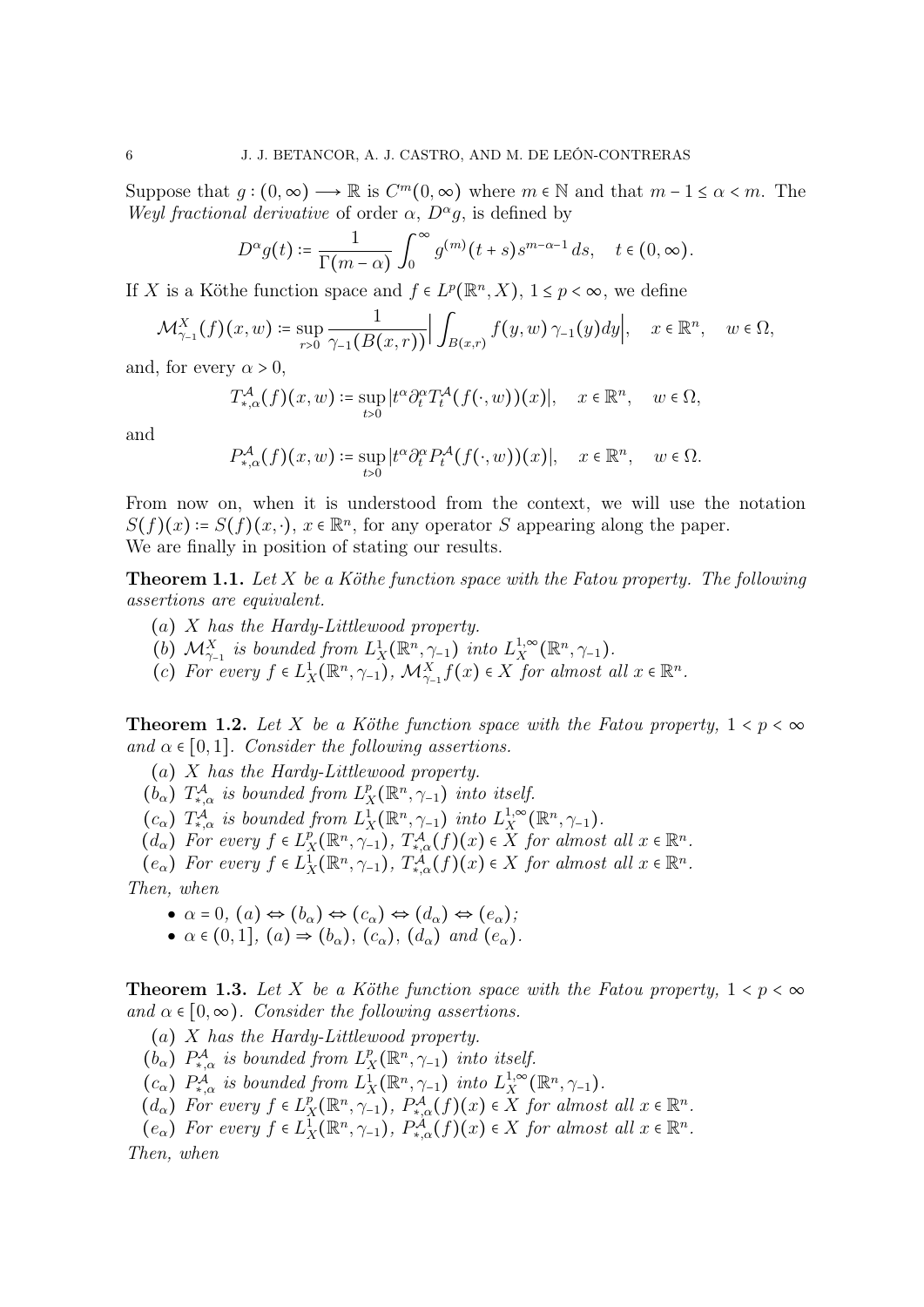- $\bullet \ \alpha = 0, \ (a) \Leftrightarrow (b_{\alpha}) \Leftrightarrow (c_{\alpha}) \Leftrightarrow (d_{\alpha}) \Leftrightarrow (e_{\alpha});$
- $\alpha > 0$ ,  $(a) \Rightarrow (b_{\alpha})$ ,  $(c_{\alpha})$ ,  $(d_{\alpha})$  and  $(e_{\alpha})$ .

Some comments related to Theorems [1.2](#page-5-0) and [1.3](#page-5-2) are in order. Suppose that  $\{\mathbb{T}_t\}_{t>0}$  is a symmetric diffusion semigroup on  $(\Lambda, \mu)$  and  $\{\mathbb{P}_t\}_{t>0}$  is the corresponding subordinated Poisson semigroup. H. Li and P. Sjögren ([\[28,](#page-35-14) p. 473]) proved that, for every  $k \in \mathbb{N}$ , there exists  $C > 0$  such that

$$
\mathbb{P}_{*,k}(f) \leq C \sup_{t>0} \Big| \frac{1}{t} \int_0^t \mathbb{T}_s(f) ds \Big|.
$$

Then by using Hopf-Dunford-Schwartz ergodic theorem it follows that  $\mathbb{P}_{*,k}$  is bounded from  $L^1(\Lambda)$  into  $L^{1,\infty}(\Lambda)$ , for every  $k \in \mathbb{N}$ .

Let X be a Köthe function space on  $(\Omega, \nu)$ . We define the maximal ergodic function associated to  $\{\mathbb{T}_t\}_{t>0}$  by

$$
\mathbb{M}(f)(x,w) \coloneqq \sup_{t>0} \frac{1}{t} \Big| \int_0^t \mathbb{T}_s(f(\cdot,w))(x) ds \Big|, \ \ x \in \Lambda \ \ and \ \ w \in \Omega.
$$

A Banach space Y is said to have the *UMD property* when the Hilbert transform can be extended to  $L^p(\mathbb{R})\otimes Y$ , in the obvious way, as a bounded operator from  $L^p(\mathbb{R})\otimes Y$ into itself with the topology of  $L^p$  $_{Y}^{p}(\mathbb{R})$  for some (equivalently, for every)  $1 < p < \infty$ . The interested reader can find in [\[25,](#page-34-21) Chapter 4] the main properties of UMD Banach spaces.

In [\[43,](#page-35-17) Theorem 1] Q. Xu proved that if X is a UMD Köthe function space, then M defines a bounded operator from  $L^p$  $\chi^p(X)$  into itself, for every  $1 < p < \infty$ . Hence, if X is a UMD Köthe function space, for every  $k \in \mathbb{N}$  and  $1 \lt p \lt \infty$ ,  $\mathbb{P}_{*,k}$  is bounded from  $L^p$  $K_X^p(\Lambda)$  into itself. Furthermore, as Xu commented ([\[43,](#page-35-17) Problem 10]), it is not known if, even when X is a UMD Köthe function space, M is bounded from  $L_X^1(\Lambda)$ into  $L_X^{1,\infty}$  $X^{1,\infty}(\Lambda).$ 

We prove our results by using a method introduced by Muckenhoupt ([\[33\]](#page-35-0)) that consists on decomposing the operator under consideration in two parts that are called local and global operators, respectively. In order to see the  $L^p(\mathbb{R}^n, \gamma_{-1})$ –boundedness properties of the local operators we need the corresponding for the classical operators, that is, those operators associated with the Euclidean heat and Poisson semigroups. Next, we state these results that we will be needed, which are also interesting by themselves.

We consider the Euclidean heat semigroup (i.e., the one associated to  $-\frac{1}{2}\Delta$ ),  $\{W_t\}_{t>0}$ , given by

$$
W_t(f)(x) \coloneqq \int_{\mathbb{R}^n} W_t(x-y)f(y) \, dy, \quad x \in \mathbb{R}^n, \quad t > 0,
$$

where

$$
W_t(z) \coloneqq \frac{1}{(2\pi t)^{n/2}} e^{-|z|^2/2t}, \quad z \in \mathbb{R}^n, \quad t > 0,
$$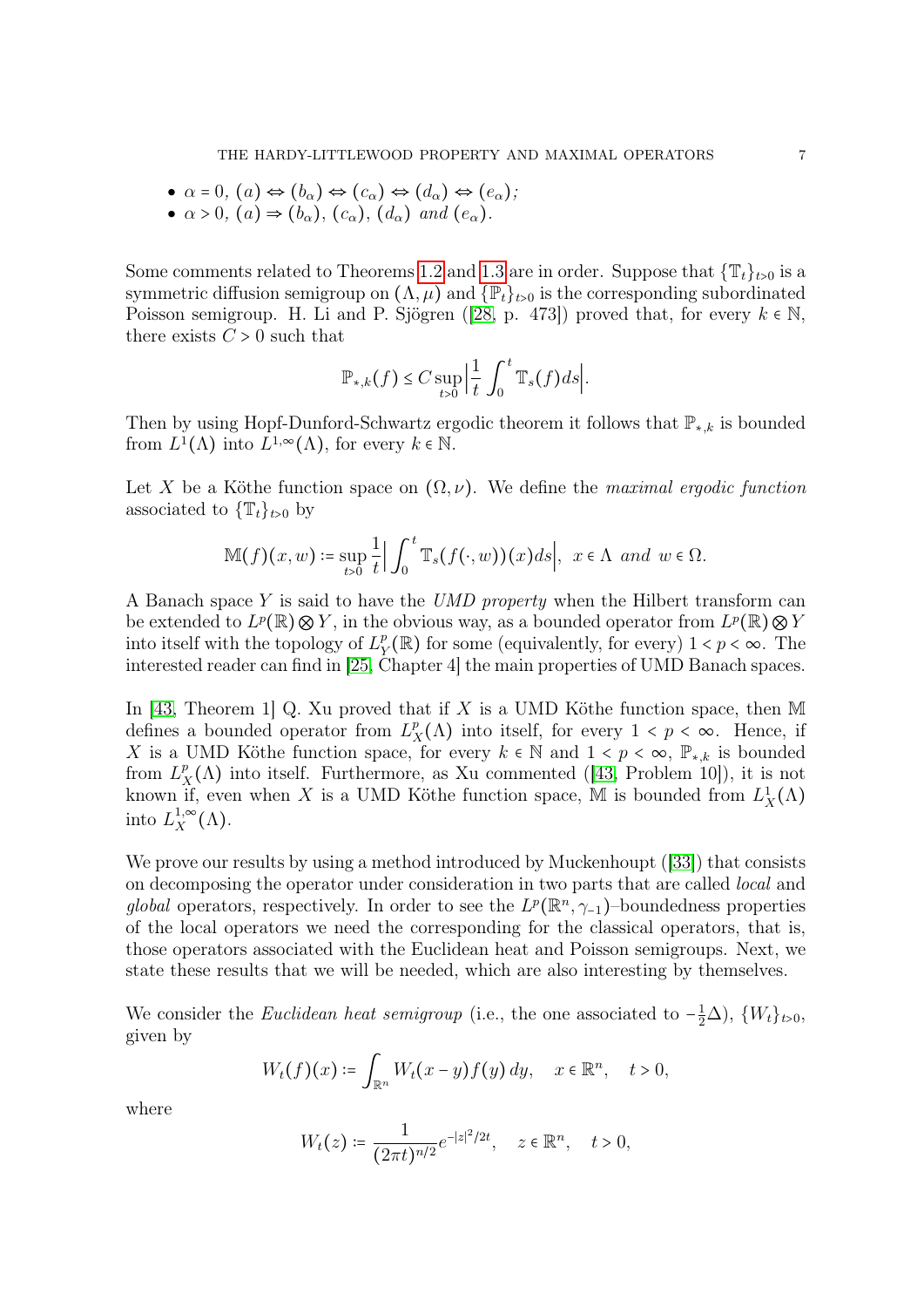and the Euclidean Poisson semigroup  $\{P_t\}_{t>0}$  defined by

$$
P_t(f)(x) \coloneqq \int_{\mathbb{R}^n} P_t(x-y) f(y) \, dy, \quad x \in \mathbb{R}^n, \quad t > 0,
$$

with

$$
P_t(z) \coloneqq \frac{\Gamma((n+1)/2)}{\pi^{(n+1)/2}} \frac{t}{(t^2+|z|^2)^{(n+1)/2}}, \quad z \in \mathbb{R}^n, \quad t > 0.
$$

If X is a Köthe function space,  $\alpha > 0$ ,  $1 \le p < \infty$  and  $f \in L^p$  $X_X^p(\mathbb{R}^n, dx)$ , we introduce the following maximal operators

$$
W_{*,\alpha}(f)(x,w) \coloneqq \sup_{t>0} |t^{\alpha} \partial_t^{\alpha} W_t(f(\cdot,w))(x)|, \quad x \in \mathbb{R}^n, \quad w \in \Omega,
$$

and

$$
P_{*,\alpha}(f)(x,w) \coloneqq \sup_{t>0} |t^{\alpha} \partial_t^{\alpha} P_t(f(\cdot,w))(x)|, \quad x \in \mathbb{R}^n, \quad w \in \Omega.
$$

<span id="page-7-0"></span>**Theorem 1.4.** Let X be a Köthe function space with the Fatou property,  $1 < p < \infty$ and  $\alpha \in [0,\infty)$ . Denote by  $S_{*,\alpha}$  the maximal operators  $W_{*,\alpha}$  or  $P_{*,\alpha}$  and consider the following assertions.

- (a) X has the Hardy-Littlewood property.
- $(b_{\alpha}) S_{*,\alpha}$  is bounded from  $L_{\beta}^p$  $X_R^p(\mathbb{R}^n, dx)$  into itself.
- $(c_{\alpha})$   $S_{*,\alpha}$  is bounded from  $L_X^1(\mathbb{R}^n,dx)$  into  $L_X^{1,\infty}$  $X^{1,\infty}_X(\mathbb{R}^n,dx).$
- $(d_{\alpha})$  For every  $f \in L_{\mathcal{I}}^{\rho}$  $X_X^p(\mathbb{R}^n, dx)$ ,  $S_{*,\alpha}(f)(x) \in X$  for almost all  $x \in \mathbb{R}^n$ .
- $(e_{\alpha})$  For every  $f \in L_X^1(\mathbb{R}^n, dx)$ ,  $S_{*,\alpha}(f)(x) \in X$  for almost all  $x \in \mathbb{R}^n$ .

Then, we have that

(i) 
$$
(a) \Leftrightarrow (b_{\alpha}) \Leftrightarrow (c_{\alpha}) \Leftrightarrow (d_{\alpha}) \Leftrightarrow (e_{\alpha}), \text{ for } \alpha = 0.
$$
  
(ii)  $(a) \Rightarrow (b_{\alpha}), (c_{\alpha}), (d_{\alpha}) \text{ and } (e_{\alpha}), \text{ for every } \alpha \geq 0.$ 

Observe that in the statements of our results we have imposed  $X$  to have the Fatou property. This is because at some point in the proofs we compare the operators with the classical Hardy- Littlewood maximal function  $\mathcal{M}^{X}$ . In [\[23\]](#page-34-16) the authors use a different definition of the Hardy-Littlewood property for a Köthe function space. They say that a Köthe function space  $X$  satisfies the Hardy-Littlewood property if, and only if, there exists  $1 < p_0 < \infty$  such that  $\mathcal{M}^X$  is bounded from  $L^{p_0}(\mathbb{R}^n, X)$  into itself (and the equivalences that follow). Therefore, if we had used this definition in our results then they would remain valid and the Fatou property would be needed only for the implications that concern  $(d_{\alpha})$  and  $(e_{\alpha})$  in Theorems [1.2](#page-5-0) and [1.3.](#page-5-2)

As mentioned before, our study is motivated by [\[23\]](#page-34-16), which was developed in the Gaussian context. We remark that in [\[23\]](#page-34-16) the authors considered only the maximal operator for the Poisson semigroup associated with the Ornstein-Uhlenbeck operator, which is in our notation the maximal operator  $P_{*,0}^{\mathcal{L}}$ . On the other hand, note that the heat and Poisson kernels are positive, but this property is lost after taking derivatives.

In the following sections we present the proofs of our theorems. Throughout the paper C and c always denote positive constants that might change in each appearance. We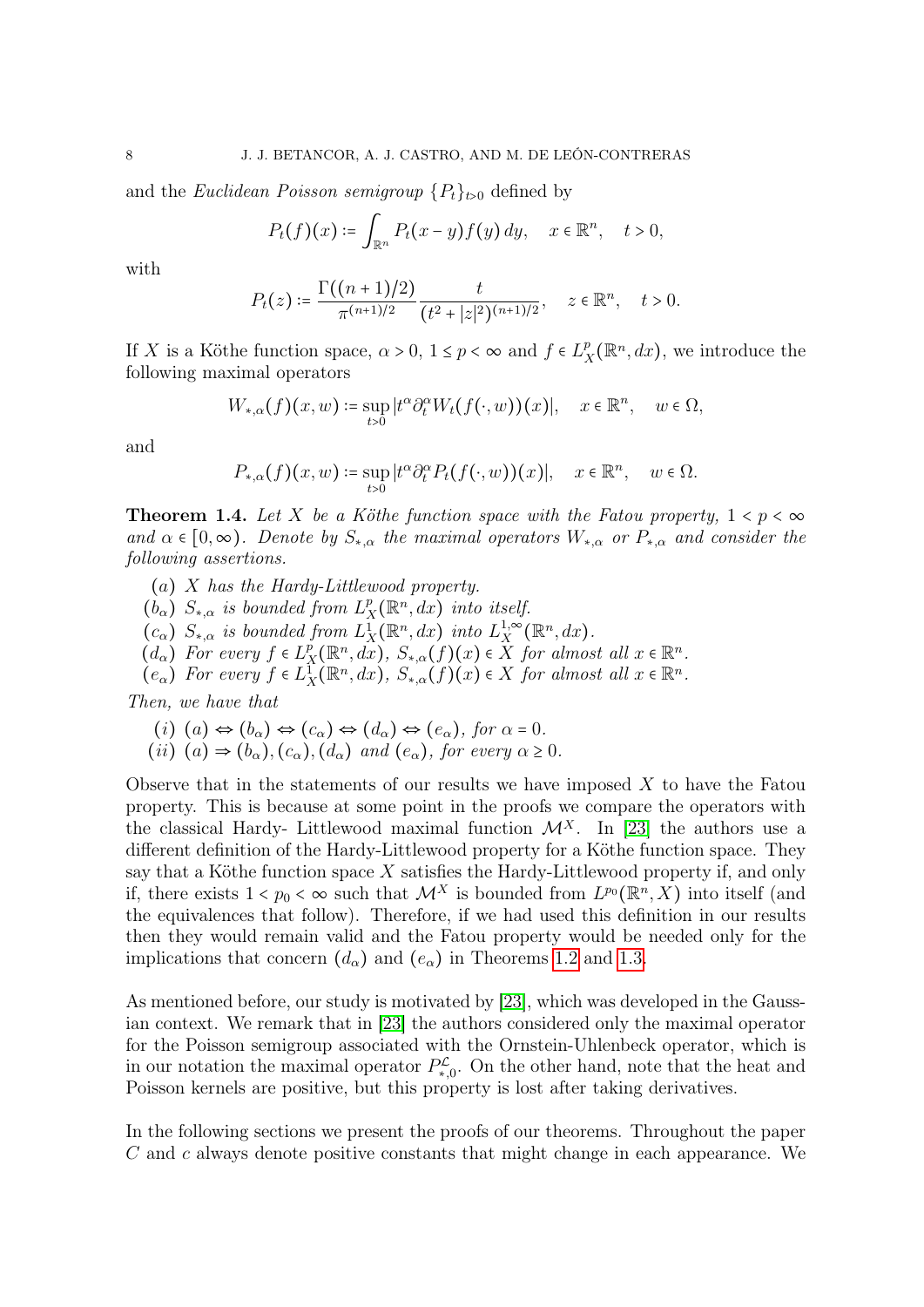also write  $a \leq b$  as shorthand for  $a \leq Cb$  and moreover will use the notation  $a \approx b$  if  $a \leq b$  and  $b \leq a$ .

### 2. Proof of Theorem [1.1](#page-5-1)

Firstly we introduce some notation that will be useful throughout the paper.

For some  $\beta > 0$  we divide  $\mathbb{R}^n \times \mathbb{R}^n$  in two regions, namely the *local region* 

$$
N_{\beta} \coloneqq \left\{ (x, y) \in \mathbb{R}^n \times \mathbb{R}^n : \left| x - y \right| \le \beta \left( 1 \wedge \frac{1}{|x|} \right) \right\}
$$

and the global region

$$
N_{\beta}^{c} \coloneqq \Big\{ (x, y) \in \mathbb{R}^{n} \times \mathbb{R}^{n} : \, |x - y| > \beta \Big( 1 \wedge \frac{1}{|x|} \Big) \Big\}.
$$

Here  $a \wedge b = \min\{a, b\}, a, b \in \mathbb{R}$ . If T represents any of the operators defined above, we introduce

$$
T_{loc(\beta)}(f)(x) \coloneqq T(\chi_{N_{\beta}}(x,\cdot)f)(x), \quad x \in \mathbb{R}^n,
$$

and

$$
T_{glob(\beta)}(f)(x) \coloneqq T(\chi_{N_\beta^c}(x,\cdot)f)(x), \quad x \in \mathbb{R}^n.
$$

The precise value of  $\beta$  will be clear in each occurrence. When  $\beta = 1$  we do not write it.

In order to prove Theorem [1.1](#page-5-1) we will adapt to our inverse Gaussian setting some ideas from [\[22,](#page-34-22) Section 2].

We start with the following useful lemma.

<span id="page-8-0"></span>**Lemma 2.1.** There exists a measurable function Q on  $\mathbb{R}^n \times \mathbb{R}^n$  such that  $Q(x, y) \geq 0$ ,  $x, y \in \mathbb{R}^n$ . Moreover,

(*i*) the operator  $\mathbb Q$  defined by

$$
\mathbb{Q}(g)(x)\coloneqq \int_{\mathbb{R}^n} Q(x,y)g(y)\,dy
$$

is bounded from  $L^1(\mathbb{R}^n, \gamma_{-1})$  into itself;

(ii) for every  $g \in L^1(\mathbb{R}^n, \gamma_{-1}), g \geq 0$ ,

$$
\mathcal{M}_{\gamma_{-1},glob}^X(g) \leq \mathbb{Q}(g).
$$

<span id="page-8-1"></span>**Remark 2.2.** Lemma [2.1](#page-8-0) implies that  $\mathcal{M}_{\gamma_{-1},glob}^X$  is bounded from  $L_X^1(\mathbb{R}^n, \gamma_{-1})$  into itself. This property does not depend on the Hardy-Littlewood property for the Köthe function space X.

Proof of Lemma [2.1.](#page-8-0) We define

$$
Q(x,y) \coloneqq \sup_{r>0} \frac{1}{\gamma_{-1}(B(x,r))} \chi_{N^c}(x,y) \, \chi_{B(x,r)}(y) \, e^{|y|^2}, \quad x, y \in \mathbb{R}^n.
$$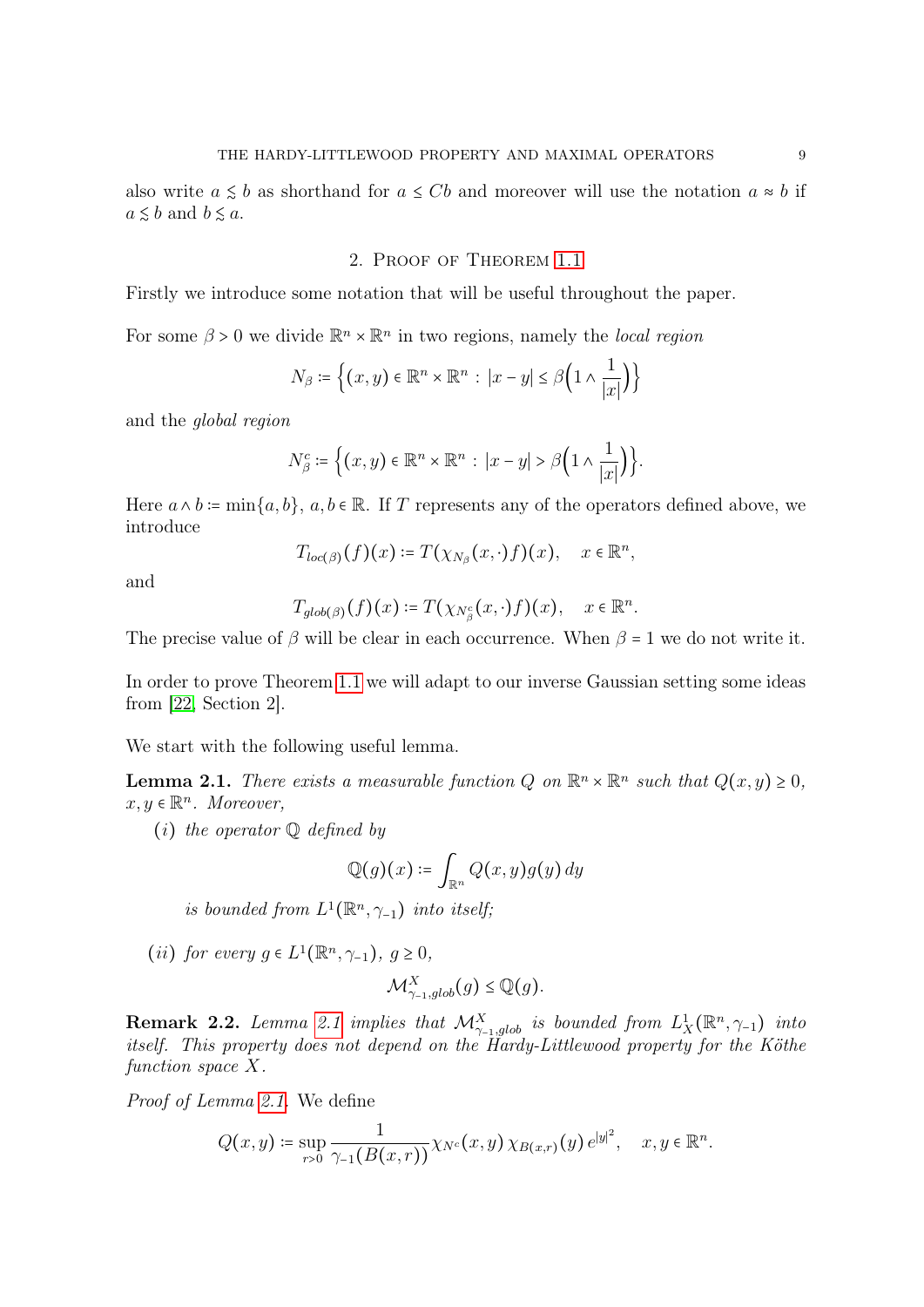It is clear that

$$
Q(x,y) \leq \frac{1}{\gamma_{-1}(B(x,|x-y|))} \chi_{N^c}(x,y) e^{|y|^2}, \quad x, y \in \mathbb{R}^n,
$$

and that

$$
\mathcal{M}^X_{\gamma_{-1}, glob}(g) \leq \int_{\mathbb{R}^n} Q(x,y)g(y) dy, \quad x \in \mathbb{R}^n,
$$

for every Lebesgue measurable function  $g \geq 0$  in  $\mathbb{R}^n$ .

It remains to justify property (*i*). Suppose firstly that  $n \geq 2$ . Let  $x \in \mathbb{R}^n \setminus \{0\}$  and  $R > 0$ . Since  $\gamma_{-1}$  is rotation invariant we can assume that  $x = |x|e_n$ . We have that

$$
\gamma_{-1}(B(x,R)) = \int_{|u|
$$
= C \frac{e^{|x|^2+R^2/4}}{|x|} \int_{R/2}^R r^{n-2} \int_0^{2r|x|\cos\varphi_0} e^u du dr,
$$
$$

where  $\varphi_0 = \pi/3$ . Take  $R|x| \cos \varphi_0 \ge \beta$ , for some  $\beta > 0$ . Since

$$
\int_{R/2}^{R} \int_{0}^{2r|x|\cos\varphi_{0}} e^{u} du dr \ge \int_{R/2}^{R} \int_{r|x|\cos\varphi_{0}}^{2r|x|\cos\varphi} e^{u} du dr \ge \int_{R/2}^{R} e^{r|x|\cos\varphi_{0}} r|x|\cos\varphi_{0} dr
$$

$$
\ge \frac{R\beta}{4} e^{(R|x|\cos\varphi_{0})/2} \ge \frac{\beta^{2}}{4|x|\cos\varphi_{0}} e^{(R|x|\cos\varphi_{0})/2},
$$

we get

$$
\gamma_{-1}(B(x,R)) \ge \frac{e^{|x|^2} e^{R^2/4} R^{n-2}}{|x|^2} e^{(R|x|\cos\varphi_0)/2}.
$$

Next, we distinguish several cases.

(a) Assume that  $|x| \geq 1$ , or equivalently,  $1 \wedge 1/|x| = 1/|x|$ . Then,  $|x-y||x|\cos\varphi_0 \geq \cos\varphi_0, \quad (x, y) \in N^c.$ 

It follows that

$$
Q(x,y) \lesssim e^{|y|^2 - |x|^2} e^{-|x-y|^2/4} e^{-(|x-y||x|\cos\varphi_0)/2} |x|^2 |x-y|^{2-n}
$$
  

$$
\lesssim e^{|y|^2 - |x|^2} e^{-|x-y|^2/4} e^{-(|x-y||x|\cos\varphi_0)/2} |x|^n.
$$

(a.1) We consider 
$$
|x - y| \le |x|/2
$$
. Then,  $|x|/2 \le |y| \le 3|x|/2$ . We get,  

$$
Q(x, y) \lesssim e^{|y|^2 - |x|^2} e^{-(|x - y||y| \cos \varphi_0)/3} |y|^n.
$$

(a.2) Suppose  $|x-y| > |x|/2$ . Since  $|x| \ge 1$ ,  $|x-y| > 1/2$  and it follows that  $\gamma_{-1}(B(x,|x-y|)) \ge \gamma_{-1}(B(x,1/2)) \ge e^{|x|^2 + (|x|\cos\varphi_0)/4}|x|^{-2}.$ Then,

$$
Q(x, y) \le e^{|y|^2 - |x|^2 - (|x|\cos\varphi_0)/4} |x|^2
$$
.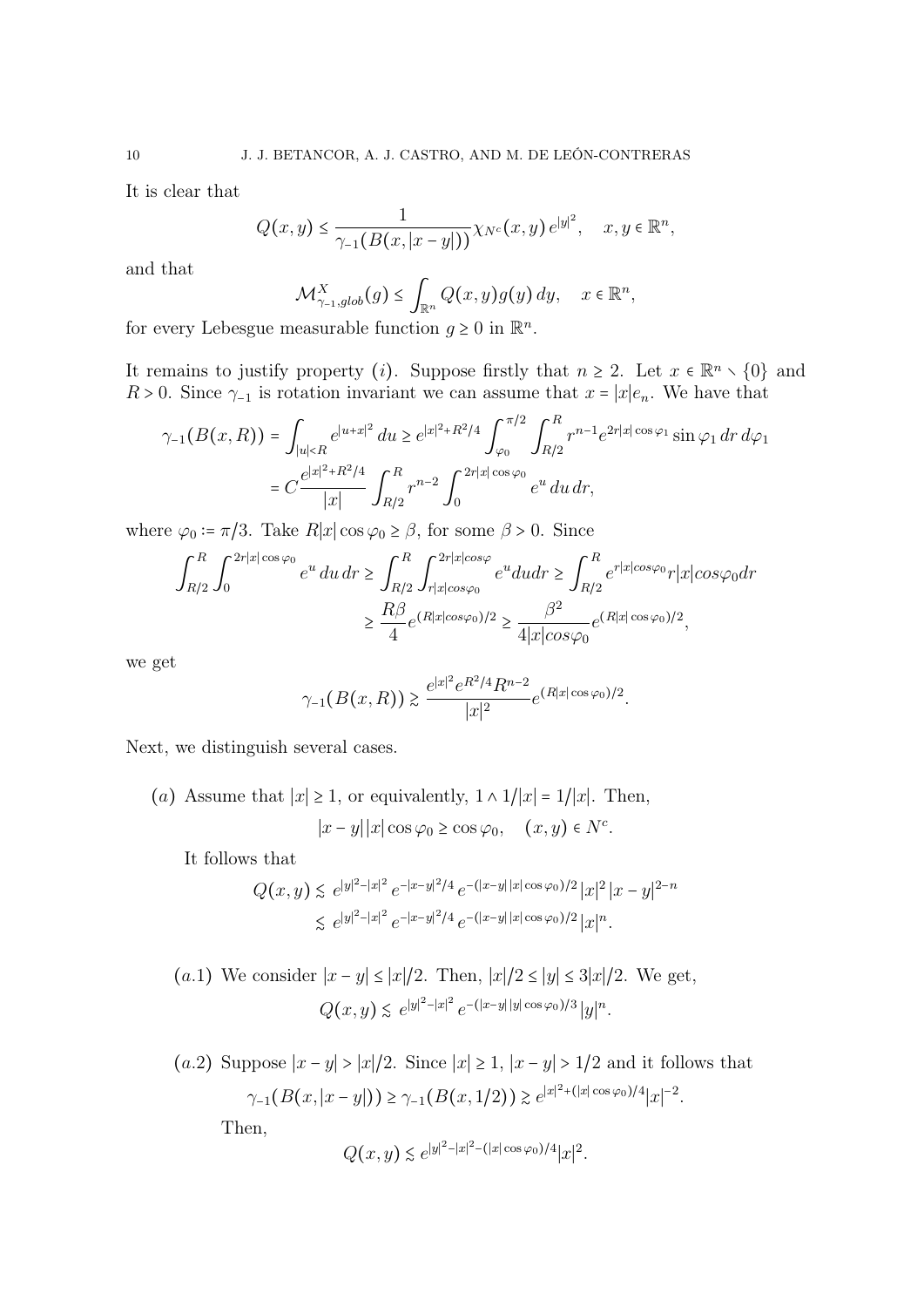(b) Assume that  $|x| \leq 1$ , that is,  $1 \wedge 1/|x| = 1$ . Then,

$$
B(x,1) \subset B(x,|x-y|), \quad (x,y) \in N^c,
$$

and for certain  $C > 0$ ,

$$
\gamma_{-1}(B(x,|x-y|)) \ge \gamma_{-1}(B(x,1)) = \int_{B(x,1)} e^{|y|^2} dy \ge C, \quad (x,y) \in N^c,
$$

where in the last inequality we have used that  $e^{|y|^2} \geq 1$ ,  $y \in \mathbb{R}^n$ , so  $\gamma_{-1}(B(x,1)) \geq$  $|B(x, 1)| = |B(0, 1)|, x \in \mathbb{R}^n$ . Thus, we have in this case that

$$
Q(x, y) \lesssim e^{|y|^2}.
$$

Let now  $g \in L^1(\mathbb{R}^n, \gamma_{-1})$ . By taking into account the above estimates we obtain

$$
\|\mathbb{Q}(g)\|_{L^{1}(\mathbb{R}^{n},\gamma_{-1})} \lesssim \int_{|x|\geq 1} e^{|x|^{2}} \int_{|x-y|\leq |x|/2} e^{|y|^{2}-|x|^{2}} e^{-(|x-y||y|\cos\varphi_{0})/3} |g(y)| |y|^{n} dy dx
$$
  
+ 
$$
\int_{|x|\geq 1} e^{|x|^{2}} \int_{|x-y|>|x|/2} e^{|y|^{2}-|x|^{2}-(|x|\cos\varphi_{0})/4} |g(y)| |x|^{2} dy dx
$$
  
+ 
$$
\int_{|x|\leq 1} e^{|x|^{2}} \int_{\mathbb{R}^{n}} e^{|y|^{2}} |g(y)| dy dx
$$
  
\$\leq \|g\|\_{L^{1}(\mathbb{R}^{n},\gamma\_{-1})}.

Finally, suppose that  $n = 1$ . Let  $x \in \mathbb{R} \setminus \{0\}$  and  $R > 0$ . We can assume that  $x > 0$ . We have that

$$
\gamma_{-1}(B(x,R)) = \int_{|u| < R} e^{x^2 + u^2 + 2xu} \, du \ge e^{x^2 + R^2/4} \int_{R/2 < u < R} e^{2xu} \, du
$$
\n
$$
\ge \frac{e^{x^2 + R^2/4 + Rx}}{x},
$$

provided that  $Rx \geq \beta$ , for certain  $\beta > 0$ . Then,

$$
\gamma_{-1}(B(x,|x-y|)) \ge \frac{e^{x^2+|x-y|^2/4+|x-y||x|}}{|x|}, \quad (x,y) \in N^c.
$$

By proceeding as above we can see that the operator  $\mathbb Q$  is bounded from  $L^1(\mathbb R, \gamma_{-1})$ into itself.

We now study the operator  $\mathcal{M}_{\gamma_{-1},loc}^X$ . Let  $f \in L_X^1(\mathbb{R}^n, \gamma_{-1})$ . We have that

<span id="page-10-1"></span><span id="page-10-0"></span>
$$
\mathcal{M}^X_{\gamma_{-1},loc}(f)(x,w) = \sup_{0 < r < 1 \wedge 1/|x|} \frac{1}{\gamma_{-1}(B(x,r))} \int_{B(x,r)} |f(y,w)| \gamma_{-1}(y) dy.
$$

.

As it was shown in [\[22,](#page-34-22) p. 348], there exists  $C > 0$  such that

(3) 
$$
\frac{1}{C}e^{|y|^2} \le e^{|x|^2} \le Ce^{|y|^2}, \quad |x-y| \le 1 \wedge \frac{1}{|x|}
$$

This property allows us to show that

(4) 
$$
\mathcal{M}_{\gamma_{-1},loc}^X(f) \lesssim \mathcal{M}^X(f),
$$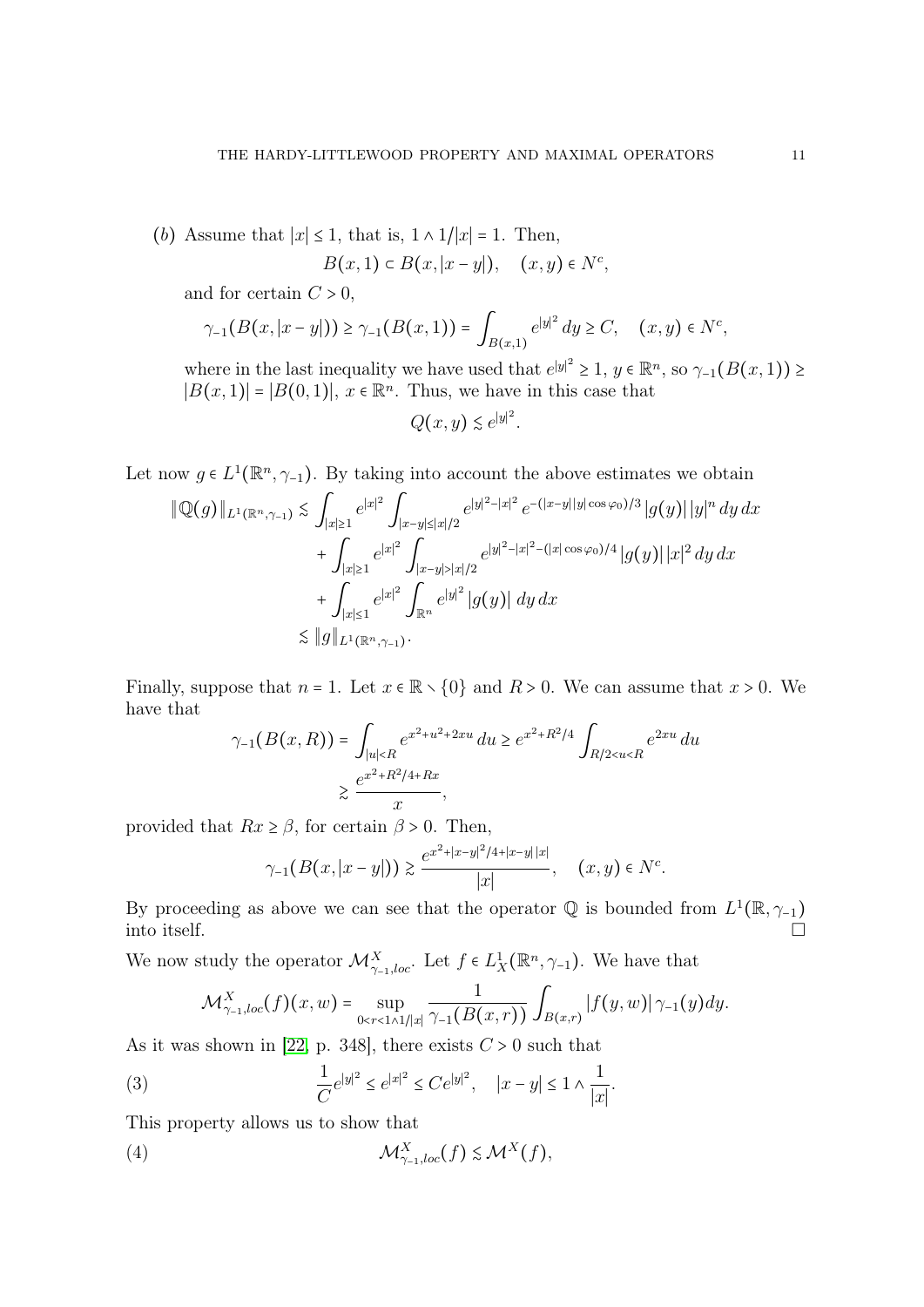where  $\mathcal{M}^X$  denotes the Hardy-Littlewood maximal function with respect to the Lebesgue measure (see [\(2\)](#page-4-0) above), and

<span id="page-11-0"></span>(5) 
$$
\mathcal{M}_{loc}^X(f) \lesssim \mathcal{M}_{\gamma_{-1},loc}^X(f).
$$

*Proof of Theorem [1.1.](#page-5-1)* (a)  $\Rightarrow$  (b) Since  $\mathcal{M}_{\gamma_{-1},glob}^X$  is bounded from  $L_X^1(\mathbb{R}^n, \gamma_{-1})$  into itself (Remark [2.2\)](#page-8-1), (b) follows from  $(a)$  by using  $(4)$  and  $[13,$  Theorem 1.7].

Proof of Theorem [1.1.](#page-5-1) (b)  $\Rightarrow$  (a) Assume that  $\mathcal{M}_{\gamma_{-1}}^X$  is bounded from  $L^1_X(\mathbb{R}^n, \gamma_{-1})$ into  $L_X^{1,\infty}$ <sup>1,∞</sup>( $\mathbb{R}^n$ ,  $\gamma$ <sub>-1</sub>). Since  $\mathcal{M}^X_{\gamma_{-1}, glob}$  is bounded from  $L^1_X(\mathbb{R}^n, \gamma_{-1})$  into itself (Remark [2.2\)](#page-8-1),  $\mathcal{M}_{\gamma_{-1},loc}^X$  is bounded from  $L_X^1(\mathbb{R}^n, \gamma_{-1})$  into  $L_X^{1,\infty}$  $X^{1,\infty}_X(\mathbb{R}^n, \gamma_{-1})$ . Now, by using [\(5\)](#page-11-0) we deduce that  $\mathcal{M}_{loc}^X$  is bounded from  $L^1_X(\mathbb{R}^n, \gamma)$  into  $L^{1,\infty}_X$  $_{X}^{1,\infty}(\mathbb{R}^n, \gamma_{-1})$ . According to [\[38,](#page-35-11) Proposition 3.2.5],  $\mathcal{M}_{loc}^X$  is also bounded from  $L^1_X(\mathbb{R}^n,dx)$  into  $L^{1,\infty}_X$  $L_X^{1,\infty}(\mathbb{R}^n,dx).$ Furthermore,  $\mathcal{M}^X$  is invariant under dilations, so proceeding as in the proof of [\[23,](#page-34-16)  $(ii) \Rightarrow (i)$ , Theorem 1.10 we deduce that  $\mathcal{M}^X$  is bounded from  $L^1_X(\mathbb{R}^n, dx)$  into  $L^{1,\infty}_X$  $X_X^{1,\infty}(\mathbb{R}^n, dx)$ , or equivalently, X has the Hardy-Littlewood property.

*Proof of Theorem [1.1.](#page-5-1)* (b)  $\Rightarrow$  (c) This implication is clear.

*Proof of Theorem [1.1.](#page-5-1)* (*c*)  $\Rightarrow$  (*a*) Let  $f \in L_X^1(\mathbb{R}^n, \gamma_{-1})$  and suppose that  $\mathcal{M}^X_{\gamma_{-1}}(f)(x,\cdot) \in X$ , for almost all  $x \in \mathbb{R}^n$ .

Since  $\mathcal{M}_{\gamma_{-1}, glob}^X$  is bounded from  $L_X^1(\mathbb{R}^n, \gamma_{-1})$  into itself (Remark [2.2\)](#page-8-1), we also have that  $\mathcal{M}_{\gamma_{-1},glob}^X(f)(x, \cdot) \in X$ , for almost all  $x \in \mathbb{R}^n$ .

Hence,

$$
\mathcal{M}^X_{\gamma_{-1},loc}(f)(x,\cdot) \in X, \quad \text{for almost all } x \in \mathbb{R}^n
$$

By [\(5\)](#page-11-0), we deduce

 $\mathcal{M}_{loc}^X(f)(x,\cdot) \in X$ , for almost all  $x \in \mathbb{R}^n$ .

Assume now that  $f \in L^1_X(\mathbb{R}^n, dx)$ . Let  $k \in \mathbb{N}$ . We have that  $|y| \leq 1 + k$ , provided that  $|x|$  ≤ k and  $|x - y|$  ≤ 1 ∧ 1/|x|. Then,

$$
\mathcal{M}_{loc}^X(f)(x,w) = \mathcal{M}_{loc}^X(f\chi_{B(0,1+k)})(x,w), \quad w \in \Omega, \quad |x| \leq k.
$$

Since  $f\chi_{B(0,1+k)} \in L^1_X(\mathbb{R}^n, \gamma_{-1}),$  it follows that

<span id="page-11-1"></span>
$$
\mathcal{M}_{loc}^X(f)(x,\cdot) \in X, \quad \text{for almost all } x \in B(0,k).
$$

We conclude that

(6)  $\mathcal{M}_{loc}^X(f)(x, \cdot) \in X$ , for almost all  $x \in \mathbb{R}^n$ .

On the other hand, we have that

$$
\mathcal{M}_{glob}^X(f)(x, \cdot) = \sup_{r>0} \frac{1}{|B(x,r)|} \int_{B(x,r)} |f(y, \cdot)| \chi_{N^c}(x, y) dy
$$
  
= 
$$
\sup_{r>1 \wedge 1/|x|} \frac{1}{|B(x,r)|} \int_{B(x,r)} |f(y, \cdot)| \chi_{N^c}(x, y) dy
$$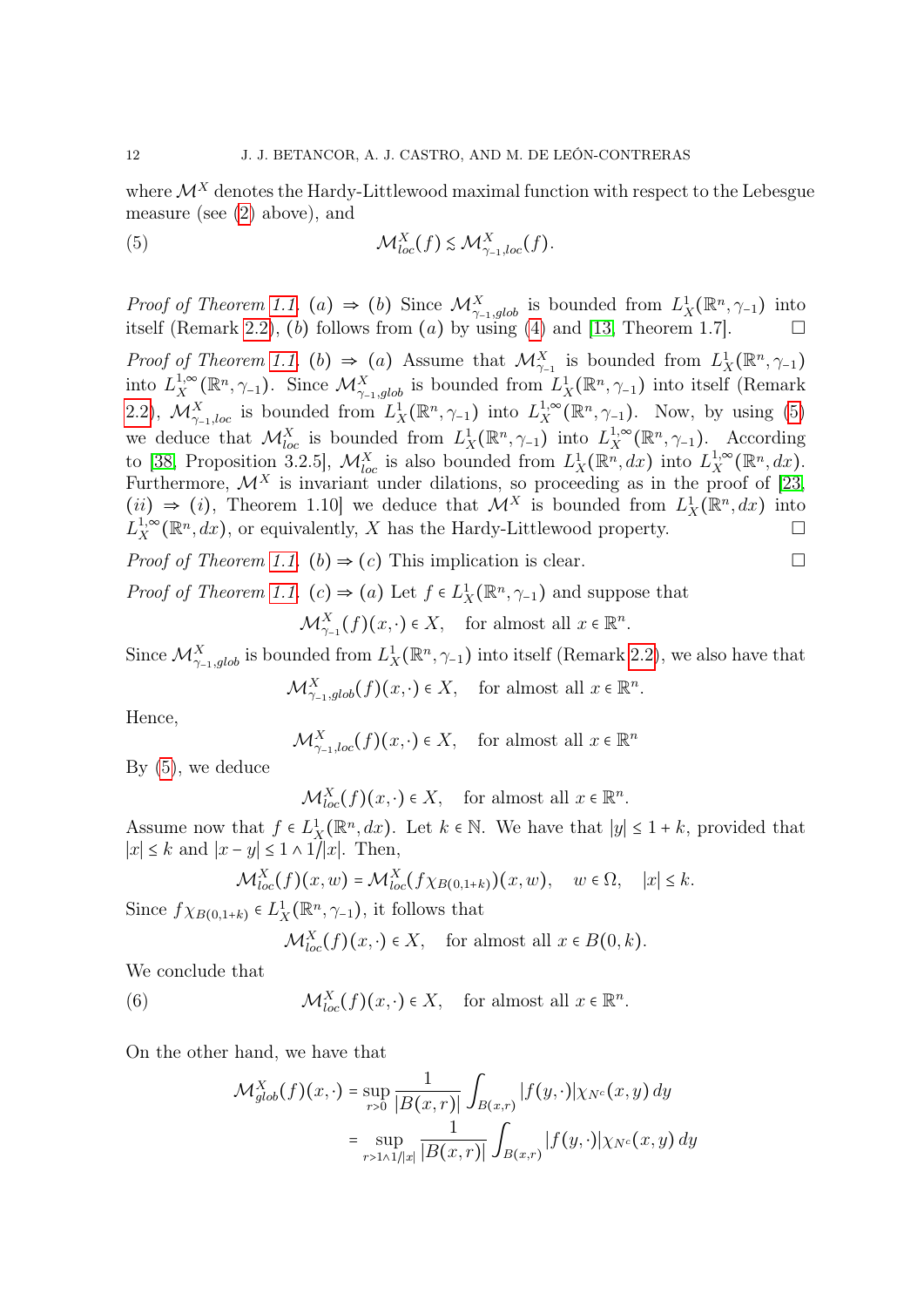$$
\lesssim \frac{1}{(1 \wedge 1/|x|)^n} \int_{\mathbb{R}^n} |f(y, \cdot)| dy, \quad x \in \mathbb{R}^n.
$$

Here the integrals are understood in the X-Böchner sense.

Since  $f \in L_X^1(\mathbb{R}^n, dx)$ ,

<span id="page-12-0"></span>
$$
\int_{\mathbb{R}^n} |f(y, \cdot)| \, dy \in X
$$

and then

(7) 
$$
\mathcal{M}_{glob}^X(f)(x, \cdot) \in X, \quad x \in \mathbb{R}^n.
$$

Thus, by combining [\(6\)](#page-11-1) and [\(7\)](#page-12-0) and using [\[23,](#page-34-16) Proposition 4.12] we obtain (*a*).  $\square$ 

## <span id="page-12-1"></span>3. Proof of Theorem [1.4](#page-7-0)

We prove the results for the heat semigroup  $\{W_t\}_{t>0}$ . For the Poisson semigroup  $\{P_t\}_{t>0}$ one can proceed similarly.

Observe that, for every  $1 \le p < \infty$  and  $0 \le f \in L^p(\mathbb{R}^n, dx)$ , one has (8)  $W_{*,0}(f) \approx \mathcal{M}(f).$ 

Indeed, since

$$
\frac{1}{r^n} = \frac{r}{\left(\frac{r^2}{2} + \frac{r^2}{2}\right)^{(n+1)/2}} \lesssim \frac{r}{\left(\frac{r^2}{2} + \frac{|x-y|^2}{2}\right)^{(n+1)/2}}, \quad y \in B(x, r),
$$

then, for  $1 \leq p < \infty$  and  $0 \leq f \in L^p(\mathbb{R}^n, dx)$ , we can write

$$
\sup_{r>0} \frac{1}{|B(x,r)|} \int_{B(x,r)} f(y) dy \le \sup_{r>0} \int_{B(x,r)} \frac{r}{\left(\frac{r^2}{2} + \frac{|x-y|^2}{2}\right)^{(n+1)/2}} f(y) dy
$$
  

$$
\le \sup_{r>0} P_r(f)(x) \le \sup_{r>0} W_r(f)(x), \quad x \in \mathbb{R}^n,
$$

where in the last inequality we have used the subordination formula (see  $(1)$ ). The converse inequality in [\(8\)](#page-12-1) follows from [\[9,](#page-34-23) Proposition 2.7].

Therefore, property  $(i)$  of Theorem [1.4](#page-7-0) holds (see [\[23,](#page-34-16) p. 25]).

An inductive procedure allows us to see that, for every  $k \in \mathbb{N}$ , there exist  $a_0, a_1, ..., a_k \in \mathbb{R}$ such that

$$
t^k \partial_t^k W_t(z) = W_t(z) \sum_{j=0}^k a_j \left(\frac{|z|^2}{t}\right)^j, \quad z \in \mathbb{R}^n, \quad t > 0.
$$

Let  $k \in \mathbb{N}$  and  $f \in L^p(\mathbb{R}^n, dx)$ ,  $1 \leq p < \infty$ . It follows that there exist  $c > 0$  such that

<span id="page-12-2"></span>
$$
|t^k \partial_t^k W_t(z)| \lesssim W_{ct}(z), \ \ z \in \mathbb{R}^n, \ t > 0.
$$

Then,

$$
(9) \t W_{*,k}(f) \lesssim W_{*,0}(f).
$$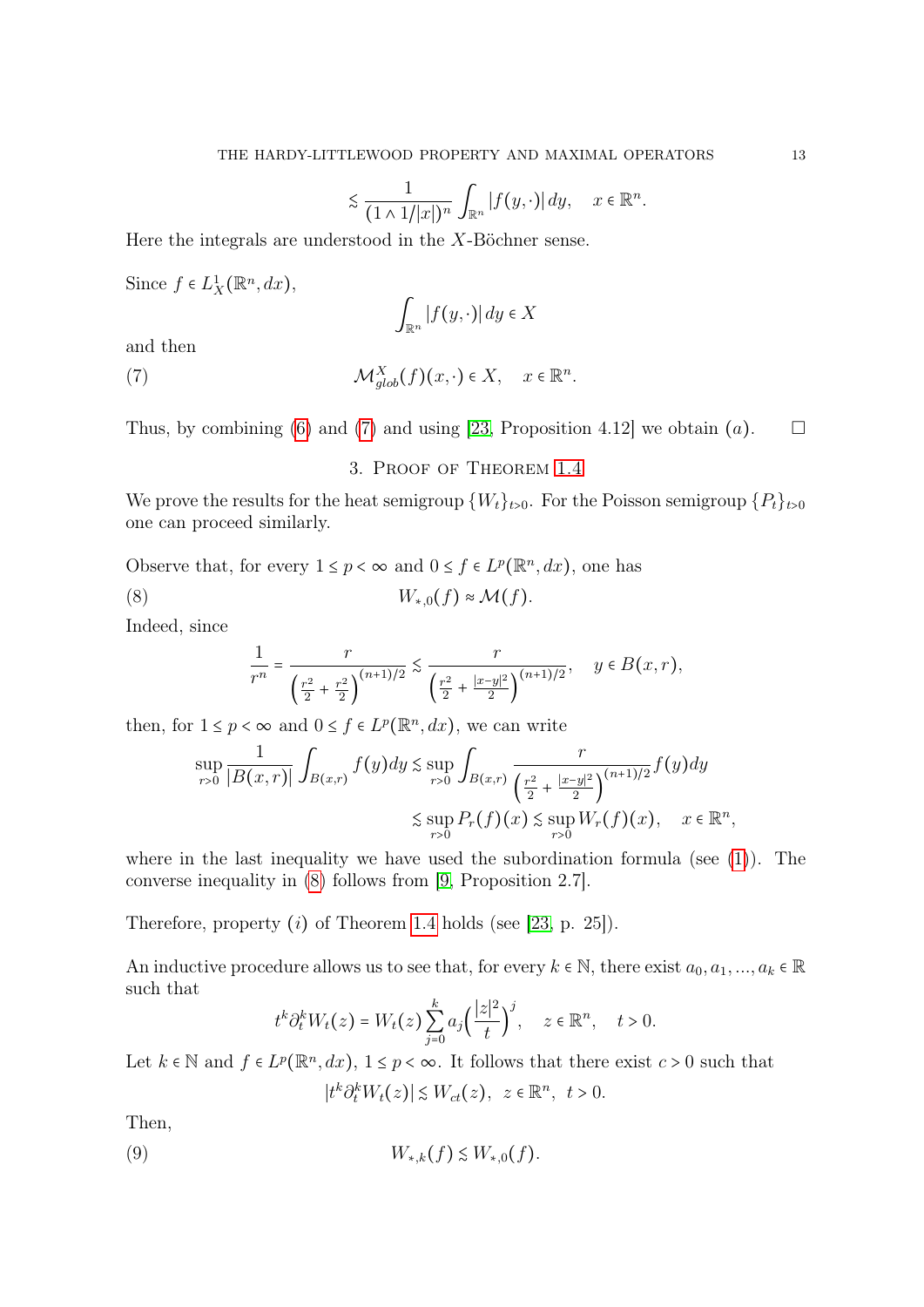Suppose now that  $\alpha \in (k-1,k)$ . We can write

$$
\partial_t^{\alpha} W_t(f) = \frac{1}{\Gamma(k-\alpha)} \int_0^{\infty} \partial_t^k W_{t+s}(f) s^{k-\alpha-1} ds, \ t > 0,
$$

which implies

<span id="page-13-0"></span>(10) 
$$
W_{*,\alpha}(f) \lesssim W_{*,k}(f) \left( t^{\alpha} \int_0^{\infty} \frac{s^{k-\alpha-1}}{(s+t)^k} ds \right) \lesssim W_{*,k}(f).
$$

From [\(9\)](#page-12-2), [\(10\)](#page-13-0) and (*i*) we deduce (*ii*).

## 4. Proof of Theorem [1.2](#page-5-0)

The proof of Theorem [1.2](#page-5-0) is presented in Section [4.3.](#page-30-0) First we need to investigate the  $L^p$  $\chi^p(\mathbb{R}^n, \gamma)$ -boundedness properties for the maximal operator  $T^{\mathcal{A}}_{*,0}$  (Section [4.1\)](#page-13-1) and  $T^{\mathcal{A}}_{*,1}$  (Section [4.2\)](#page-18-0).

<span id="page-13-1"></span>4.1. L<sup>p</sup>-boundedness properties for  $T^{\mathcal{A}}_{*,0}$ . The goal of this section is to establish the following result.

<span id="page-13-3"></span>**Proposition 4.1.** Let  $X$  be a Köthe function space.

- (a) For  $1 < p < \infty$ ,  $T_{*,0}^{\mathcal{A}}$  is bounded from  $L_{\mathcal{I}}^{p}$  $\chi^p_{X}(\mathbb{R}^n, \gamma_{-1})$  into itself if, and only if,  $W_{*,0}$ is bounded from  $\ddot{L}_y^p$  $X_X^p(\mathbb{R}^n,dx)$  into itself.
- (b)  $T^{\mathcal{A}}_{*,0}$  is bounded from  $L^1_X(\mathbb{R}^n, \gamma)$  into  $L^{1,\infty}_X$  $X^{1,\infty}_X(\mathbb{R}^n, \gamma_{-1})$  if, and only if,  $W_{*,0}$  is bounded from  $L_X^1(\mathbb{R}^n, dx)$  into  $L_X^{1,\infty}$  $X^{1,\infty}(\mathbb{R}^n,dx).$

The proof of this proposition is divided into the Lemmas [4.2,](#page-13-2) [4.3](#page-16-0) and [4.4](#page-16-1) below.

Consider the local and global maximal operators defined by

$$
T_{*,0,loc}^{\mathcal{A}}(f)(x,\omega) \coloneqq \sup_{t>0} \left| T_t^{\mathcal{A}}\Big(f(\cdot,\omega)\chi_N(\cdot,x)\Big)(x) \right|, \quad x \in \mathbb{R}^n \text{ and } \omega \in \Omega
$$

and

$$
T_{*,0,glob}^{\mathcal{A}}(f)(x,\omega) \coloneqq \sup_{t>0} \Big| T_t^{\mathcal{A}}\Big(f(\cdot,\omega)\chi_{N^c}(\cdot,x)\Big)(x)\Big|, \quad x \in \mathbb{R}^n \text{ and } \omega \in \Omega.
$$

In a similar way we introduce the operators  $W_{*,0,loc}$  and  $W_{*,0,glob}$ .

<span id="page-13-2"></span>**Lemma 4.2.** For every  $1 \leq p < \infty$ ,  $T^{\mathcal{A}}_{*,0,loc} - W_{*,0,loc}$  is bounded from  $L^p_{\mathcal{I}}$  $\frac{p}{X}(\mathbb{R}^n, dx)$  into itself and from  $L^p_{\lambda}$  $X^p_X(\mathbb{R}^n, \gamma_{-1})$  into itself.

*Proof.* Let  $1 \leq p < \infty$  and  $f \in L^p$  $X_X^p(\mathbb{R}^n, dx)$ . We have that

$$
\begin{aligned} \left|T_{*,0,loc}^{\mathcal{A}}(f)(x,\omega)-W_{*,0,loc}(f)(x,\omega)\right|\\ &\leq \int_{\mathbb{R}^n} \sup_{t>0} \left| \left(T_t^{\mathcal{A}}(x,y)-W_t(x,y)\right)\chi_N(\cdot,x)\right| |f(y,\omega)| dy,\quad x\in\mathbb{R}^n,\quad \omega\in\Omega. \end{aligned}
$$

We can write

$$
|T_t^{\mathcal{A}}(x,y) - W_t(x,y))| \lesssim \frac{1 - e^{-nt}}{(1 - e^{-2t})^{n/2}} \exp\left(\frac{-|x - e^{-t}y|^2}{1 - e^{-2t}}\right) + \left|\frac{1}{(1 - e^{-2t})^{n/2}} - \frac{1}{(2t)^{n/2}}\right| \exp\left(\frac{-|x - e^{-t}y|^2}{1 - e^{-2t}}\right)
$$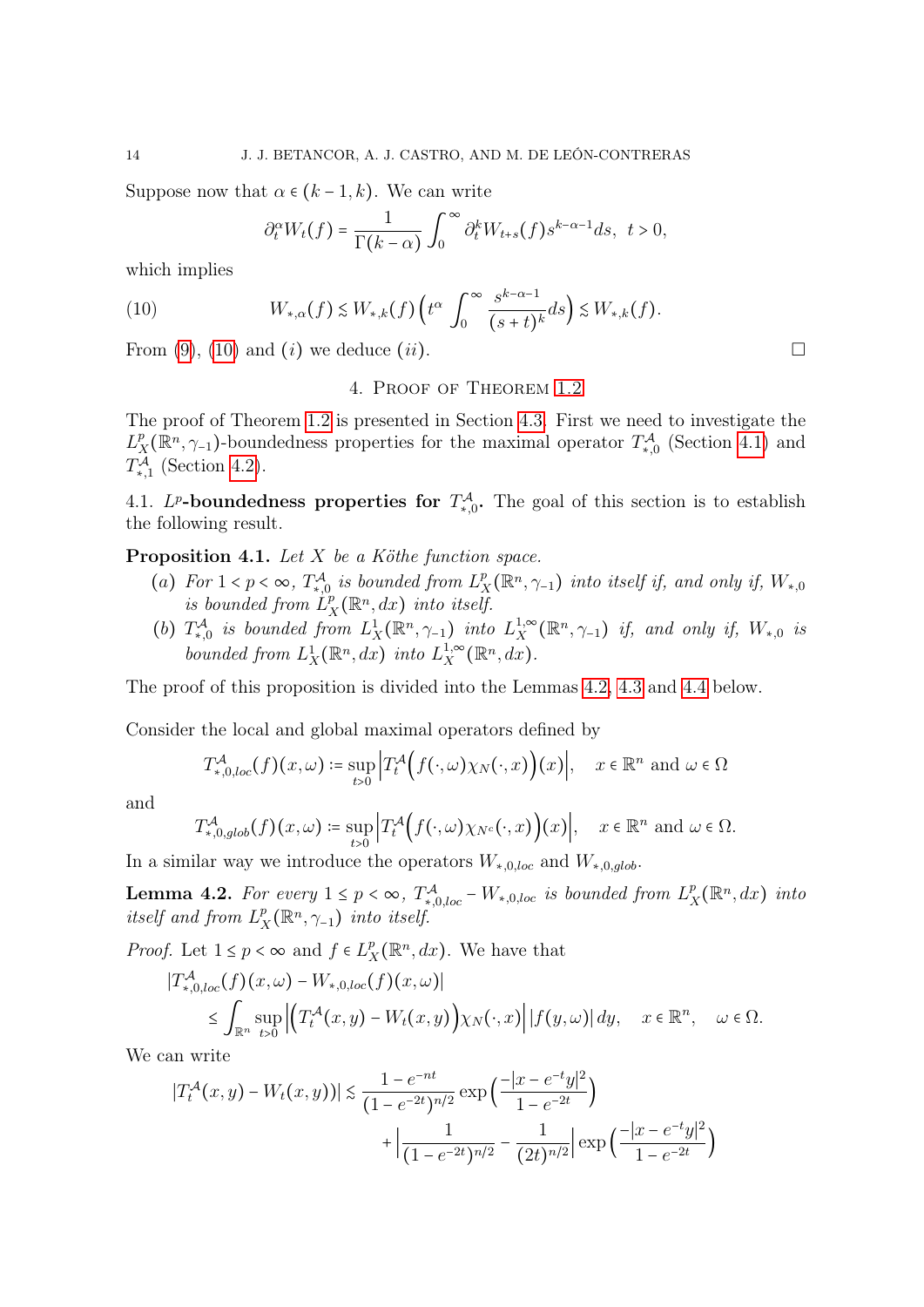$$
+\frac{1}{(2t)^{n/2}} \Big| \exp\Big(\frac{-|x - e^{-t}y|^2}{1 - e^{-2t}}\Big) - \exp\Big(\frac{-|x - e^{-t}y|^2}{2t}\Big) \Big|
$$
  
+ 
$$
\frac{1}{(2t)^{n/2}} \Big| e^{-|x - e^{-t}y|^2/2t} - e^{-|x - y|^2/2t} \Big|
$$
  
=: 
$$
\sum_{j=1}^4 H_j(t, x, y), \quad x, y \in \mathbb{R}^n \text{ and } t > 0.
$$

Consider the change of variables  $t = \log \frac{1+s}{1-s}$ , that defines an increasing mapping from  $(0, 1)$  onto  $(0, \infty)$ . By using the fact that

<span id="page-14-1"></span>(11) 
$$
t \approx (1 - e^{-at})
$$
, for every  $a > 0$ , whenever  $t \in (0, 1)$   
and (3) we get

$$
H_{1}(t, x, y)\Big|_{t=\log\frac{1+s}{1-s}} \lesssim \frac{t}{(1-e^{-2t})^{n/2}} \exp\left(\frac{-|x-e^{-t}y|^{2}}{1-e^{-2t}}\right)\Big|_{t=\log\frac{1+s}{1-s}}
$$
  

$$
\lesssim \frac{1}{(1-e^{-2t})^{n/2-1}} \exp\left(\frac{-|x-e^{-t}y|^{2}}{1-e^{-2t}}\right)\Big|_{t=\log\frac{1+s}{1-s}}
$$
  

$$
\lesssim \frac{1}{s^{n/2-1}}e^{-|x-y|^{2}/4s}e^{-s|x+y|^{2}/4}e^{-(|x|^{2}-|y|^{2})/2}
$$
  
(12)  

$$
\lesssim \frac{e^{-|x-y|^{2}/4s}}{s^{n/2-1}} \lesssim \frac{s^{1/2}}{|x-y|^{n-1}} \lesssim \frac{1}{|x-y|^{n-1}}, \quad t \in (0,1), \quad (x,y) \in N.
$$

<span id="page-14-0"></span>On the other hand, the Mean Value Theorem leads to

$$
\left|\frac{1}{(1-e^{-2t})^{n/2}} - \frac{1}{(2t)^{n/2}}\right| \lesssim \frac{1}{t^{n/2-1}}, \quad t \in (0,1).
$$

Then, by proceeding as in [\(12\)](#page-14-0), we obtain that

$$
H_2(t, x, y) \lesssim \frac{1}{t^{n/2 - 1}} \exp\left(\frac{-|x - e^{-t}y|^2}{1 - e^{-2t}}\right) \lesssim \frac{1}{|x - y|^{n - 1}}, \quad t \in (0, 1), \quad (x, y) \in N.
$$

Now, since  $e^{-2t} - 1 + 2t > 0$  for  $t > 0$  and [\(11\)](#page-14-1), we have that

$$
\begin{split} \left| \exp\left(\frac{-|x - e^{-t}y|^2}{1 - e^{-2t}}\right) - \exp\left(\frac{-|x - e^{-t}y|^2}{2t}\right) \right| \\ &= \exp\left(\frac{-|x - e^{-t}y|^2}{2t}\right) \left| \exp\left(|x - e^{-t}y|^2\left(\frac{1}{2t} - \frac{1}{1 - e^{-2t}}\right)\right) - 1 \right| \\ &\lesssim \exp\left(\frac{-|x - e^{-t}y|^2}{2t}\right) |x - e^{-t}y|^2 \frac{e^{-2t} - 1 + 2t}{t(1 - e^{-2t})} \\ &\lesssim \exp\left(\frac{-|x - e^{-t}y|^2}{2t}\right) |x - e^{-t}y|^2, \quad x, y \in \mathbb{R}^n \text{ and } t \in (0, 1). \end{split}
$$

Thus,

$$
H_3(t, x, y) \lesssim e^{-|x - e^{-t}y|^2/2t} \frac{|x - e^{-t}y|^2}{(2t)^{n/2}} \lesssim \frac{e^{-c|x - e^{-t}y|^2/t}}{t^{n/2 - 1}} \lesssim \frac{1}{|x - y|^{n - 1}}, \quad t \in (0, 1), (x, y) \in N.
$$

Finally, observe that

$$
|x - e^{-t}y|^2 - |x - y|^2 = |x - y + y(1 - e^{-t})|^2 - |x - y|^2
$$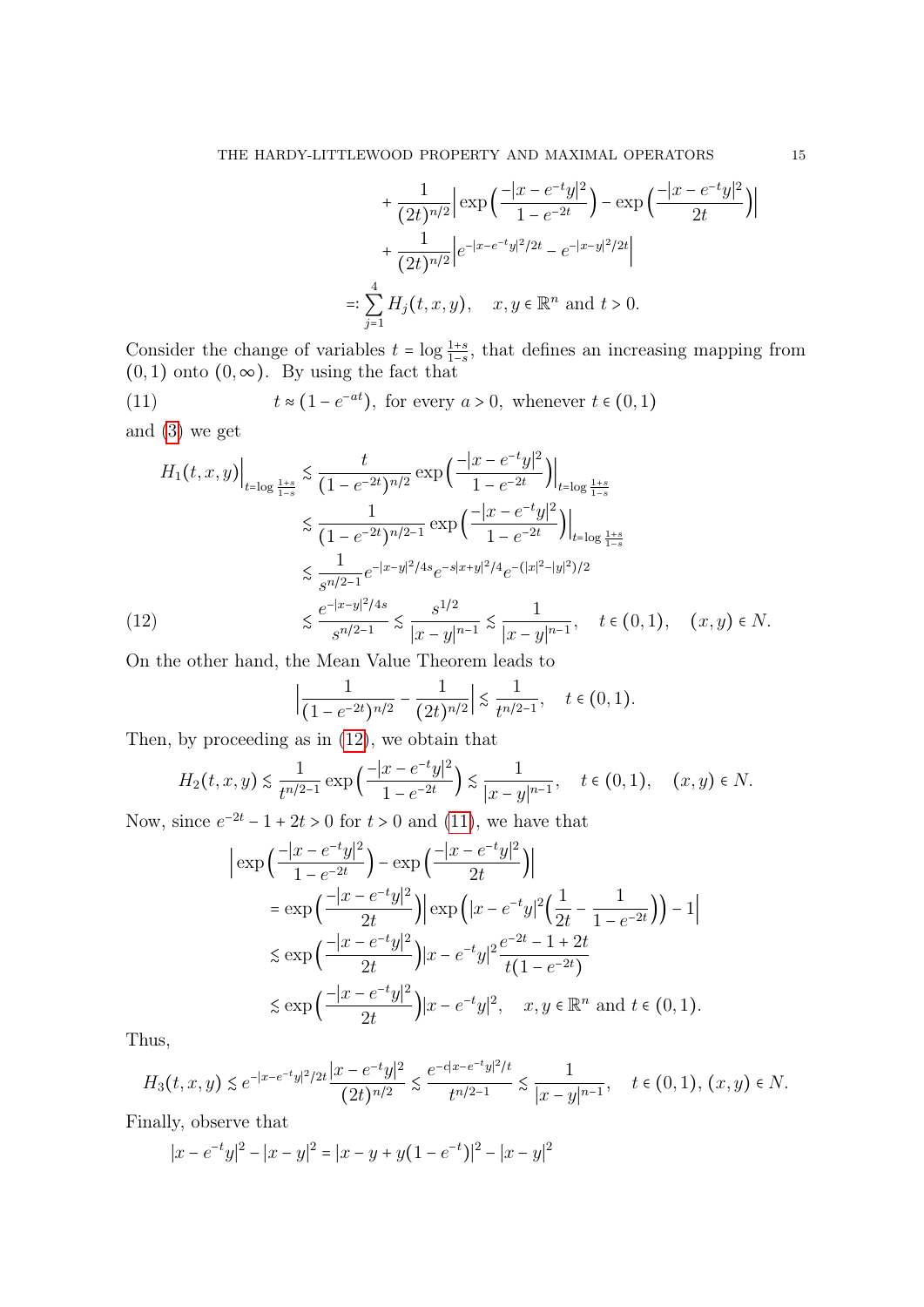16 J. J. BETANCOR, A. J. CASTRO, AND M. DE LEÓN-CONTRERAS

$$
= |x - y|^2 + |y|^2 |1 - e^{-t}|^2 + 2\langle x - y, y \rangle (1 - e^{-t}) - |x - y|^2
$$
  
= |y|^2 |1 - e^{-t}|^2 + 2\langle x - y, y \rangle (1 - e^{-t}), \quad x, y \in \mathbb{R}^n, \text{ and } t > 0.

Then, by using [\(11\)](#page-14-1) we get that, for  $x, y \in \mathbb{R}^n$  and  $0 < t < 1 \wedge 1/|x|^2$ ,

$$
\left| |x - e^{-t}y|^2 - |x - y|^2 \right| \le |y|^2 |1 - e^{-t}|^2 + 2|x - y| |y| (1 - e^{-t})
$$
  

$$
\lesssim |y|^2 t^{3/2} \Big( 1 \wedge \frac{1}{|x|^2} \Big)^{1/2} + |x - y| |y| t.
$$

Similarly,

$$
\left| |x - e^{-t}y|^2 - |x - y|^2 \right| \le |y|^2 |1 - e^{-t}|^2 + 2|x - e^{-t}y| |y| (1 - e^{-t})
$$
  

$$
\lesssim |y|^2 t^{3/2} \left( 1 + \frac{1}{|x|^2} \right)^{1/2} + |x - e^{-t}y| |y| t,
$$

for any  $x, y \in \mathbb{R}^n$  and  $0 < t < 1 \wedge 1/|x|^2$ . From the Mean Value Theorem and the previous estimates it follows that

(13) 
$$
H_4(t, x, y) \lesssim \exp\left(-\frac{(|x-y| \wedge |x-e^{-t}y|)^2}{2t}\right) \frac{||x-e^{-t}y||^2 - |x-y|^2|}{t^{n/2+1}}
$$

$$
\lesssim \frac{|y|}{t^{n/2-1/2}} \exp\left(-c \frac{(|x-y| \wedge |x-e^{-t}y|)^2}{t}\right)
$$

$$
\lesssim \frac{1+|x|}{|x-y|^{n-1}}, \quad (x, y) \in N, \quad 0 < t < 1 \wedge \frac{1}{|x|^2}.
$$

<span id="page-15-0"></span>Therefore, we conclude that

$$
\sup_{0 < t < 1 \land 1/|x|^2} |T_t^{\mathcal{A}}(x, y) - W_t(x, y))| \lesssim \frac{1 + |x|}{|x - y|^{n - 1}}, \quad (x, y) \in N.
$$

On the other hand, we have that

$$
\sup_{t \ge 1 \wedge 1/|x|^2} |T_t^{\mathcal{A}}(x, y) - W_t(x, y)| \lesssim \left(1 \wedge \frac{1}{|x|}\right)^{-n} \lesssim \frac{1 + |x|}{|x - y|^{n-1}}, \quad (x, y) \in N.
$$

Hence,

<span id="page-15-3"></span>(14) 
$$
\sup_{t>0} |T_t^{\mathcal{A}}(x,y)-W_t(x,y))| \lesssim \frac{1+|x|}{|x-y|^{n-1}}, \quad (x,y) \in N.
$$

By taking into account that

<span id="page-15-1"></span>
$$
1 \wedge \frac{1}{|x|} \approx \frac{1}{1+|x|} \approx \frac{1}{1+|y|}, \quad (x, y) \in N,
$$

we get

<span id="page-15-2"></span>(15) 
$$
\sup_{x \in \mathbb{R}^n} \int_{\mathbb{R}^n} \frac{1+|x|}{|x-y|^{n-1}} \chi_N(x,y) dy + \sup_{y \in \mathbb{R}^n} \int_{\mathbb{R}^n} \frac{1+|x|}{|x-y|^{n-1}} \chi_N(x,y) dx < \infty.
$$

Then, Schur's lemma guarantees that the operator  $L$  defined by

(16) 
$$
L(g)(x) \coloneqq \int_{\mathbb{R}^n} \frac{1+|x|}{|x-y|^{n-1}} g(y) \chi_N(x, y) dy
$$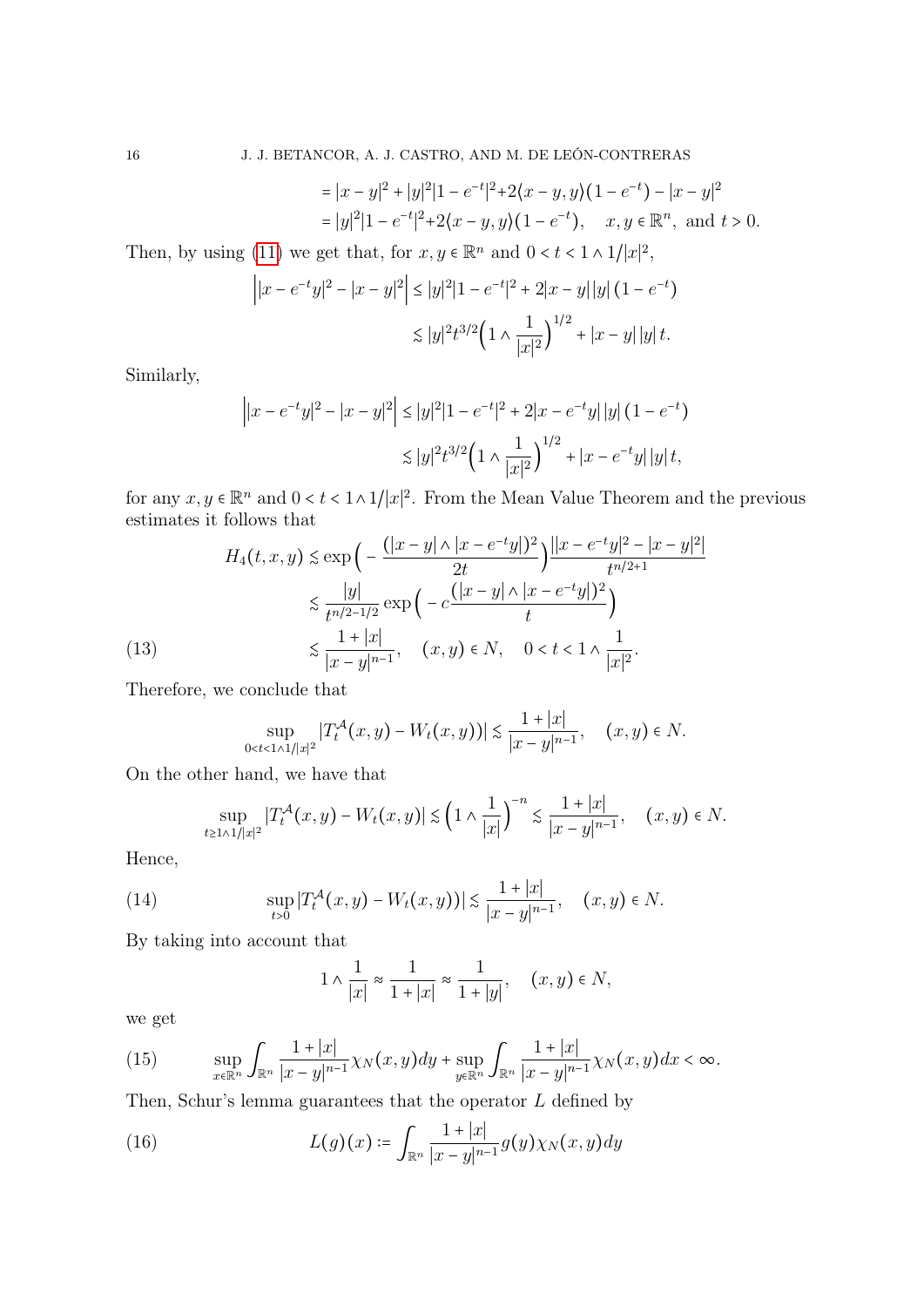is bounded from  $L^p(\mathbb{R}^n, dx)$  into itself, for every  $1 \leq p < \infty$ .

We have obtained that for every  $1 \le p < \infty$ ,  $T^{\mathcal{A}}_{*,0,loc} - W_{*,0,loc}$  is bounded from  $L^p_{\mathcal{I}}$  $R_X^p(\mathbb{R}^n, dx)$ into itself. Moreover, according to [\[38,](#page-35-11) Proposition 3.2.5] (which is indeed true for  $p=1$ , it is also bounded from  $\tilde{L}_y^p$  $\chi^p(X^n, \gamma_{-1})$  into itself.

<span id="page-16-0"></span>**Lemma 4.3.**  $T^{\mathcal{A}}_{*,0,glob}$  is bounded from  $L^1_X(\mathbb{R}^n, \gamma_{-1})$  into  $L^{1,\infty}_X$  $X^{1,\infty}_X(\mathbb{R}^n,\gamma_{-1}).$ 

*Proof.* We can write, for every  $x, y \in \mathbb{R}^n$  and  $s \in (0, 1)$ ,

$$
T_{\log\frac{1+s}{1-s}}^{\mathcal{A}}(x,y)=\frac{(1-s)^n}{\pi^{n/2}(4s)^{n/2}}\exp\bigg(-\frac{|x(1-s)+y(1+s)|^2}{4s}\bigg)e^{-|x|^2+|y|^2}.
$$

According to [\[38,](#page-35-11) Lemma 3.3.3] we obtain, for  $(x, y) \in N^c$  and  $x, y \neq 0$ ,

$$
\sup_{t>0} \frac{e^{-nt}}{\pi^{n/2} (1 - e^{-2t})^{n/2}} \exp\left(-\frac{|x - e^{-t}y|^2}{1 - e^{-2t}}\right)
$$
  
\n
$$
= \sup_{s \in (0,1)} \frac{(1 - s)^n}{\pi^{n/2} (4s)^{n/2}} \exp\left(-\frac{|x(1 - s) + y(1 + s)|^2}{4s}\right) e^{-|x|^2 + |y|^2}
$$
  
\n
$$
\lesssim e^{-|x|^2 + |y|^2} \Big[ (1 + |x|)^n \wedge (|x| \sin \theta(x, y))^{-n} \Big],
$$

<span id="page-16-2"></span>where  $\theta(x, y)$  represents the angle between x and  $y \in \mathbb{R}^n \setminus \{0\}$ , when  $n > 1$ ; and  $\theta(x, y) = 0, x, y \in \mathbb{R} \setminus \{0\}.$ 

Then, for every  $x \in \mathbb{R}^n$  and  $\omega \in \Omega$ ,

$$
T_{*,0,glob}^{\mathcal{A}}(f)(x,\omega) \lesssim \int_{\mathbb{R}^n} \sup_{t>0} \frac{e^{-nt}}{(1-e^{-2t})^{n/2}} \exp \Big(-\frac{|x-e^{-t}y|^2}{1-e^{-2t}}\Big) |f(y,\omega)| \chi_{N^c}(x,y) dy \\ \lesssim \int_{\mathbb{R}^n} e^{-|x|^2+|y|^2} \Big[ (1+|x|)^n \wedge (|x|\sin \theta(x,y))^{-n} \Big] |f(y,\omega)| \chi_{N^c}(x,y) dy.
$$

From [\[38,](#page-35-11) Lemma 3.3.4], we deduce that  $T^{\mathcal{A}}_{*,0,glob}$  is bounded from  $L^1_X(\mathbb{R}^n, \gamma_{-1})$  into  $L^{1,\infty}_X$  $X^{\infty}(\mathbb{R}^n, \gamma_{-1}).$ 

<span id="page-16-1"></span>**Lemma 4.4.** For every  $1 < p < \infty$ ,  $T^{\mathcal{A}}_{*,0,glob}$  is bounded from  $L^p_{\mathcal{I}}$  $X_X^p(\mathbb{R}^n, \gamma_{-1})$  into itself. *Proof.* Let  $1 < p < \infty$ . Observe that

$$
\left(\int_{\mathbb{R}^n} \sup_{t>0} \left| T_t^{\mathcal{A}} \Big(f(\cdot)\chi_{N^c}(\cdot,x)\Big)(x)\right|^p e^{|x|^2} dx\right)^{1/p} \le \left(\int_{\mathbb{R}^n} \left(\int_{\mathbb{R}^n} \sup_{t>0} |T_t^{\mathcal{A}}(x,y)|\chi_{N^c}(x,y) e^{(|x|^2-|y|^2)/p} |f(y)| e^{|y|^2/p} dy\right)^p dx\right)^{1/p}.
$$

Therefore, it is enough to prove that the operator associated to the kernel

$$
\sup_{t>0} |T_t^{\mathcal{A}}(x,y)| \chi_{N^c}(x,y) e^{(|x|^2-|y|^2)/p}
$$

is of strong type p with respect to the Lebesgue measure.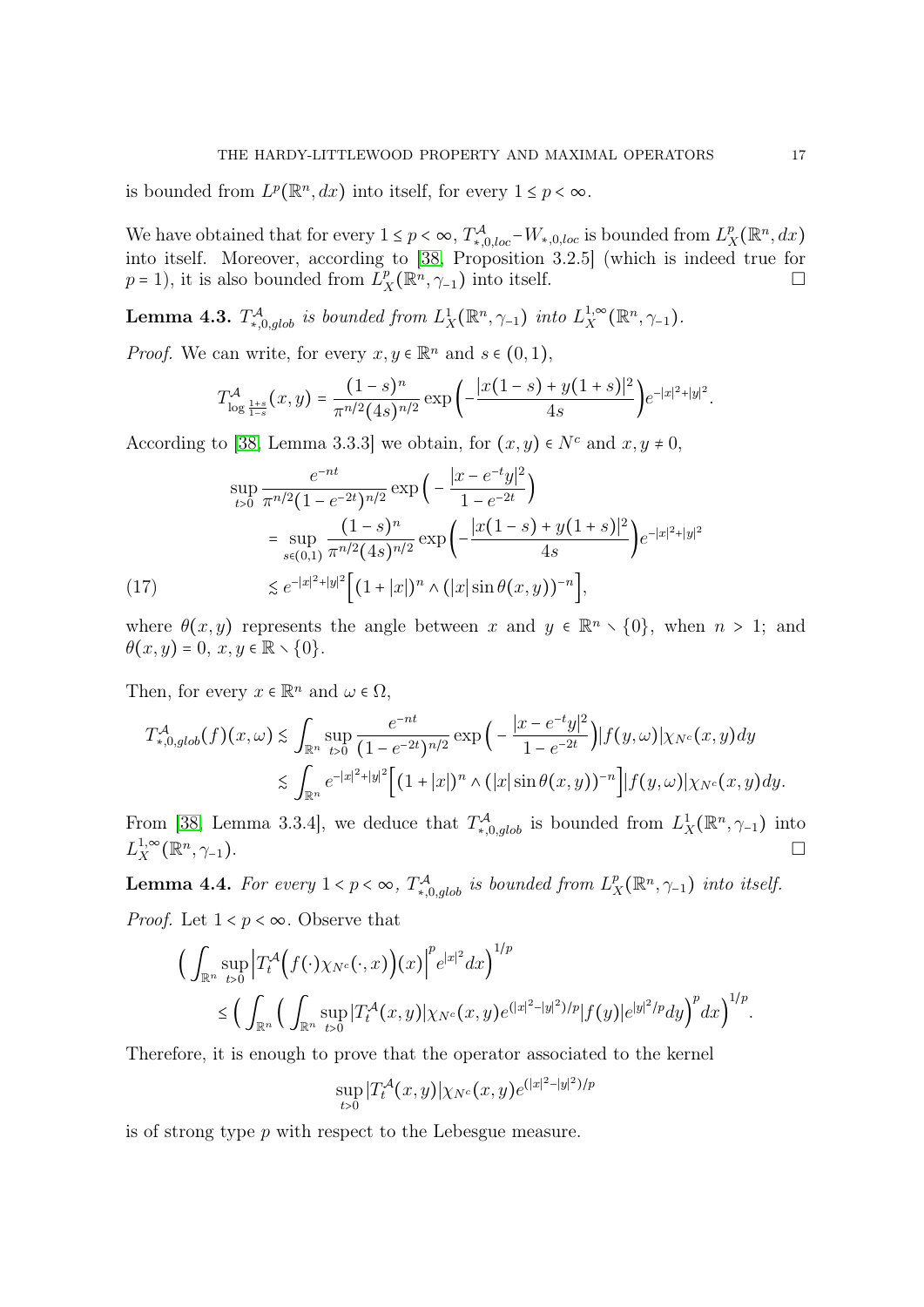According to [\[31,](#page-35-3) Proposition 2.1], we obtain, for every  $(x, y) \in N^c$ ,

(18) 
$$
\sup_{t>0} |T_t^{\mathcal{A}}(x,y)| \lesssim \begin{cases} e^{-|x|^2}, & \text{if } \langle x,y \rangle \leq 0, \\ \left(\frac{|x+y|}{|x-y|}\right)^{n/2} \exp\left(\frac{|y|^2-|x|^2}{2} - \frac{|x-y||x+y|}{2}\right), & \text{if } \langle x,y \rangle > 0, \\ |x+y|^n \exp\left(\frac{|y|^2-|x|^2}{2} - \frac{|x-y||x+y|}{2}\right), & \text{if } \langle x,y \rangle > 0. \end{cases}
$$

<span id="page-17-1"></span>In the last inequality we have used that  $|x + y||x - y| \ge 1$  for  $(x, y) \in N^c$  and  $\langle x, y \rangle > 0$ . Since

$$
||y||^{2} - |x|^{2}|| \le |x + y||x - y|, \quad x, y \in \mathbb{R}^{n},
$$

we get

$$
\int_{\mathbb{R}^n} e^{(|x|^2 - |y|^2)/p} \sup_{t>0} |T_t^{\mathcal{A}}(x, y)| \chi_{N^c}(x, y) dy
$$
\n
$$
\leq \int_{\langle x, y \rangle \leq 0} e^{-|x|^2 (1 - 1/p) - |y|^2/p} dy
$$
\n
$$
+ \int_{\langle x, y \rangle > 0} |x + y|^n \exp\left(-\left(\frac{1}{2} - \left|\frac{1}{p} - \frac{1}{2}\right|\right)|x - y||x + y|\right) dy.
$$

Thus, by proceeding as in [\[34,](#page-35-5) p. 501], we obtain that

$$
\sup_{x\in\mathbb{R}^n}\int_{\mathbb{R}^n}e^{(|x|^2-|y|^2)/p}\sup_{t>0}|T_t^{\mathcal{A}}(x,y)|\chi_{N^c}(x,y)dy<\infty.
$$

Also, we have that

$$
\sup_{y\in\mathbb{R}^n}\int_{\mathbb{R}^n}e^{(|x|^2-|y|^2)/p}\sup_{t>0}|T_t^{\mathcal{A}}(x,y)|\chi_{N^c}(x,y)dx<\infty.
$$

We conclude that the operator  $\mathbb L$  defined by

$$
\mathbb{L}(g)(x) \coloneqq \int_{\mathbb{R}^n} e^{(|x|^2 - |y|^2)/p} \sup_{t>0} |T_t^{\mathcal{A}}(x,y)| \chi_{N^c}(x,y) g(y) dy, \quad x \in \mathbb{R}^n,
$$

is bounded from  $L^p(\mathbb{R}^n, dx)$  into itself. Hence, the operator  $T^{\mathcal{A}}_{*,0,glob}$  is bounded from  $L^p$  $X^p(X^n, \gamma_{-1})$  into itself.

*Proof of Proposition 4.1*. Suppose that  $T^{\mathcal{A}}_{*,0}$  is bounded from  $L^1_X(\mathbb{R}^n, \gamma_{-1})$  into  $L^{1,\infty}_X$  $\binom{1, \infty}{X}$  $\mathbb{R}^n$ ,  $\gamma$ <sub>-1</sub>). From Lemma [4.3](#page-16-0) we know that  $T^{\mathcal{A}}_{*,0,glob}$  is bounded from  $L^1_X(\mathbb{R}^n, \gamma)$  into  $L^{1,\infty}_X$ <sup>1,∞</sup>( $\mathbb{R}^n$ ,  $\gamma$ -1), then the same boundeness property holds for  $T^{\mathcal{A}}_{*,0,loc}$ . Moreover, Lemma [4.2](#page-13-2) states that  $T^{\mathcal{A}}_{*,0,loc} - W_{*,0,loc}$  is bounded from  $L^1_X(\mathbb{R}^n, \gamma_{-1})$  into  $L^{1,\infty}_X$  $X^{1,\infty}_X(\mathbb{R}^n, \gamma_{-1}),$  so  $W_{*,0,loc}$  has also this property. Then, according to [\[38,](#page-35-11) Proposition 3.2.5],  $W_{*,0,loc}$  is bounded from  $L_X^1(\mathbb{R}^n, dx)$  into  $L_X^{1,\infty}$ <sup>1,∞</sup> ( $\mathbb{R}^n$ , *dx*). Furthermore, since  $W_{*,0}$  is dilation in-variant, by proceeding as in the proof of [\[23,](#page-34-16) Theorem 1.10], we obtain that  $W_{*,0}$  is bounded from  $L_X^1(\mathbb{R}^n, dx)$  into  $L_X^{1,\infty}$  $X^{1,\infty}(\mathbb{R}^n,dx).$ 

Assume now that  $W_{*,0}$  is bounded from  $L_X^1(\mathbb{R}^n, dx)$  into  $L_X^{1,\infty}$  $X^{1,\infty}_X(\mathbb{R}^n,dx)$ . We have that

<span id="page-17-0"></span>(19) 
$$
\sup_{t>0} W_t(z) \lesssim \frac{1}{|z|^n}, \quad z \in \mathbb{R}^n \setminus \{0\}.
$$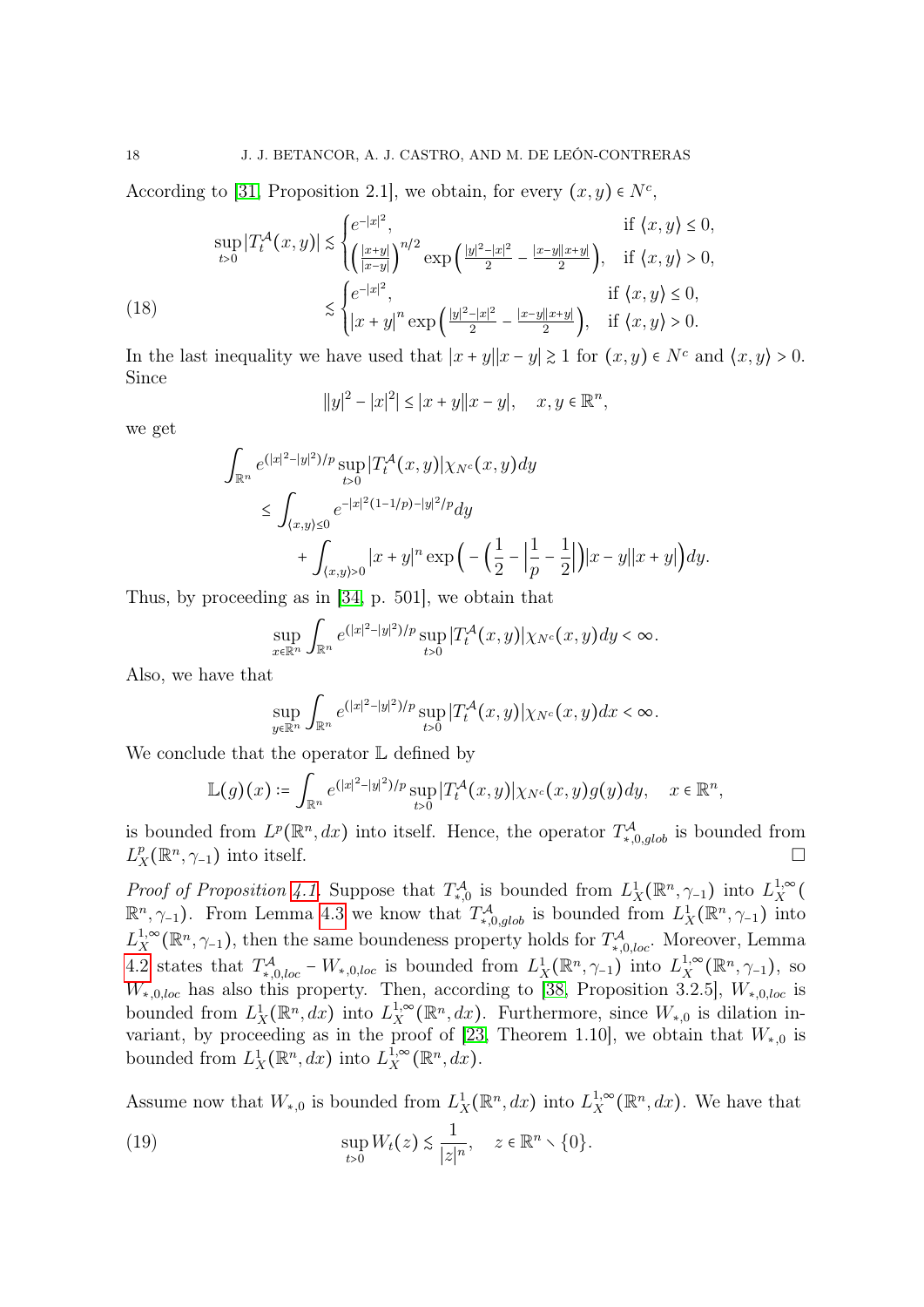Then, according to [\[38,](#page-35-11) Propositions 3.2.5 and 3.2.7] we deduce that  $W_{*,0,loc}$  is bounded from  $L_X^1(\mathbb{R}^n, \gamma_{-1})$  into  $L_X^{1,\infty}$ <sup>1,∞</sup> ( $\mathbb{R}^n$ ,  $\gamma$ <sub>-1</sub>). Note that the size condition [\(19\)](#page-17-0) is sufficient to obtain this property. Furthermore, from Lemmas [4.2](#page-13-2) and [4.3](#page-16-0) we know that  $T^{\mathcal{A}}_{*,0,loc}$  –  $W_{*,0,loc}$  and  $T^{\mathcal{A}}_{*,0,glob}$  are bounded from  $L^1_X(\mathbb{R}^n, \gamma_{-1})$  into  $L^{1,\infty}_X$  $X^{1,\infty}_X(\mathbb{R}^n, \gamma_{-1}),$  we conclude that  $T_{*,0}^{\mathcal{A}}$  is bounded from  $L_X^1(\mathbb{R}^n, \gamma_{-1})$  into  $L_X^{1,\infty}$  $X^{1,\infty}_X(\mathbb{R}^n,\gamma_{-1}).$ 

Thus, (b) is justified. Property (a) can be proven in a similar way.  $\square$ 

<span id="page-18-0"></span>4.2. L<sup>p</sup>-boundedness properties for  $T_{*,1}^{\mathcal{A}}$ . Now we concentrate on the following.

<span id="page-18-1"></span>**Proposition 4.5.** Let  $X$  be a Köthe function space.

- (a) For  $1 < p < \infty$ ,  $T_{*,1}^{\mathcal{A}}$  is bounded from  $L_{\mathcal{I}}^{p}$  $X_X^p(\mathbb{R}^n, \gamma_{-1})$  into itself if, and only if,  $W_{*,1}$ is bounded from  $\overline{L}_3^p$  $\prod_{X}^{p}(\mathbb{R}^n,dx)$  into itself.
- (b)  $T^{\mathcal{A}}_{\ast,1}$  is bounded from  $L^1_X(\mathbb{R}^n, \gamma)$  into  $L^{1,\infty}_X$  $X^{1,\infty}_X(\mathbb{R}^n, \gamma_{-1})$  if, and only if,  $W_{*,1}$  is bounded from  $L_X^1(\mathbb{R}^n, dx)$  into  $L_X^{1,\infty}$  $X^{1,\infty}(\mathbb{R}^n,dx).$

As in the previous section, Proposition [4.5](#page-18-1) is decomposed into Lemmas [4.6,](#page-18-2) [4.8](#page-21-0) and [4.9](#page-27-0) that we present next.

We define

$$
T_{*,1,loc}^{\mathcal{A}}(f)(x,\omega) \coloneqq \sup_{t>0} \left| t \partial_t T_t^{\mathcal{A}} \Big(f(\cdot,\omega)\chi_N(\cdot,x)\Big)(x) \right|, \quad x \in \mathbb{R}^n \text{ and } \omega \in \Omega
$$

and

$$
T^{\mathcal{A}}_{*,1,glob}(f)(x,\omega) \coloneqq \sup_{t>0} \Big| t \partial_t T_t^{\mathcal{A}} \Big(f(\cdot,\omega) \chi_{N^c}(\cdot,x)\Big)(x) \Big|, \quad x \in \mathbb{R}^n \text{ and } \omega \in \Omega.
$$

In a similar way we introduce the operators  $W_{*,1,loc}$  and  $W_{*,1,glob}$ .

<span id="page-18-2"></span>**Lemma 4.6.** For every  $1 \leq p < \infty$ ,  $T_{*,1,loc}^{\mathcal{A}} - W_{*,1,loc}$  is bounded from  $L_{\mathcal{I}}^p$  $\frac{p}{X}(\mathbb{R}^n, dx)$  into itself and from  $L^p$  $X_X^p(\mathbb{R}^n, \gamma_{-1})$  into itself.

*Proof.* Observe that, for all  $x, y \in \mathbb{R}^n$  and  $t > 0$ ,

$$
\partial_t T_t^{\mathcal{A}}(x, y) = \frac{1}{\pi^{n/2}} \exp\left(\frac{-|x - e^{-t}y|^2}{1 - e^{-2t}}\right) \left[ -\frac{ne^{-nt}}{(1 - e^{-2t})^{(n+2)/2}} - \frac{2e^{-(n+1)t}}{(1 - e^{-2t})^{(n+2)/2}} \sum_{i=1}^n y_i (x_i - e^{-t}y_i) + \frac{2e^{-(n+2)t}}{(1 - e^{-2t})^{(n+4)/2}} |x - e^{-t}y|^2 \right]
$$

and

$$
\partial_t W_t(x-y) = \frac{1}{(2\pi)^{n/2}} \left( -\frac{n}{2} \frac{1}{t^{n/2+1}} + \frac{|x-y|^2}{2t^{n/2+2}} \right) e^{-|x-y|^2/2t}, \quad x, y \in \mathbb{R}^n, \ t > 0.
$$

In the local region, i.e., when  $(x, y) \in N$ , we are going to estimate

$$
\sup_{t>0}\Big|t\Big(\partial_tT_t^{\mathcal{A}}(x,y)-\partial_tW_t(x-y)\Big)\Big|.
$$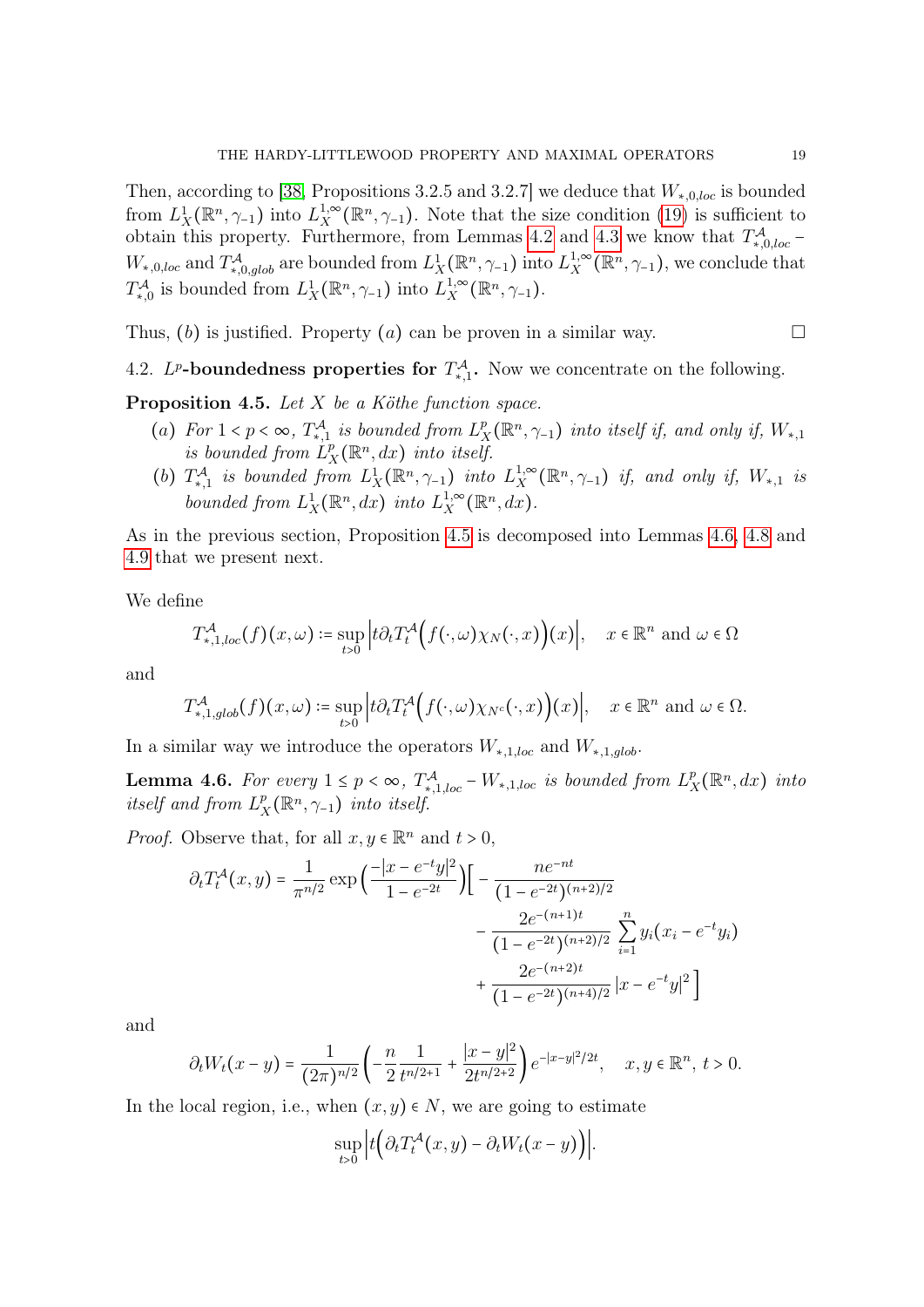We can write

$$
t\left(\partial_t T_t^{\mathcal{A}}(x,y) - \partial_t W_t(x-y)\right)
$$
  
=  $\frac{1}{\pi^{n/2}} \Big[ -\frac{nt e^{-nt}}{(1 - e^{-2t})^{(n+2)/2}} \exp\left(-\frac{|x - e^{-t}y|^2}{1 - e^{-2t}}\right) + \frac{nt}{(2t)^{n/2+1}} e^{-|x-y|^2/2t} + \frac{2te^{-(n+2)t}|x - e^{-t}y|^2}{(1 - e^{-2t})^{(n+4)/2}} \exp\left(-\frac{|x - e^{-t}y|^2}{1 - e^{-2t}}\right) - \frac{2t|x - y|^2}{(2t)^{n/2+2}} e^{-|x-y|^2/2t} - \frac{2te^{-(n+1)t}}{(1 - e^{-2t})^{(n+2)/2}} \sum_{i=1}^n y_i (x_i - e^{-t}y_i) \exp\left(-\frac{|x - e^{-t}y|^2}{1 - e^{-2t}}\right) \Big] =: \frac{1}{\pi^{n/2}} \sum_{j=1}^3 H_j(t, x, y), \quad x, y \in \mathbb{R}^n, t > 0.$ 

We decompose  $\mathcal{H}_1$  as follows

$$
H_1(t, x, y) = -\frac{nt(e^{-nt} - 1)}{(1 - e^{-2t})^{(n+2)/2}} \exp\left(\frac{-|x - e^{-t}y|^2}{1 - e^{-2t}}\right)
$$
  

$$
-nt\left[\frac{1}{(1 - e^{-2t})^{(n+2)/2}} - \frac{1}{(2t)^{n/2+1}}\right] \exp\left(\frac{-|x - e^{-t}y|^2}{1 - e^{-2t}}\right)
$$
  

$$
-\frac{nt}{(2t)^{n/2+1}} \left[\exp\left(\frac{-|x - e^{-t}y|^2}{1 - e^{-2t}}\right) - \exp\left(\frac{-|x - e^{-t}y|^2}{2t}\right)\right]
$$
  

$$
-\frac{nt}{(2t)^{n/2+1}} \left[\exp\left(\frac{-|x - e^{-t}y|^2}{2t}\right) - \exp\left(-\frac{|x - y|^2}{2t}\right)\right]
$$
  

$$
=:\sum_{j=1}^4 H_{1j}(t, x, y), \quad x, y \in \mathbb{R}^n, t > 0.
$$

Now we will use some of the manipulations and estimates from the proof of Lemma [4.2.](#page-13-2) We have that

$$
|H_{11}(t,x,y)| \lesssim \frac{1}{t^{n/2-1}} \exp\left(\frac{-|x - e^{-t}y|^2}{1 - e^{-2t}}\right) \lesssim \frac{1}{|x - y|^{n-1}}, \quad t \in (0,1), (x, y) \in N.
$$

Since

$$
\left|\frac{1}{(1-e^{-2t})^{n/2+1}} - \frac{1}{(2t)^{n/2+1}}\right| \lesssim \frac{1}{t^{n/2+2}}|2t-1+e^{-2t}| \lesssim \frac{1}{t^{n/2}}, \quad t \in (0,1),
$$

it follows that

$$
|H_{12}(t,x,y)| \lesssim \frac{1}{t^{n/2-1}} \exp\left(-\frac{|x-e^{-t}y|^2}{1-e^{-2t}}\right) \lesssim \frac{1}{|x-y|^{n-1}}, \quad t \in (0,1), \quad (x,y) \in N.
$$

Also, we get

$$
|H_{13}(t,x,y)|\lesssim e^{-|x-e^{-t}y|^2/2t}\frac{|x-e^{-t}y|^2}{t^{n/2}}\lesssim \frac{1}{|x-y|^{n-1}},\quad t\in(0,1),\quad (x,y)\in N.
$$

Finally, we obtain

$$
|H_{14}(t,x,y)| \lesssim \frac{1+|x|}{|x-y|^{n-1}}, \quad 0 < t < 1 \land \frac{1}{|x|^2}, \quad (x,y) \in N.
$$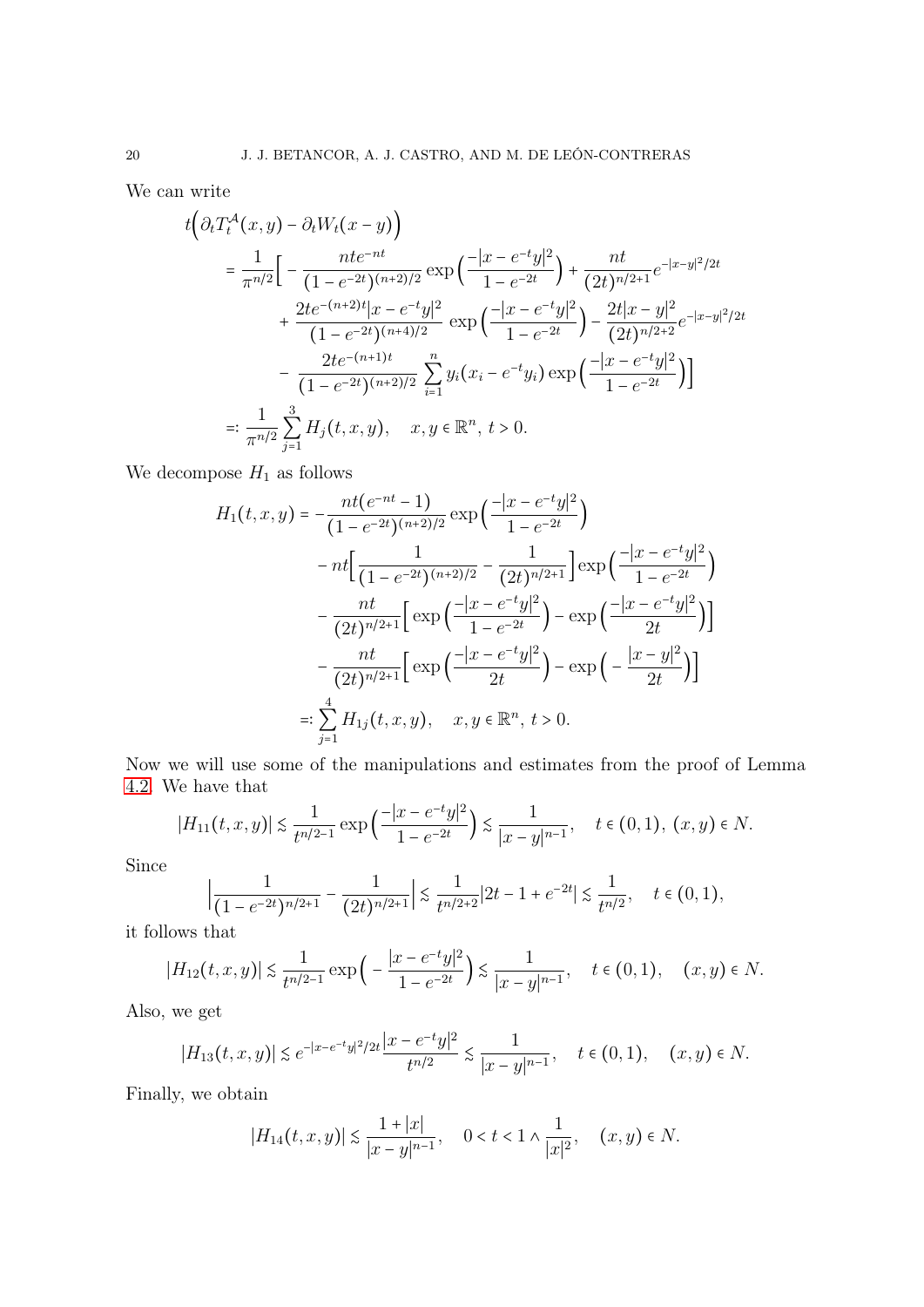We conclude that

$$
|H_1(t, x, y)| \lesssim \frac{1+|x|}{|x-y|^{n-1}}, \quad 0 < t < 1 \wedge \frac{1}{|x|^2}, \quad (x, y) \in N.
$$

On the other hand, we can write

$$
H_2(t, x, y) = \frac{2t(e^{-(n+2)t} - 1)|x - e^{-t}y|^2}{(1 - e^{-2t})^{n/2+2}} \exp\left(\frac{-|x - e^{-t}y|^2}{1 - e^{-2t}}\right)
$$
  
+ 
$$
2t\left[\frac{1}{(1 - e^{-2t})^{n/2+2}} - \frac{1}{(2t)^{n/2+2}}\right]|x - e^{-t}y|^2 \exp\left(\frac{-|x - e^{-t}y|^2}{1 - e^{-2t}}\right)
$$
  
+ 
$$
\frac{1}{(2t)^{n/2+1}}[|x - e^{-t}y|^2 - |x - y|^2] \exp\left(\frac{-|x - e^{-t}y|^2}{1 - e^{-2t}}\right)
$$
  
+ 
$$
\frac{1}{(2t)^{n/2+1}}|x - y|^2 \left[\exp\left(\frac{-|x - e^{-t}y|^2}{1 - e^{-2t}}\right) - \exp\left(\frac{-|x - e^{-t}y|^2}{2t}\right)\right]
$$
  
+ 
$$
\frac{|x - y|^2}{(2t)^{n/2+1}}\left[\exp\left(\frac{-|x - e^{-t}y|^2}{2t}\right) - \exp\left(-\frac{|x - y|^2}{2t}\right)\right]
$$
  
=: 
$$
\sum_{j=1}^5 H_{2j}(t, x, y), \quad x, y \in \mathbb{R}^n, t > 0.
$$

We have that

$$
|H_{21}(t,x,y)|+|H_{22}(t,x,y)|\lesssim \frac{1}{|x-y|^{n-1}},\quad t\in (0,1),\quad (x,y)\in N.
$$

Moreover, by proceeding as in [\(13\)](#page-15-0) we get

$$
|H_{23}(t,x,y)| \lesssim \frac{|y|}{t^{n/2-1/2}} \exp\left(-c\frac{(|x-y| \wedge |x-e^{-t}y|)^2}{t}\right)
$$
  

$$
\lesssim \frac{1+|x|}{|x-y|^{n-1}}, \quad (x,y) \in N, \quad 0 < t < 1 \wedge \frac{1}{|x|^2}.
$$

For  $H_{24}$  we obtain

$$
|H_{24}(t, x, y)| \lesssim \frac{|x - y|^2}{t^{n/2 + 1}} \exp\left(-\frac{|x - e^{-t}y|^2}{2t}\right) |x - e^{-t}y|^2
$$
  

$$
\lesssim \frac{1}{|x - y|^{n-1}}, \quad t \in (0, 1), \quad (x, y) \in N.
$$

Finally, for  $H_{25}$  we get

$$
|H_{25}(t,x,y)| \lesssim \frac{|x-y|^2}{t^{n/2+1}} \exp\Big(-c\frac{(|x-y| \wedge |x-e^{-t}y|)^2}{t}\Big) \frac{||x-e^{-t}y|^2 - |x-y|^2|}{t}
$$
  

$$
\lesssim \frac{|x-y|^2}{t} \frac{|y|}{t^{n/2-1/2}} \exp\Big(-c\frac{(|x-y| \wedge |x-e^{-t}y|)^2}{t}\Big)
$$
  

$$
\lesssim \frac{1+|x|}{|x-y|^{n-1}}, \quad (x,y) \in N, \quad 0 < t < 1 \wedge \frac{1}{|x|^2}.
$$

We conclude that

$$
|H_2(t, x, y)| \lesssim \frac{1+|x|}{|x-y|^{n-1}}, \quad (x, y) \in N, \quad 0 < t < 1 \wedge \frac{1}{|x|^2}.
$$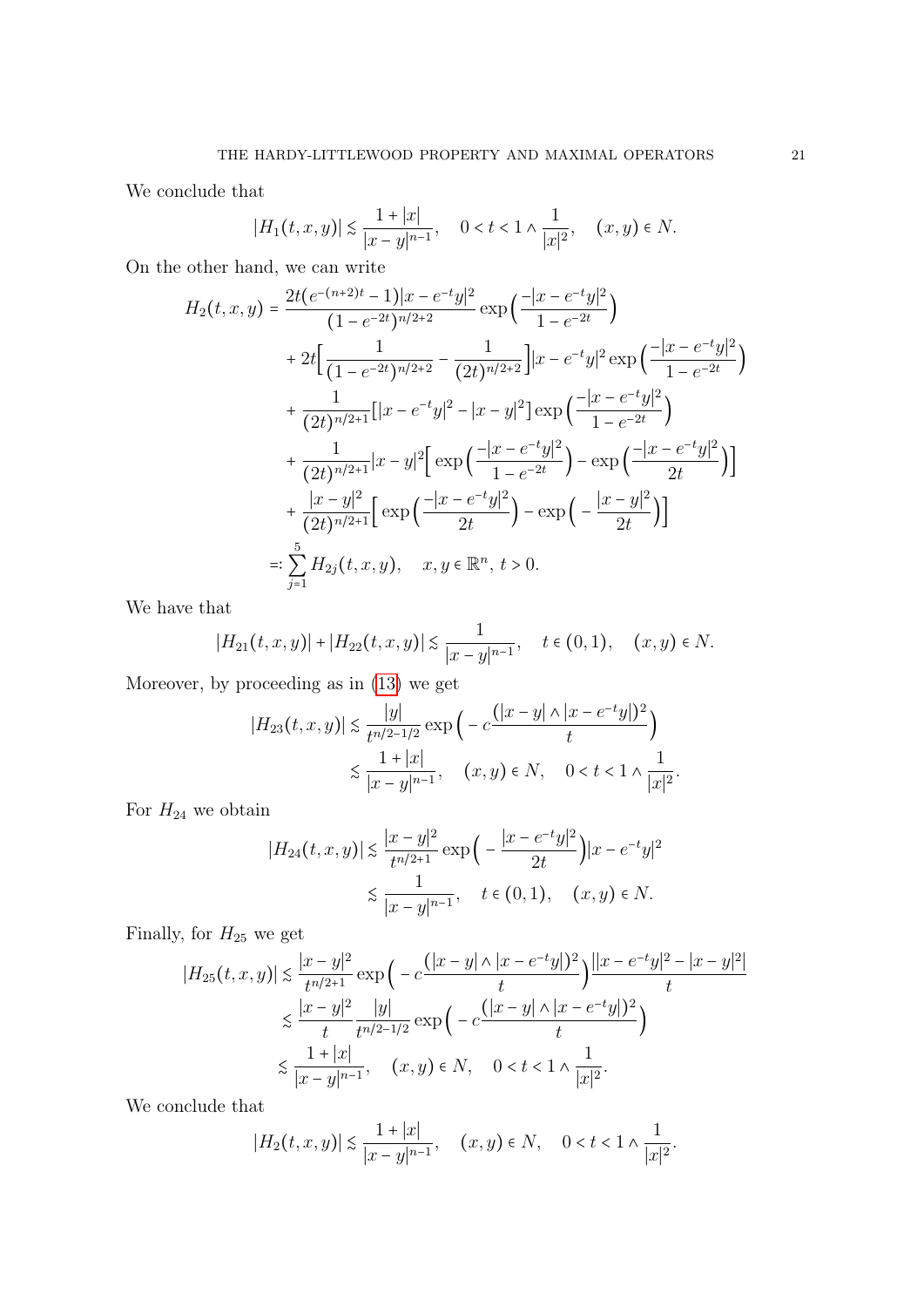Finally,

$$
|H_3(t, x, y)| \lesssim \frac{|y|}{t^{n/2 - 1/2}} \exp\left(-c \frac{|x - e^{-t}y|^2}{t}\right)
$$
  

$$
\lesssim \frac{1 + |x|}{|x - y|^{n - 1}}, \quad (x, y) \in N, \quad 0 < t < 1.
$$

Summarizing, we have obtained that

$$
\sup_{0
$$

On the other hand, by using that

$$
1 - e^{-2t} \ge 1 - e^{-2(1 \wedge 1/|x|)}, \quad t \ge 1 \wedge \frac{1}{|x|^2}
$$

and  $(11)$ , we get

$$
\sup_{t \ge 1 \wedge 1/|x|^2} \left| t \left( \partial_t T_t^{\mathcal{A}}(x, y) - \partial_t W_t(x - y) \right) \right| \lesssim \frac{1}{(1 \wedge 1/|x|)^n} + \frac{|y|}{(1 \wedge 1/|x|)^{n-1}}
$$

$$
\lesssim \frac{1 + |x|}{|x - y|^{n-1}}, \quad (x, y) \in N.
$$

Therefore,

$$
\sup_{t>0}\left|t\Big(\partial_tT_t^{\mathcal{A}}(x,y)-\partial_tW_t(x-y)\Big)\right|\lesssim \frac{1+|x|}{|x-y|^{n-1}},\quad (x,y)\in N.
$$

Recall that the operator L given by [\(16\)](#page-15-1) is bounded from  $L^p(\mathbb{R}^n, dx)$  into itself, for every  $1 \leq p < \infty$ , see [\(15\)](#page-15-2). Thus, for every  $1 \leq p < \infty$ ,  $T_{*,1,loc}^{\mathcal{A}} - W_{*,1,loc}$  is bounded from  $L^p$  $X^p(X^{n}, dx)$  into itself. Furthermore, [\[38,](#page-35-11) Proposition 3.2.5] (which is indeed true for  $p = 1$ ) also implies the boundedness from  $L_2^p$  $X^p_X(\mathbb{R}^n, \gamma_{-1})$  into itself.

Remark 4.7. Observe that Lemma [4.6](#page-18-2) also holds if in the definition of the local operators we replace N by  $N_{\beta}$ , for any  $\beta > 0$ .

<span id="page-21-0"></span>**Lemma 4.8.**  $T^{\mathcal{A}}_{*,1,glob}$  is bounded from  $L^1_X(\mathbb{R}^n, \gamma_{-1})$  into  $L^{1,\infty}_X$  $X^{1,\infty}_X(\mathbb{R}^n,\gamma_{-1}).$ Proof. We can write

$$
t\partial_t T_t^{\mathcal{A}}(x,y) = -\frac{1}{\pi^{n/2}} \frac{nte^{-nt}}{(1 - e^{-2t})^{(n+2)/2}} \exp\left(\frac{-|y - e^{-t}x|^2}{1 - e^{-2t}}\right) e^{|y|^2 - |x|^2}
$$

$$
-\frac{2}{\pi^{n/2}} \frac{te^{-(n+1)t}}{(1 - e^{-2t})^{(n+2)/2}} \sum_{i=1}^n x_i (y_i - e^{-t}x_i) \exp\left(\frac{-|y - e^{-t}x|^2}{1 - e^{-2t}}\right) e^{|y|^2 - |x|^2}
$$

$$
+\frac{2}{\pi^{n/2}} \frac{te^{-(n+2)t}}{(1 - e^{-2t})^{(n+4)/2}} |y - e^{-t}x|^2 \exp\left(\frac{-|y - e^{-t}x|^2}{1 - e^{-2t}}\right) e^{|y|^2 - |x|^2}
$$

$$
=: \sum_{j=1}^3 K_j(t, x, y), \quad x, y \in \mathbb{R}^n, \quad t > 0.
$$

<span id="page-21-2"></span>We introduce the following global maximal operators

<span id="page-21-1"></span>
$$
(21) \qquad K_{j,glob}^*(g)(x) \coloneqq \int_{\mathbb{R}^n} \sup_{t>0} |K_j(t,x,y)| \, \chi_{N^c}(x,y) \, g(y) \, dy, \quad x \in \mathbb{R}^n, \quad j=1,2,3.
$$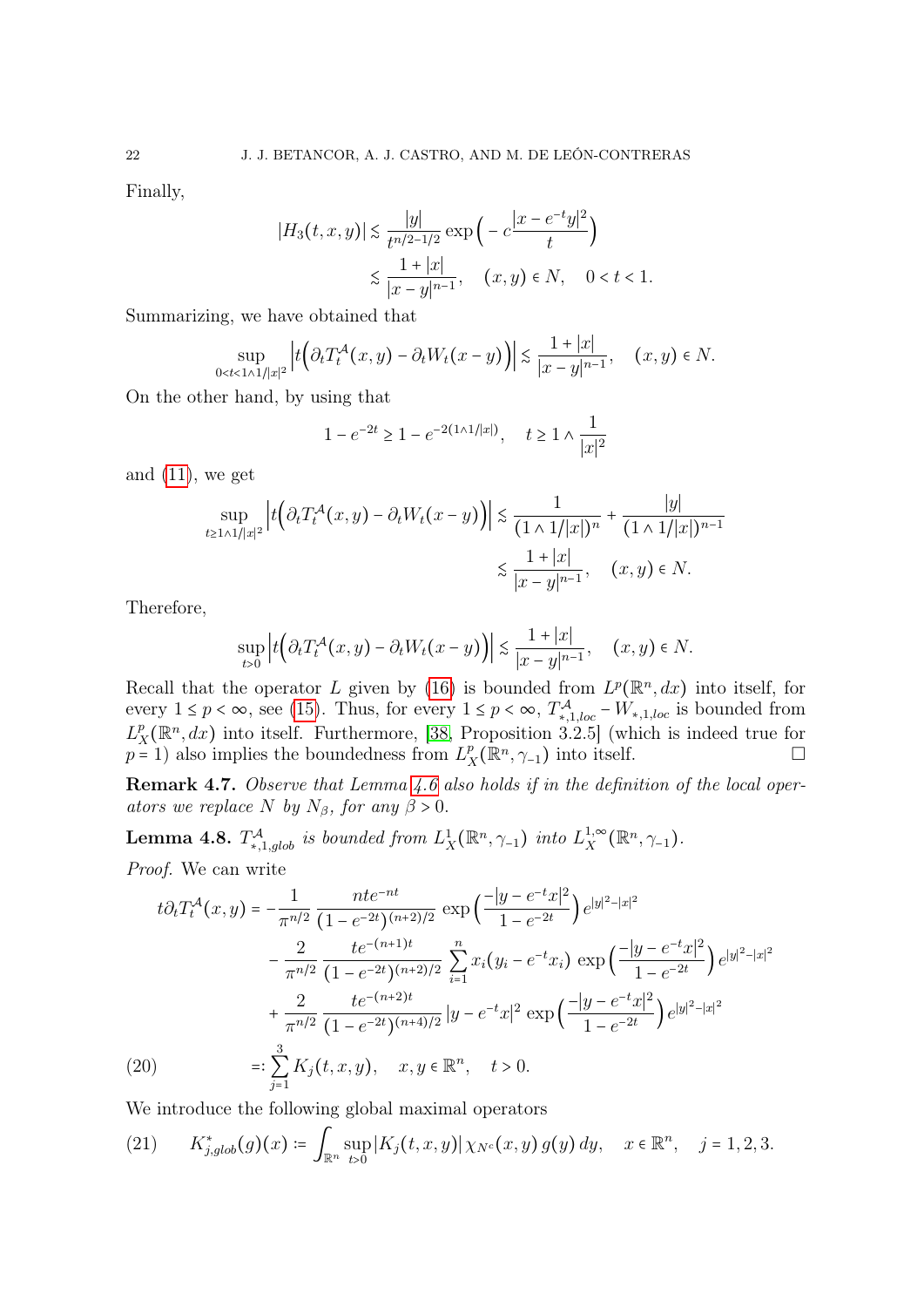We are going to study these operators separately by adapting the ideas developed in the proof of [\[6,](#page-34-15) Proposition 5.1].

# Step 1:  $K_{1,glob}^*$  is bounded from  $L^1(\mathbb{R}^n, \gamma_{-1})$  into  $L^{1,\infty}(\mathbb{R}^n, \gamma_{-1})$ .

Observe that, by taking  $r = e^{-t}$ ,  $r \in (0, 1)$ ,

<span id="page-22-0"></span>(22) 
$$
|K_1(t,x,y)|_{r=e^{-t}} = \frac{n}{\pi^{n/2}} \frac{(-\log r)r^n}{(1-r^2)^{(n+2)/2}} \exp\left(\frac{-|y-rx|^2}{1-r^2}\right) e^{|y|^2-|x|^2}, \quad x, y \in \mathbb{R}^n.
$$

To continue the analysis it is convenient to consider the cases  $0 < r < 1/2$  and  $1/2 \le r < 1$ , or equivalently  $\log 2 < t < \infty$  and  $0 < t \le \log 2$ . Our objective is to estimate

$$
\sup_{0
$$

and

$$
\sup_{t>\log 2}|K_1(t,x,y)|, \quad (x,y)\in N^c.
$$

Assume first that  $1/2 \le r < 1$ . Since [\(11\)](#page-14-1) holds, we deduce the pointwise estimate (see [\(17\)](#page-16-2))

<span id="page-22-1"></span>
$$
\sup_{0 < t \le \log 2} |K_1(t, x, y)| \lesssim \sup_{0 < t \le \log 2} |T_t^{\mathcal{A}}(x, y)|
$$
  
(23) 
$$
\lesssim e^{|y|^2 - |x|^2} \Big[ (1 + |x|)^n \wedge (|x| \sin \theta(x, y))^{-n} \Big], \quad (x, y) \in N^c, \quad x, y \neq 0.
$$

Consider now the case of  $0 < r < 1/2$ . Then, [\(22\)](#page-22-0) can be controlled by

$$
|K_1(t,x,y)|_{r=e^{-t}}| \lesssim (-\log r)r^n e^{-c|y-rx|^2} e^{|y|^2-|x|^2} \lesssim r^{n-1} e^{-c|y-rx|^2} e^{|y|^2-|x|^2}, \quad x, y \in \mathbb{R}^n.
$$

Moreover, if  $|y| > 2|x|$ , it follows that

$$
\sup_{t>\log 2}|K_1(t,x,y)| \lesssim e^{-c|y|^2} \, e^{|y|^2-|x|^2} \lesssim \frac{e^{|y|^2-|x|^2}}{|y|^{n-1}} \lesssim \frac{e^{|y|^2-|x|^2}}{|x|^{n-1}}, \quad (x,y) \in N^c.
$$

On the other hand, by using that  $|y - rx|^2 = |y_\perp|^2 + |r - r_0|^2 |x|^2$ ,  $x, y \in \mathbb{R}^n$ , we get, for ∣y∣ ≤ 2∣x∣,

$$
|K_1(t, x, y)|_{r=e^{-t}}| \lesssim (|r_0|^{n-1} + |r - r_0|^{n-1})e^{-|y_1|^2}e^{-|r - r_0|^2|x|^2}e^{|y|^2 - |x|^2}
$$
  

$$
\lesssim e^{-|y_1|^2} \Big[ \Big(\frac{|y|}{|x|}\Big)^{n-1} e^{-|r - r_0|^2|x|^2} + |r - r_0|^{n-1} e^{-|r - r_0|^2|x|^2} \Big]e^{|y|^2 - |x|^2}
$$
  

$$
\lesssim \Big[ e^{-|y_1|^2} \Big(\frac{|y|}{|x|}\Big)^{n-1} |x| + |x|^{1-n} \Big]e^{|y|^2 - |x|^2}, \quad (x, y) \in N^c,
$$

where  $r_0 \coloneqq \frac{|y|}{|x|}$  $\frac{|y|}{|x|}$  cos  $\theta$ ,  $\theta$  is the angle between x and y, and  $y =: y_x + y_y$ , with  $y_x \parallel x$  and  $y_1$  ⊥ x. In the last inequality we have taken into account that  $|x| \ge C$ , provided that  $|x| \ge |y|/2$  and  $(x, y) \in N^c$ .

Therefore,

<span id="page-22-2"></span>
$$
(24) \quad \sup_{t>\log 2} |K_1(t,x,y)| \lesssim e^{|y|^2-|x|^2} \Big[ |x|^{1-n}+e^{-|y_1|^2} \Big(\frac{|y|}{|x|}\Big)^{n-1}|x|\,\chi_{\{|y|\le 2|x|\}}\Big], \quad (x,y)\in N^c.
$$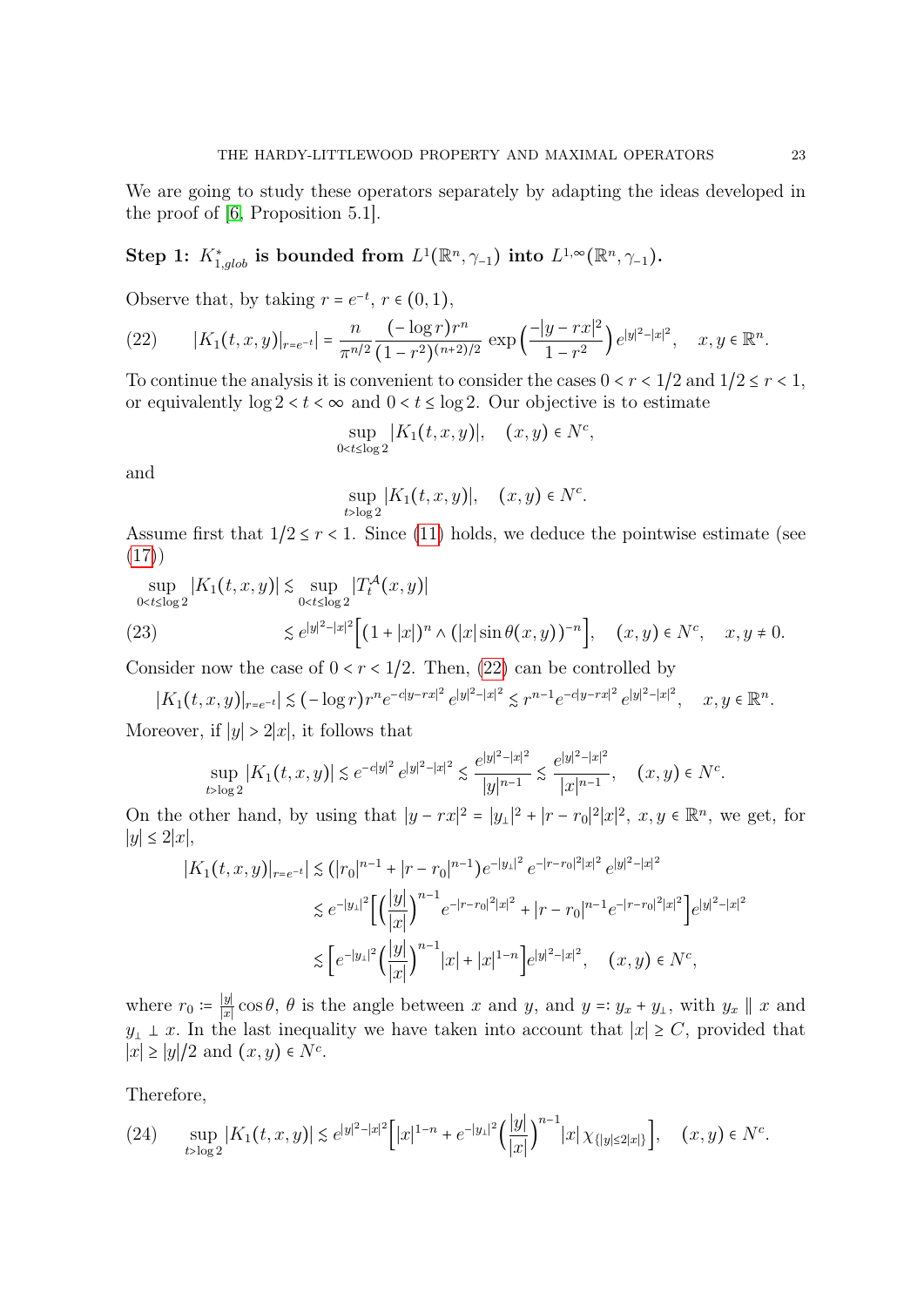By combining [\(23\)](#page-22-1) and [\(24\)](#page-22-2) we get, for  $(x, y) \in N<sup>c</sup>$ ,

$$
\sup_{t>0} |K_1(t, x, y)| \lesssim e^{|y|^2 - |x|^2} \Big[ |x|^{1-n} + e^{-|y_1|^2} \Big( \frac{|y|}{|x|} \Big)^{n-1} |x| \chi_{\{|y| \le 2|x|\}} + (1 + |x|)^n \wedge (|x| \sin \theta(x, y))^{-n} \Big].
$$

Then, according to [\[38,](#page-35-11) Lemma 3.3.4.] and [\[6,](#page-34-15) Lemmas 4.2 and 4.3] we deduce that the operator  $K_{1,glob}^*$  is bounded from  $L^1(\mathbb{R}^n, \gamma_{-1})$  into  $L^{1,\infty}(\mathbb{R}^n, \gamma_{-1})$ .

Step 2:  $K_{2,glob}^*$  is bounded from  $L^1(\mathbb{R}^n, \gamma_{-1})$  into  $L^{1,\infty}(\mathbb{R}^n, \gamma_{-1})$ .

Denoting again  $r = e^{-t}$ , we have

$$
|K_2(t, x, y)|_{r=e^{-t}}| \leq \frac{(-\log r)r^{n+1}}{(1-r^2)^{(n+2)/2}} \sum_{i=1}^n |x_i(y_i - rx_i)| \exp\left(\frac{-|y - rx|^2}{1-r^2}\right) e^{|y|^2 - |x|^2}
$$
  

$$
\leq \frac{(-\log r)r^{n+1}}{(1-r^2)^{(n+1)/2}} |x| \left(\frac{|y - rx|^2}{1-r^2}\right)^{1/2} \exp\left(\frac{-|y - rx|^2}{1-r^2}\right) e^{|y|^2 - |x|^2}
$$
  
(25) 
$$
\leq \frac{r^n}{(1-r^2)^{(n+1)/2}} |x| \exp\left(-\frac{1}{2} \frac{|y - rx|^2}{1-r^2}\right) e^{|y|^2 - |x|^2}, \quad x, y \in \mathbb{R}^n, t > 0.
$$

<span id="page-23-0"></span>As in the previous case, we want to estimate

$$
\sup_{0
$$

and

$$
\sup_{t>\log 2} |K_2(t, x, y)|, \quad (x, y) \in N^c.
$$

Let  $0 < r < 1/2$ . If  $|y| > 2|x|$ , we can control the kernel in [\(25\)](#page-23-0) by

$$
|K_2(t,x,y)| \lesssim |y|e^{-c|y|^2} e^{|y|^2-|x|^2} \lesssim \frac{e^{|y|^2-|x|^2}}{|y|^{n-1}} \lesssim \frac{e^{|y|^2-|x|^2}}{|x|^{n-1}}, \quad x, y \in \mathbb{R}^n.
$$

Furthermore, when  $|y| \leq 2|x|$ , then  $|r_0| \leq 2$  and we get

$$
|K_2(t, x, y)| \lesssim (|r_0|^n + |r - r_0|^n)|x|e^{-|y_\perp|^2} e^{-|r - r_0|^2 |x|^2} e^{|y|^2 - |x|^2}
$$
  

$$
\lesssim \left[ e^{-|y_\perp|^2} \left( \frac{|y|}{|x|} \right)^{n-1} |x| + |x|^{1-n} \right] e^{|y|^2 - |x|^2}, \quad (x, y) \in N^c.
$$

Therefore,

<span id="page-23-1"></span>
$$
(26) \quad \sup_{t>\log 2} |K_2(t,x,y)| \lesssim e^{|y|^2-|x|^2} \Big[ |x|^{1-n}+e^{-|y_1|^2} \Big(\frac{|y|}{|x|}\Big)^{n-1}|x|\,\chi_{\{|y|\le 2|x|\}}\Big], \quad (x,y)\in N^c.
$$

Let now  $1/2 \le r < 1$ , that is,  $0 < t \le \log 2$ . We decompose the kernel in [\(25\)](#page-23-0) as

$$
|K_2(t, x, y)| \lesssim \frac{(-\log r)r^{n+1}}{(1 - r^2)^{(n+1)/2}} |x| \exp\left(-\frac{1}{2} \frac{|y - rx|^2}{1 - r^2}\right) e^{|y|^2 - |x|^2}
$$

$$
\times \left(\chi_{\{s \le 1/3\}} + \chi_{\{s \ge 2\}} + \chi_{\{1/3 < s \le 2\}}\right)(r_0)
$$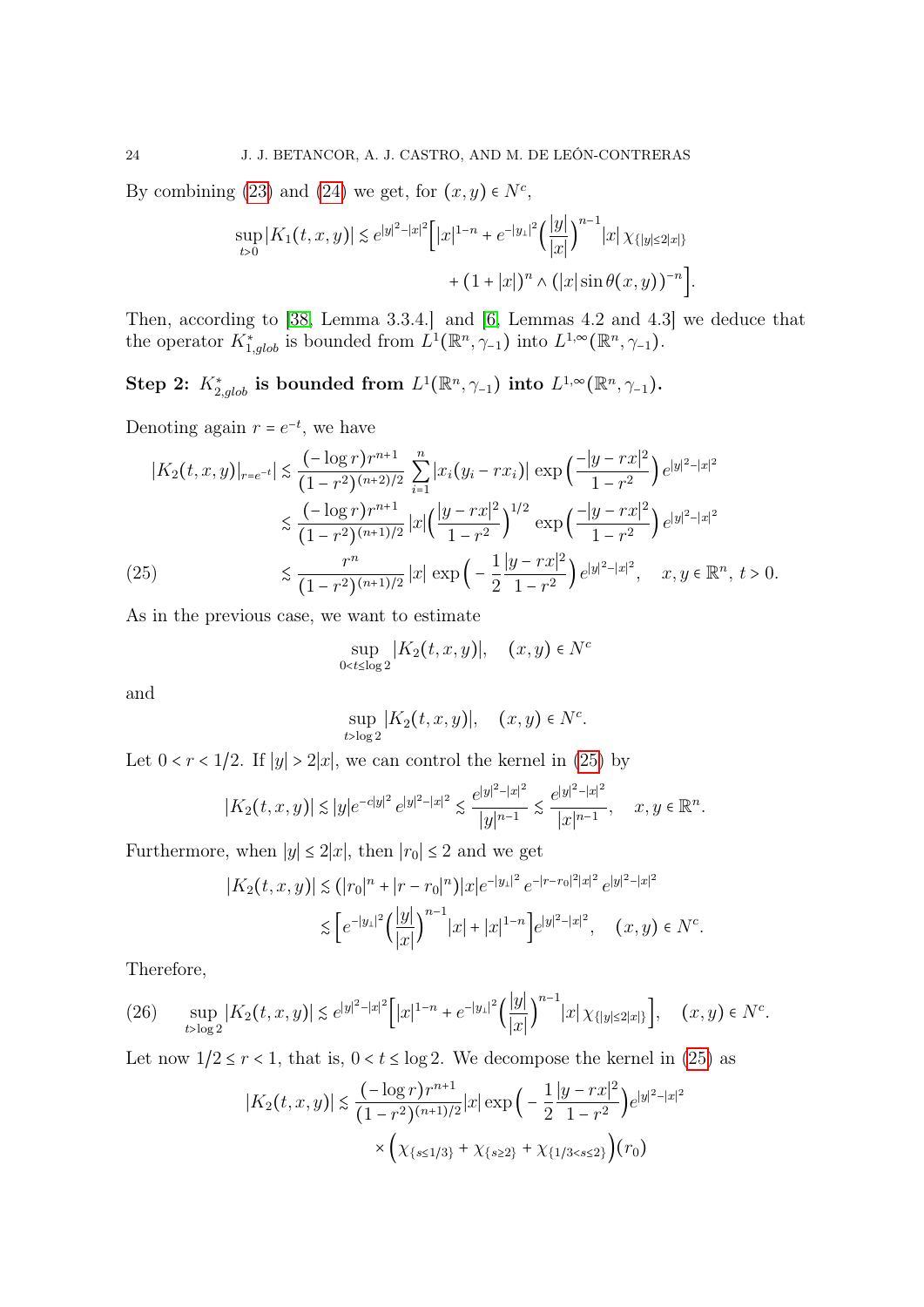$$
=: \sum_{j=1}^{3} K_{2j}(t, x, y), \quad x, y \in \mathbb{R}^{n}.
$$

Now we proceed as in [\[6,](#page-34-15) p. 12, cases 2.1 and 2.2]. Since for  $r_0 \le 1/3$  and  $r_0 \ge 2$  we have that  $|r - r_0| \ge (1 + |r_0|)$ , we get

$$
K_{21}(t, x, y) + K_{22}(t, x, y) \le \frac{|x|}{(1 - r^2)^{(n+1)/2}} \exp\left(-\frac{1}{2} \frac{|y - rx|^2}{1 - r^2}\right) e^{|y|^2 - |x|^2}
$$
  

$$
\le \frac{(1 + |r_0|)|x|}{(1 - r^2)^{(n+1)/2}} \exp\left(-c \frac{(1 + |r_0|)^2 |x|^2 + |y_1|^2}{1 - r^2}\right) e^{|y|^2 - |x|^2}
$$
  
(27)  

$$
\le \left((1 + |r_0|)|x|\right)^{1 - (n+1)} e^{|y|^2 - |x|^2} \le \frac{e^{|y|^2 - |x|^2}}{|x|^n}.
$$

<span id="page-24-2"></span>Consider the case  $r_0 = \frac{|y|}{|x|}$  $\frac{y}{|x|}$  cos(θ(x, y)) ∈ (1/3, 2). By performing the change of variables  $r = \frac{1-s}{1+s}$  $\frac{1-s}{1+s}$ , we have that  $0 < s \leq 1/3$  and

<span id="page-24-0"></span>
$$
K_{23}(t, x, y) \lesssim \log\left(\frac{1+s}{1-s}\right) \left(\frac{1-s}{s^{1/2}}\right)^{n+1} |x| \exp\left(-\frac{|(1+s)y - (1-s)x|^2}{8s}\right) e^{|y|^2 - |x|^2}
$$
  
(28) 
$$
\lesssim \frac{(1-s)^{n+1}|x|}{s^{(n-1)/2}} \exp\left(-\frac{|(1+s)y - (1-s)x|^2}{8s}\right) e^{|y|^2 - |x|^2}.
$$

On the other hand, by using

$$
|y(1+s) - x(1-s)|^2 \ge \frac{1}{(1+|x|)^2}, \quad 0 < s \le \frac{1}{8(1+|x|)^2}, \quad (x, y) \in N^c,
$$

we get

$$
\sup_{0 < s < \frac{1}{8(1+|x|)^2}} K_{23}(t, x, y)|_{t = \log\left(\frac{1+s}{1-s}\right)} \lesssim \sup_{0 < s < \frac{1}{8(1+|x|)^2}} \frac{|x|}{s^{(n-1)/2}} \exp\left(-\frac{c}{s(1+|x|)^2}\right) e^{|y|^2 - |x|^2}
$$
\n
$$
\lesssim |x|(1+|x|)^{n-1} e^{|y|^2 - |x|^2} \lesssim (1+|x|)^n e^{|y|^2 - |x|^2}, \ (x, y) \in N^c.
$$

Moreover,

$$
\sup_{\frac{1}{8(1+|x|)^2} < s < 1} K_{23}(t, x, y)|_{t = \log\left(\frac{1+s}{1-s}\right)} \lesssim \sup_{\frac{1}{8(1+|x|)^2} < s < 1} \frac{|x|}{s^{(n-1)/2}} e^{|y|^2 - |x|^2}
$$
\n
$$
\lesssim (1+|x|)^n e^{|y|^2 - |x|^2}, \quad (x, y) \in N^c.
$$

Therefore, we have shown that

<span id="page-24-1"></span>(29) 
$$
\sup_{0 < t < \log 2} K_{23}(t, x, y) \lesssim (1+|x|)^n e^{|y|^2-|x|^2}, \quad (x, y) \in N^c.
$$

On the other hand, also for  $r_0 \in (1/3, 2)$ , we can proceed as in [\[6,](#page-34-15) p. 12] and consider the following scenarios

- i)  $1 r \leq \frac{1}{2}$  $\frac{1}{2}(1-r_0) \vee \frac{3}{2}$  $\frac{3}{2}(r_0-1),$
- ii)  $1 r > \frac{3}{2}$  $\frac{3}{2}(1-r_0),$
- *iii*)  $r_0 < 1$  and  $|r r_0| < \frac{1}{2}$  $rac{1}{2}(1-r_0).$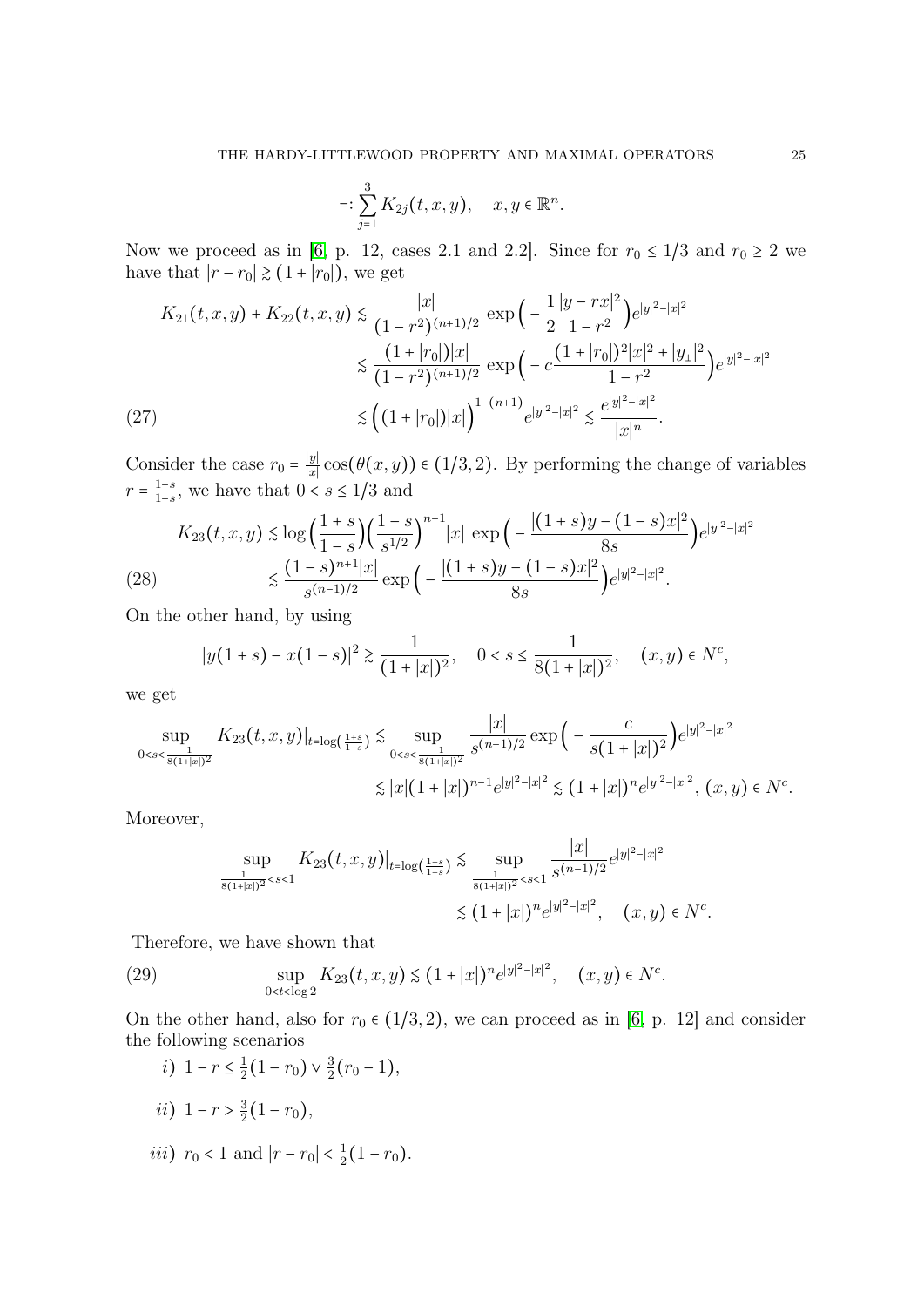In all these cases, the following properties will be crucial:

<span id="page-25-0"></span>(30) 
$$
|y - rx|^2 = |y_\perp|^2 + |r - r_0|^2 |x|^2, \quad x, y \in \mathbb{R}^n, \ 0 < r < 1,
$$

<span id="page-25-3"></span>(31) 
$$
1 - r_0 = \frac{|x - y_x|}{|x|}, \quad x, y \in \mathbb{R}^n,
$$

<span id="page-25-1"></span>(32) 
$$
|y_{\perp}| \ge |x| \sin \theta, \quad \text{whenever } 1/3 < r_0 < 2.
$$

We start analyzing the situation  $i$ ). Observe that under the current assumptions

 $|1 - r_0| \approx |r - r_0|$  and  $1 - r \le |1 - r_0|$ .

Then, by using [\(30\)](#page-25-0) we get

$$
|y - rx|^2 = |r - r_0|^2 |x|^2 + |y_\perp|^2 \ge (1 - r)^2 |x|^2 + |y_\perp|^2.
$$

Therefore, since  $0 \leq \frac{-\log r}{1-r}$  $\frac{\log r}{1-r}$  ≲ for  $1/2 \le r < 1$ , by using [\(32\)](#page-25-1) we deduce

$$
K_{23}(t, x, y) \leq \frac{(1-r)^{1/2}}{(1-r)^{n/2}} |x| \exp\left(-c\frac{(1-r)^{2}|x|^{2}+|y_{\perp}|^{2}}{(1-r)(1+r)}\right) e^{|y|^{2}-|x|^{2}}
$$

$$
\leq \frac{1}{(1-r)^{n/2}} e^{-c(1-r)|x|^{2}} e^{-c|y_{\perp}|^{2}/(1-r)} e^{|y|^{2}-|x|^{2}}
$$

$$
\leq \frac{e^{|y|^{2}-|x|^{2}}}{|y_{\perp}|^{n}} \leq \frac{e^{|y|^{2}-|x|^{2}}}{(|x|\sin\theta)^{n}}, \quad (x, y) \in N^{c}.
$$

<span id="page-25-2"></span>Next, we turn to the case ii). Now  $|r - r_0| \approx 1 - r$ , so the estimate [\(33\)](#page-25-2) above remains valid.

Finally, let's treat *iii*). Now,  $1 - r \approx 1 - r_0$  and since [\(30\)](#page-25-0) and [\(31\)](#page-25-3) hold, we get

<span id="page-25-4"></span>(34) 
$$
K_{23}(t, x, y) \lesssim \frac{|x|}{(1 - r)^{(n-1)/2}} \exp\left(-c\frac{|r - r_0|^2 |x|^2 + |y_\perp|^2}{1 - r}\right) e^{|y|^2 - |x|^2}
$$

$$
\lesssim \frac{|x|^{(n+1)/2}}{|x - y_x|^{(n-1)/2}} \exp\left(-c\frac{|y_\perp|^2 |x|}{|x - y_x|}\right) e^{|y|^2 - |x|^2}, \quad (x, y) \in N^c.
$$

Then, for  $|x||x - y_x| < 1$ ,

$$
K_{23}(t, x, y) \lesssim \frac{|x|^{(n+1)/2}}{|x - y_x|^{(n-1)/2}} \left(\frac{|x - y_x|}{|y_\perp|^2 |x|}\right)^{n/2} e^{|y|^2 - |x|^2}
$$
  

$$
\lesssim \frac{(|x||x - y_x|)^{1/2}}{|y_\perp|^n} e^{|y|^2 - |x|^2}
$$
  

$$
\lesssim \frac{e^{|y|^2 - |x|^2}}{(|x|\sin \theta)^n}, \quad (x, y) \in N^c.
$$

Now assume that  $|x||x - y_x| \ge 1$ . We have to distinguish three cases:

$$
|x|/3 \le |y_x| < |x|
$$
,  $|y_x| \ge |x|$  and  $|y_x| < |x|/3$ .

Observe that when  $|x|/3 \le |y_x| < |x|$ , estimate [\(34\)](#page-25-4) is enough, see [\[6,](#page-34-15) Lemma 4.4].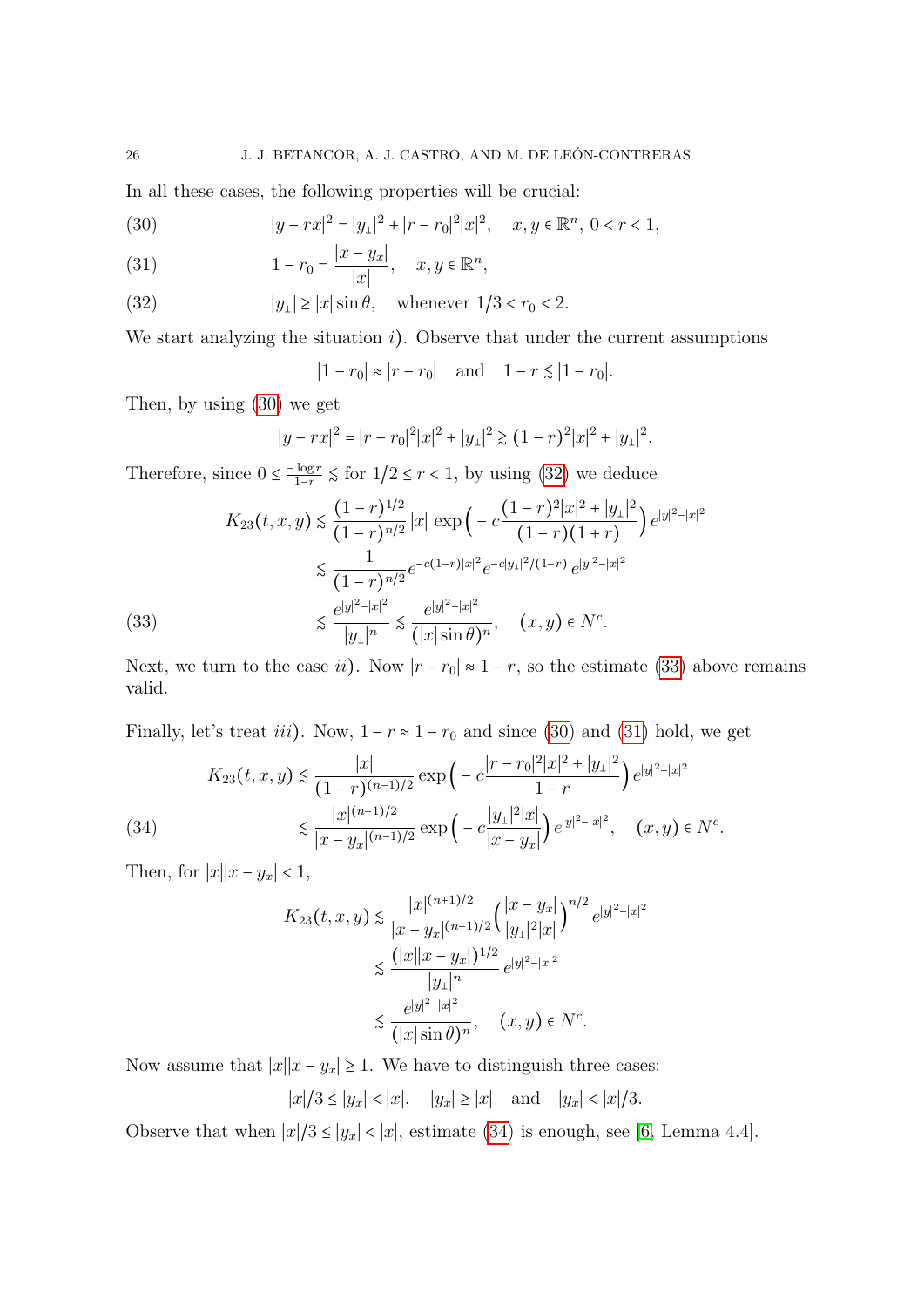Let us consider the situation  $|y_x| \ge |x|$ . Then, since  $|y|^2 = |y_x|^2 + |y_x|^2 \ge |y_x|^2$  we have that  $|y|^2$  ≥  $|x|^2$  and from [\(28\)](#page-24-0) we get that

$$
K_{23}(t,x,y)|_{t=\log\left(\frac{1+s}{1-s}\right)} \lesssim (1-s)^{n+1} \frac{|x+y| + |x-y|}{s^{(n-1)/2}}
$$
  
\$\times \exp\left(-\frac{1}{8}(s|x+y|^2 + \frac{1}{s}|x-y|^2)\right)e^{-(|y|^2 - |x|^2)/4}e^{|y|^2 - |x|^2}  
\$\leq \frac{(1-s)^n}{s^{n/2}} \exp\left(-\frac{|(1+s)y - (1-s)x|^2}{16s}\right)e^{|y|^2 - |x|^2}, \quad (x,y) \in N^c\$.

Then, from [\[38,](#page-35-11) Lemma 3.3.3] we get that, for  $|y_x| \ge |x|$ ,

<span id="page-26-0"></span>(35) 
$$
\sup_{0 < t \le \log 2} K_{23}(t, x, y) \lesssim e^{|y|^2 - |x|^2} \Big[ (1 + |x|)^n \wedge (|x| \sin \theta)^{-n} \Big], \quad (x, y) \in N^c.
$$

Suppose now  $3|y_x| \le |x|$ ,  $(x, y) \in N^c$ . If  $|y_\perp| \le |x|/9$ , then since  $1/2 < r = \frac{1-s}{1+s}$  $\frac{1-s}{1+s}$  < 1, we get √

$$
|(1-s)x| \le |(1+s)y - (1-s)x| + (1+s)\sqrt{\left(\frac{|x|}{3}\right)^2 + \left(\frac{|x|}{9}\right)^2}
$$
  
 
$$
\le |(1+s)y - (1-s)x| + \frac{2\sqrt{10}}{9}|(1-s)x|,
$$

that is,

$$
\left(1 - \frac{2\sqrt{10}}{9}\right) |(1-s)x| \le |(1+s)y - (1-s)x|.
$$

Therefore, for  $|y_\perp| \le |x|/9$  and  $0 < s \le 1/3$ 

$$
K_{23}(t,x,y)|_{t=\log\left(\frac{1+s}{1-s}\right)} \lesssim \frac{(1-s)^n|(1+s)y - (1-s)x|}{s^{(n-1)/2}} \exp\left(-\frac{|(1+s)y - (1-s)x|^2}{8s}\right) e^{|y|^2 - |x|^2} \leq \frac{(1-s)^n}{s^{n/2}} \exp\left(-\frac{|(1+s)y - (1-s)x|^2}{16s}\right) e^{|y|^2 - |x|^2}, \quad (x,y) \in N^c.
$$

If  $|y_\perp| > |x|/9$ , then

$$
K_{23}(t, x, y)|_{t=-\log r = \log\left(\frac{1+s}{1-s}\right)}
$$
  
\n
$$
\leq (-\log r) \frac{r^{n+1}|x|}{(1-r^2)^{(n+1)/2}} \exp\left(-\frac{1}{4} \frac{|r-r_0|^2 |x|^2 + |y_\perp|^2}{1-r^2}\right) \exp\left(-\frac{1}{4} \frac{|y-rx|^2}{1-r^2}\right) e^{|y|^2 - |x|^2}
$$
  
\n
$$
\leq \frac{r^n |y_\perp|}{(1-r^2)^{(n+1)/2}} \exp\left(-\frac{1}{4} \frac{|r-r_0|^2 |x|^2 + |y_\perp|^2}{1-r^2}\right) \exp\left(-\frac{1}{4} \frac{|y-rx|^2}{1-r^2}\right) e^{|y|^2 - |x|^2}
$$
  
\n
$$
\leq \frac{r^n}{(1-r^2)^{n/2}} \exp\left(-\frac{1}{4} \frac{|y-rx|^2}{1-r^2}\right) e^{|y|^2 - |x|^2}
$$
  
\n
$$
\leq \frac{(1-s)^n}{s^{n/2}} \exp\left(-\frac{|(1+s)y - (1-s)x|^2}{16s}\right) e^{|y|^2 - |x|^2}, \quad (x, y) \in N^c.
$$

Then, from [\[38,](#page-35-11) Lemma 3.3.3] we get that, for  $3|y_x| \le |x|$ ,

<span id="page-26-1"></span>(36) 
$$
\sup_{0 < t \le \log 2} K_{23}(t, x, y) \lesssim e^{|y|^2 - |x|^2} \Big[ (1 + |x|)^n \wedge (|x| \sin \theta)^{-n} \Big], \quad (x, y) \in N^c.
$$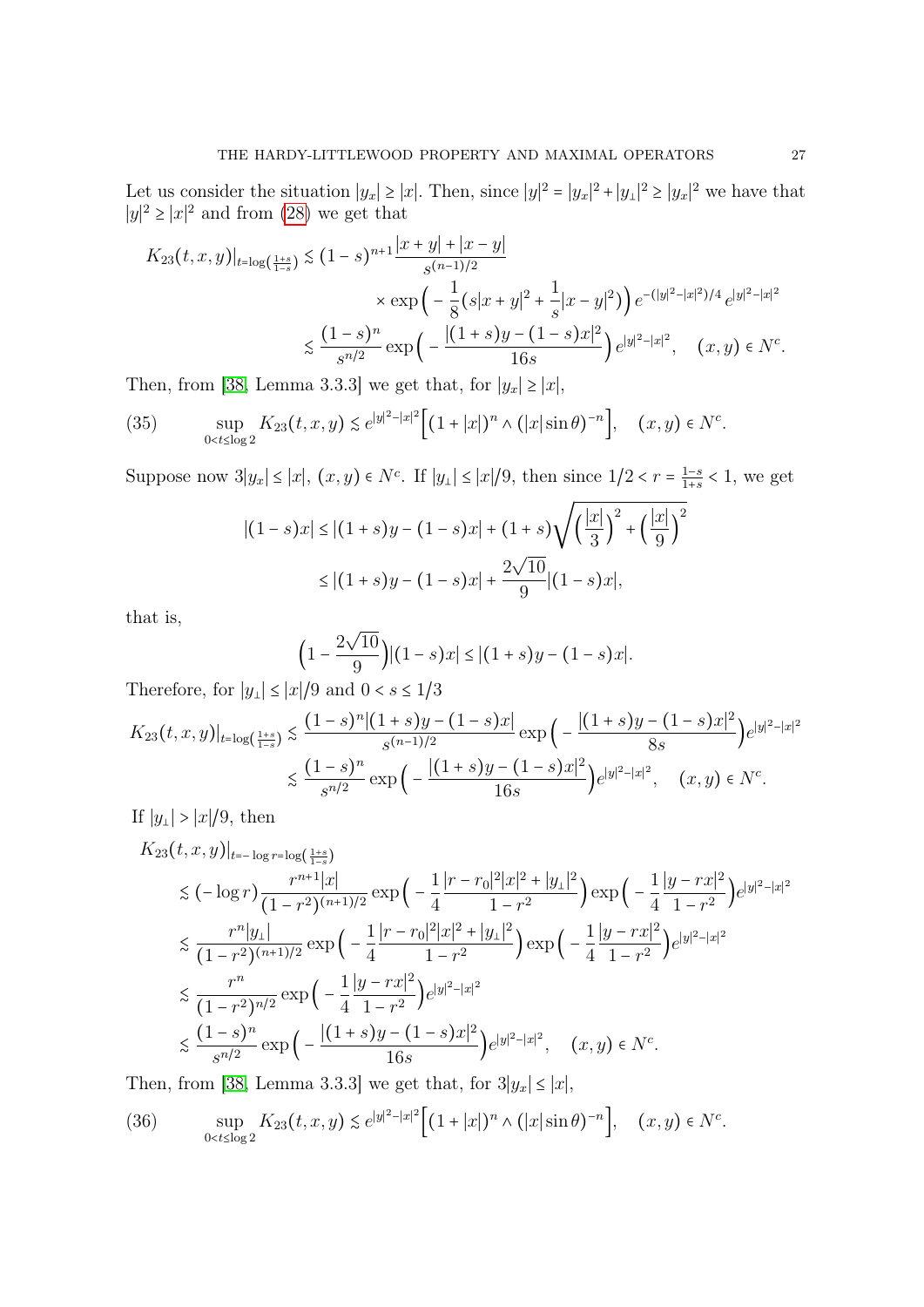By combining  $(29)$ ,  $(33)$ ,  $(34)$ ,  $(35)$  and  $(36)$  we conclude that

<span id="page-27-1"></span>
$$
\sup_{0 < t \le \log 2} K_{23}(t, x, y) \lesssim e^{|y|^2 - |x|^2} \Big[ (1 + |x|)^n \wedge (|x| \sin \theta)^{-n} + \chi_{\{|x\|x - y_x| \ge 1, \frac{|x|}{3} \le |y_1| < |x|\}} (x, y) \frac{|x|^{(n+1)/2}}{|x - y_x|^{(n-1)/2}} \exp\Big(-c \frac{|y_1|^2 |x|}{|x - y_x|}\Big)\Big], \quad (x, y) \in N^c.
$$

From [\(26\)](#page-23-1), [\(27\)](#page-24-2) and [\(37\)](#page-27-1), by using [\[6,](#page-34-15) Lemmas 4.1–4.4] we deduce that  $K_{2,glob}^*$  is bounded from  $L^1(\mathbb{R}^n, \gamma_{-1})$  into  $L^{1,\infty}(\mathbb{R}^n, \gamma_{-1})$ .

Step 3:  $K_{3,glob}^*$  is bounded from  $L^1(\mathbb{R}^n, \gamma_{-1})$  into  $L^{1,\infty}(\mathbb{R}^n, \gamma_{-1})$ .

Since

(38) 
$$
\frac{te^{-2t}}{1 - e^{-2t}} \le 1, \quad t > 0,
$$

we can write

<span id="page-27-3"></span>
$$
|K_3(t, x, y)| \lesssim \frac{e^{-nt}}{(1 - e^{-2t})^{(n+2)/2}} |y - e^{-t}x|^2 \exp\left(\frac{-|y - e^{-t}x|^2}{1 - e^{-2t}}\right) e^{|y|^2 - |x|^2}, \quad x, y \in \mathbb{R}^n, t > 0.
$$

Next, the change of variables  $t = \log \left( \frac{1+s}{1-s} \right)$  $\frac{1+s}{1-s}$ , 0 < s < 1, allows us to write

<span id="page-27-2"></span>(39) 
$$
|K_3(t, x, y)| \lesssim \frac{(1-s)^n}{s^{n/2}} \exp\left(-\frac{|(1+s)y - (1-s)x|^2}{8s}\right) e^{|y|^2 - |x|^2} \lesssim \left[(1+|x|)^n \wedge (|x|\sin\theta)^{-n}\right] e^{|y|^2 - |x|^2}, \quad (x, y) \in N^c,
$$

where in the last step we used [\[38,](#page-35-11) Lemma 3.3.3]. From [\(39\)](#page-27-2) and by using [\[38,](#page-35-11) Lemma 3.3.4] we get that  $K_{3,glob}^*$  is bounded from  $L^1(\mathbb{R}^n, \gamma_{-1})$  into  $L^{1,\infty}(\mathbb{R}^n, \gamma_{-1})$ .

Thus, we have proven that the operator  $K^*_{glob}$  defined by

$$
K_{glob}^*(g)(x) \coloneqq \int_{\mathbb{R}^n} \sup_{t>0} |t \partial_t T_t^{\mathcal{A}}(x,y)| \, \chi_{N^c}(x,y) \, g(y) \, dy, \quad x \in \mathbb{R}^n,
$$

is bounded from  $L^1(\mathbb{R}^n, \gamma_{-1})$  into  $L^{1,\infty}(\mathbb{R}^n, \gamma_{-1})$ , which clearly implies that the operator  $T^{\mathcal{A}}_{*,1,glob}$  is also bounded from  $L^1_X(\mathbb{R}^n, \gamma_{-1})$  into  $L^{1,\infty}_X$  $X^{\frac{1,\infty}{X}}(\mathbb{R}^n, \gamma_{-1}).$ 

<span id="page-27-0"></span>**Lemma 4.9.** For every  $1 < p < \infty$ , there exists  $\beta > 0$  such that the operator  $T^{\mathcal{A}}_{*,1,glob}$ associated with the global region  $N_\beta^c$  is bounded from  $L_\beta^p$  $X_X^p(\mathbb{R}^n, \gamma_{-1})$  into itself.

*Proof.* Let  $1 < p < \infty$ . It is sufficient to see that there exists  $\beta > 0$  such that the operator  $K_{j,glob}^{*,\beta}$  defined as  $K_{j,glob}^{*}$  (see [\(21\)](#page-21-1) above) replacing N by  $N_{\beta}$ , is bounded from  $L^p(\mathbb{R}^n, \gamma_{-1})$  into itself, for  $j = 1, 2, 3$ .

We have that

$$
\sup_{t>0} |K_1(t, x, y)| \lesssim \sup_{t>0} \frac{1}{(1 - e^{-2t})^{n/2}} \exp\Big(-\frac{|x - e^{-t}y|^2}{1 - e^{-2t}}\Big), \quad x, y \in \mathbb{R}^n.
$$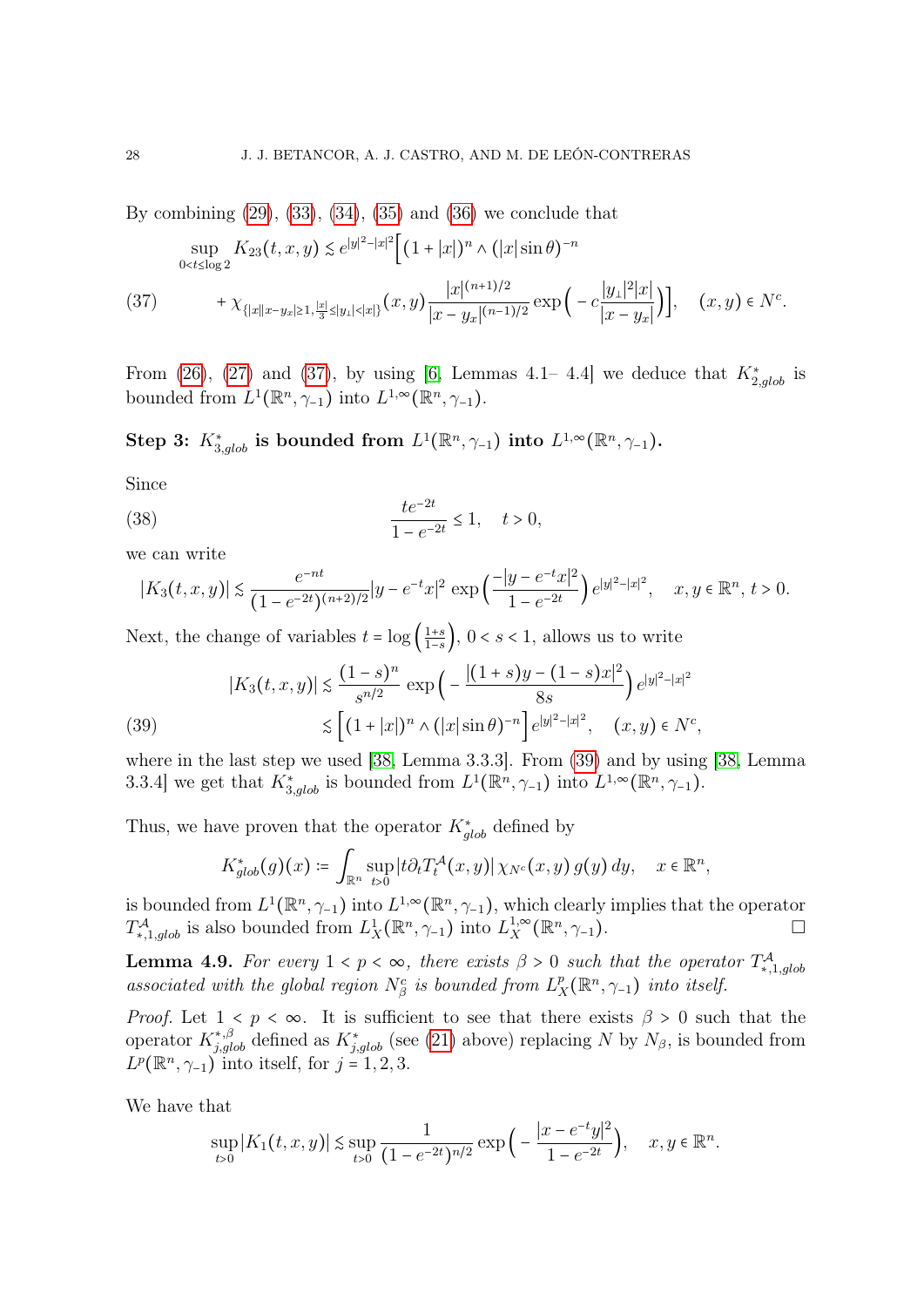According to [\[31,](#page-35-3) Proposition 2.1] we obtain, for every  $(x, y) \in N_n^c$ ,

$$
\sup_{t>0} |K_1(t, x, y)| \lesssim \begin{cases} e^{-|x|^2}, & \text{if } \langle x, y \rangle \le 0, \\ |x + y|^n \exp\left(\frac{|y|^2 - |x|^2}{2} - \frac{|x - y||x + y|}{2}\right), & \text{if } \langle x, y \rangle > 0. \end{cases}
$$

Then, by proceeding as in the proof of Lemma [4.4](#page-16-1) we can see that  $K_{1,glob}^{*, \beta}$ , with  $\beta = n$ , is bounded from  $L^p(\mathbb{R}^n, \gamma_{-1})$  into itself, for every  $1 < p < \infty$ .

On the other hand, from [\(20\)](#page-21-2) and [\(38\)](#page-27-3) we get that, for every  $\eta \in (0,1)$ ,

$$
|K_3(t, x, y)| \lesssim \frac{1}{(1 - e^{-2t})^{n/2}} \exp\left(-\eta \frac{|x - e^{-t}y|^2}{1 - e^{-2t}}\right)
$$
  

$$
\lesssim \frac{1}{(1 - e^{-2t})^{n/2}} \exp\left(-\eta \frac{|y - e^{-t}x|^2}{1 - e^{-2t}}\right) e^{\eta(|y|^2 - |x|^2)}, \quad x, y \in \mathbb{R}^n, t > 0.
$$

Let  $\eta \in (0,1)$  and  $\beta > 0$ . If  $(x, y) \in N_\beta^c$ , then

$$
|\sqrt{\eta}x - \sqrt{\eta}y| \ge \sqrt{\eta}\beta \Big(1 \wedge \frac{\sqrt{\eta}}{\sqrt{\eta}|x|}\Big) \ge \beta \eta \Big(1 \wedge \frac{1}{\sqrt{\eta}|x|}\Big).
$$

We choose  $\beta > 1$  such that  $(\sqrt{\eta}x, \sqrt{\eta}y) \in N_n^c$ , provided that  $(x, y) \in N_\beta^c$ . Then, by [\[31,](#page-35-3) Proposition 2.1] we get, for  $(x, y) \in N_{\beta}^{c}$ ,

$$
\sup_{t>0} |K_3(t, x, y)| \lesssim e^{\eta(|y|^2 - |x|^2)} \begin{cases} e^{-\eta |y|^2}, & \text{if } \langle x, y \rangle \le 0, \\ |x + y|^n \exp\left(\eta \left(\frac{|x|^2 - |y|^2}{2} - \frac{|x - y||x + y|}{2}\right)\right), & \text{if } \langle x, y \rangle > 0, \end{cases}
$$
  

$$
\lesssim \begin{cases} e^{-\eta |x|^2}, & \text{if } \langle x, y \rangle \le 0, \\ |x + y|^n \exp\left(\eta \left(\frac{|y|^2 - |x|^2}{2} - \frac{|x - y||x + y|}{2}\right)\right), & \text{if } \langle x, y \rangle > 0. \end{cases}
$$

Let  $1 < q < \infty$ . We take  $1/q < \eta < 1$  and  $\beta > 0$  such that  $(\sqrt{\eta}x, \sqrt{\eta}y) \in N_n^c$ , provided that  $(x, y) \in N_{\beta}^c$ . Then, by proceeding as in the proof of Lemma [4.4,](#page-16-1) we have that

$$
\sup_{x \in \mathbb{R}^n} \int_{\mathbb{R}^n} e^{(|x|^2 - |y|^2)/q} \sup_{t > 0} |K_3(t, x, y)| \chi_{N_\beta^c}(x, y) dy < \infty.
$$

Moreover,

$$
\sup_{y \in \mathbb{R}^n} \int_{\mathbb{R}^n} e^{(|x|^2 - |y|^2)/q} \sup_{t > 0} |K_3(t, x, y)| \chi_{N_\beta^c}(x, y) dx < \infty.
$$

Then, for  $1 < p < \infty$  we can find  $\beta_p > 0$  such that  $K_{3,glob}^{*,\beta}$  is bounded from  $L^p(\mathbb{R}^n, \gamma_{-1})$ into itself, for every  $\beta > \beta_p$ .

On the other hand,

$$
|K_2(t, x, y)| \lesssim \frac{t e^{-(n+1)t}}{(1 - e^{-2t})^{(n+1)/2}} |x| \exp\left(-\eta \frac{|y - e^{-t}x|^2}{1 - e^{-2t}}\right) e^{|y|^2 - |x|^2}, \quad x, y \in \mathbb{R}^n, \ t > 0,
$$

for certain  $\eta \in (0,1)$ . By performing the change of variables  $t = \log \frac{1+s}{1-s}$ ,  $t \in (0,\infty)$ , it follows that

$$
\frac{|y - e^{-t}x|^2}{1 - e^{-2t}} = \frac{|y(1 + s) - x(1 - s)|^2}{4s} = \frac{1}{4}(s|x + y|^2 + \frac{1}{s}|x - y|^2) + \frac{1}{2}(|y|^2 - |x|^2), \quad x, y \in \mathbb{R}^n, t > 0.
$$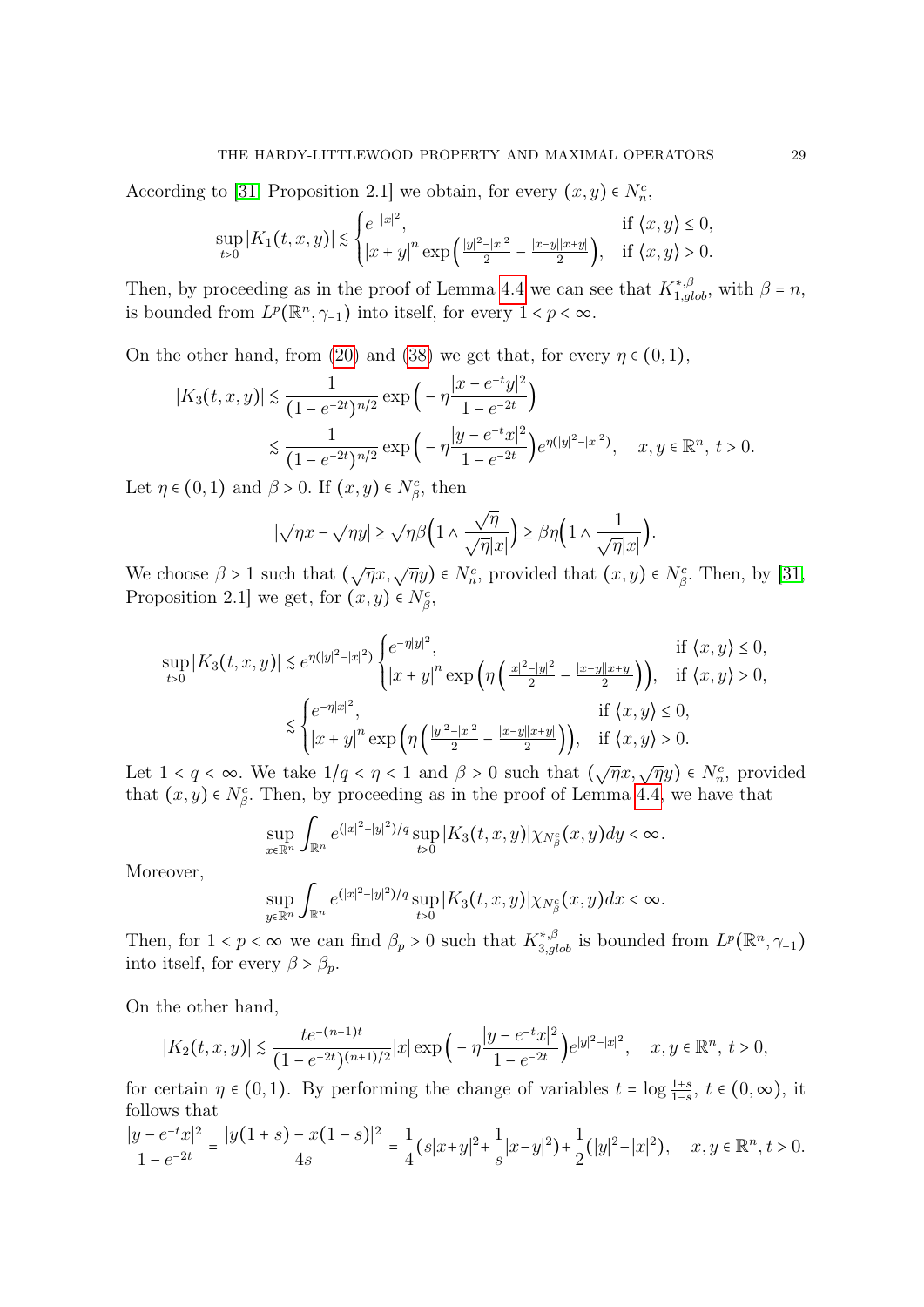Then, for every  $x, y \in \mathbb{R}^n$  and  $t > 0$ ,

$$
|x| \exp\left(-\eta \frac{|y - e^{-t}x|^2}{1 - e^{-2t}}\right)
$$
  
\$\leq (|x + y| + |x - y|) \exp\left(-\frac{\eta}{4}(s|x + y|^2 + \frac{1}{s}|x - y|^2)\right) \exp\left(-\frac{\eta}{2}(|y|^2 - |x|^2)\right)\$  
\$\leq \frac{1}{\sqrt{s}} \exp\left(-\frac{\varepsilon}{4}(s|x + y|^2 + \frac{1}{s}|x - y|^2)\right) \exp\left(-\frac{\eta}{2}(|y|^2 - |x|^2)\right)\$  
\$\leq \frac{1}{(1 - e^{-2t})^{1/2}} \exp\left(-\varepsilon \frac{|y - e^{-t}x|^2}{1 - e^{-2t}}\right) \exp\left(\frac{\varepsilon - \eta}{2}(|y|^2 - |x|^2)\right),\$

where  $\eta \in (0,1)$  and  $\varepsilon \in (0,\eta)$ . Thus, we get for  $x, y \in \mathbb{R}^n$  and  $t > 0$ ,

$$
|K_2(t, x, y)| \lesssim \frac{1}{(1 - e^{-2t})^{n/2}} \exp\Big(-\varepsilon \frac{|y - e^{-t}x|^2}{1 - e^{-2t}}\Big) \exp\Big(\Big(1 - \frac{\eta - \varepsilon}{2}\Big)(|y|^2 - |x|^2)\Big),\tag{9.1}
$$

with  $\eta \in (0,1)$  and  $\varepsilon \in (0,\eta)$ .

Let  $\eta \in (0,1)$  and  $\varepsilon \in (0,\eta)$ . We choose  $\beta > 0$  such that such that  $(\sqrt{\eta}x, \sqrt{\eta}y) \in N_n^c$ , for  $(x, y) \in N_{\beta}^c$ . Then, by [\[31,](#page-35-3) Proposition 2.1] we obtain, for  $(x, y) \in N_{\beta}^c$ ,

$$
\sup_{t>0} |K_2(t, x, y)| \lesssim e^{(1-\frac{\eta-\varepsilon}{2})(|y|^2-|x|^2)} \begin{cases} e^{-\varepsilon|y|^2}, & \text{if } \langle x, y \rangle \le 0, \\ |x+y|^n \exp\left(\varepsilon\left(\frac{|x|^2-|y|^2}{2} - \frac{|x-y||x+y|}{2}\right)\right), & \text{if } \langle x, y \rangle > 0, \end{cases}
$$

$$
\lesssim \begin{cases} \exp\left(\left(1-\frac{\eta+\varepsilon}{2}\right)|y|^2-\left(1-\frac{\eta-\varepsilon}{2}\right)|x|^2\right), & \text{if } \langle x, y \rangle \le 0, \\ |x+y|^n \exp\left(\left(1-\frac{\eta}{2}\right)(|y|^2-|x|^2)-\varepsilon\frac{|x-y||x+y|}{2}\right), & \text{if } \langle x, y \rangle > 0. \end{cases}
$$

Let  $1 < q < \infty$ . We have that

$$
\int_{\mathbb{R}^n} e^{(|x|^2 - |y|^2)/q} \sup_{t>0} |K_2(t, x, y)| \chi_{N_\beta^c}(x, y) dy
$$
\n
$$
\lesssim \int_{(x, y) \le 0} \exp\left(-|y|^2\left(-1 + \frac{\eta + \varepsilon}{2} + \frac{1}{q}\right)\right) \exp\left(-|x|^2\left(1 - \frac{\eta - \varepsilon}{2} - \frac{1}{q}\right)\right) dy
$$
\n
$$
+ \int_{(x, y) > 0} |x + y|^n \exp\left(\left(1 - \frac{\eta}{2} - \frac{1}{q}\right)(|y|^2 - |x|^2) - \varepsilon \frac{|x - y||x + y|}{2}\right)
$$
\n
$$
\lesssim \int_{\mathbb{R}^n} \exp\left(-|y|^2\left(-1 + \frac{\eta + \varepsilon}{2} + \frac{1}{q}\right)\right) \exp\left(-|x|^2\left(1 - \frac{\eta - \varepsilon}{2} - \frac{1}{q}\right)\right) dy
$$
\n
$$
+ \int_{\mathbb{R}^n} |x + y|^n \exp\left(-|x - y||x + y|\left(\frac{\varepsilon}{2} - \left|1 - \frac{\eta}{2} - \frac{1}{q}\right|\right)\right) dy.
$$

Then, for  $0 < \varepsilon < \eta < 1$  such that

$$
\frac{\varepsilon+\eta}{2} > 1-\frac{1}{q} > \frac{\eta-\varepsilon}{2},
$$

we get

$$
\sup_{x\in\mathbb{R}^n}\int_{\mathbb{R}^n}e^{(|x|^2-|y|^2)/q}\sup_{t>0}|K_2(t,x,y)|\chi_{N_\beta^c}(x,y)dy<\infty
$$

and

$$
\sup_{y\in\mathbb{R}^n}\int_{\mathbb{R}^n}e^{(|x|^2-|y|^2)/q}\sup_{t>0}|K_2(t,x,y)|\chi_{N_\beta^c}(x,y)dx<\infty.
$$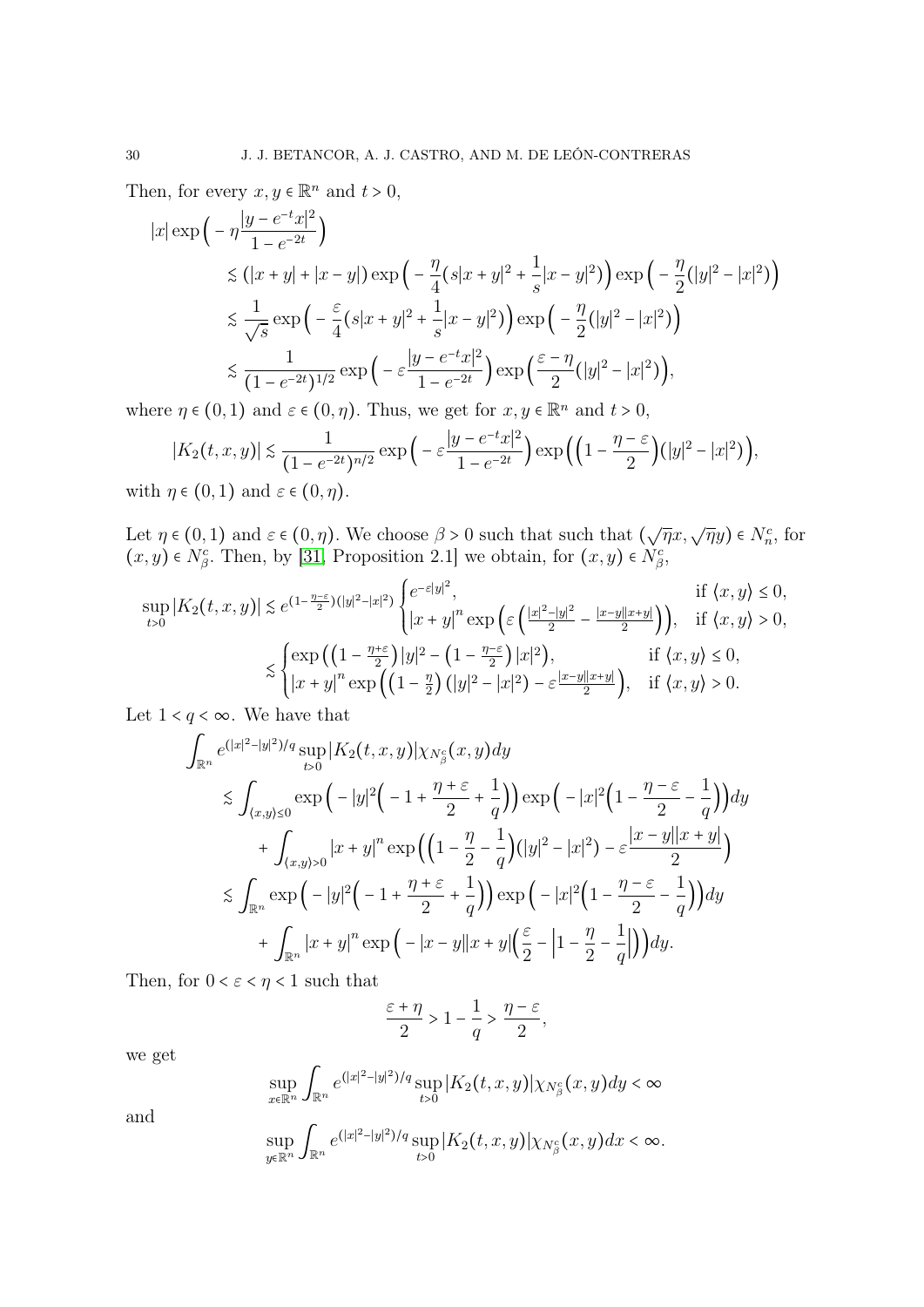Therefore, for each  $1 < p < \infty$ , there exists  $\beta_p > 0$  such that the operator  $K_{2,glob}^{*,\beta}$  is bounded from  $L^p(\mathbb{R}^n, \gamma_{-1})$  into itself, for every  $\beta > \beta_p$ .

We conclude that for every  $1 < p < \infty$  we can find  $\beta_p > 0$  such that, for every  $\beta > \beta_p$ , the operator  $T^{\mathcal{A}}_{*,1,glob}$  associated with  $N_{\beta}$  is bounded from  $L^p_{\beta}$  $X^p_X(\mathbb{R}^n, \gamma_{-1})$  into itself.  $\square$ 

Proof of Proposition [4.5.](#page-18-1) The proof follows the same arguments used in the proof of Proposition [4.1.](#page-13-3) We simply observe that

$$
\sup_{t>0} |t \partial_t W_t(z)| \lesssim \frac{1}{|z|^n}, \quad z \in \mathbb{R}^n \setminus \{0\}.
$$

<span id="page-30-0"></span>4.3. Proof of Theorem [1.2.](#page-5-0) By using Theorem [1.4](#page-7-0) and Propositions [4.1](#page-13-3) and [4.5,](#page-18-1) we can see that the properties  $(a)$ ,  $(b_{\alpha})$  and  $(c_{\alpha})$  are equivalent for  $\alpha = 0$  and also that  $(a) \Rightarrow (b_{\alpha})$  and  $(c_{\alpha})$ , for  $\alpha = 1$ .

Now, suppose that (*a*) holds. Let  $1 \leq p < \infty$  and  $f \in L^p$  $X^p_X(\mathbb{R}^n, \gamma_{-1})$ . We have that

<span id="page-30-1"></span>(40) 
$$
\int_{\mathbb{R}^n} \frac{\|f(y, \cdot)\|_X}{|x - y|^n} \chi_{N^c}(x, y) dy \lesssim \frac{1}{(1 \wedge 1/|x|)^n} \|f\|_{L_X^p(\mathbb{R}^n, \gamma - 1)}, \quad x \in \mathbb{R}^n.
$$

We denote by  $\mathbb{Q}_+ := \{r_j\}_{j\in\mathbb{N}}$ , the set of rational numbers in  $(0,\infty)$ . According to [\(19\)](#page-17-0) and [\(40\)](#page-30-1), for every  $k \in \mathbb{N}$ ,

$$
\sup_{j=1,\ldots,k} \left| W_{r_j}\Big(f(\cdot,\omega)\chi_{N^c}(x,\cdot)\Big)(x)\right| \in X, \quad x \in \mathbb{R}^n.
$$

If X has the Fatou property and

$$
\Big\|\sup_{j=1,\ldots,k}\Big|W_{r_j}\Big(f(\cdot,\omega)\chi_{N^c}(x,\cdot)\Big)(x)\Big|\Big\|_X\lesssim\frac{1}{(1\wedge 1/|x|)^n}\|f\|_{L_X^p(\mathbb{R}^n,\gamma_{-1})},\quad x\in\mathbb{R}^n,
$$

then

$$
\sup_{j\in\mathbb{N}}\Big|W_{r_j}\Big(f(\cdot,\omega)\chi_{N^c}(x,\cdot)\Big)(x)\Big|\in X,\quad x\in\mathbb{R}^n.
$$

By continuity we deduce that

$$
\sup_{t>0} \Big| W_t \Big( f(\cdot, \omega) \chi_{N^c}(x, \cdot) \Big)(x) \Big| \in X, \quad x \in \mathbb{R}^n.
$$

On the other hand, since  $L_3^p$  $_{X}^{p}(\mathbb{R}^{n},\gamma_{-1})\subseteq L_{X}^{p}$  $X(X^p(X; dx))$ , Theorem [1.4](#page-7-0) implies that

$$
W_{*,0}(f)(x) \in X
$$
, for almost all  $x \in \mathbb{R}^n$ .

Therefore,

 $W_{*,0,loc}(f)(x) \in X$ , for almost all  $x \in \mathbb{R}^n$ .

This means that

$$
W_{*,0,loc}(f)(x) \in X
$$
, for every  $x \in E \subseteq \mathbb{R}^n$ ,  $|\mathbb{R}^n \setminus E| = 0$ .

Moreover, since for every  $t > 0$ ,

 $|W_{t,0,loc}(f)(x)| \le W_{*,0,loc}(f)(x), \quad x \in \mathbb{R}^n,$ 

we have that

$$
W_{t,0,loc}(f)(x) \in X
$$
, for every  $x \in E$ .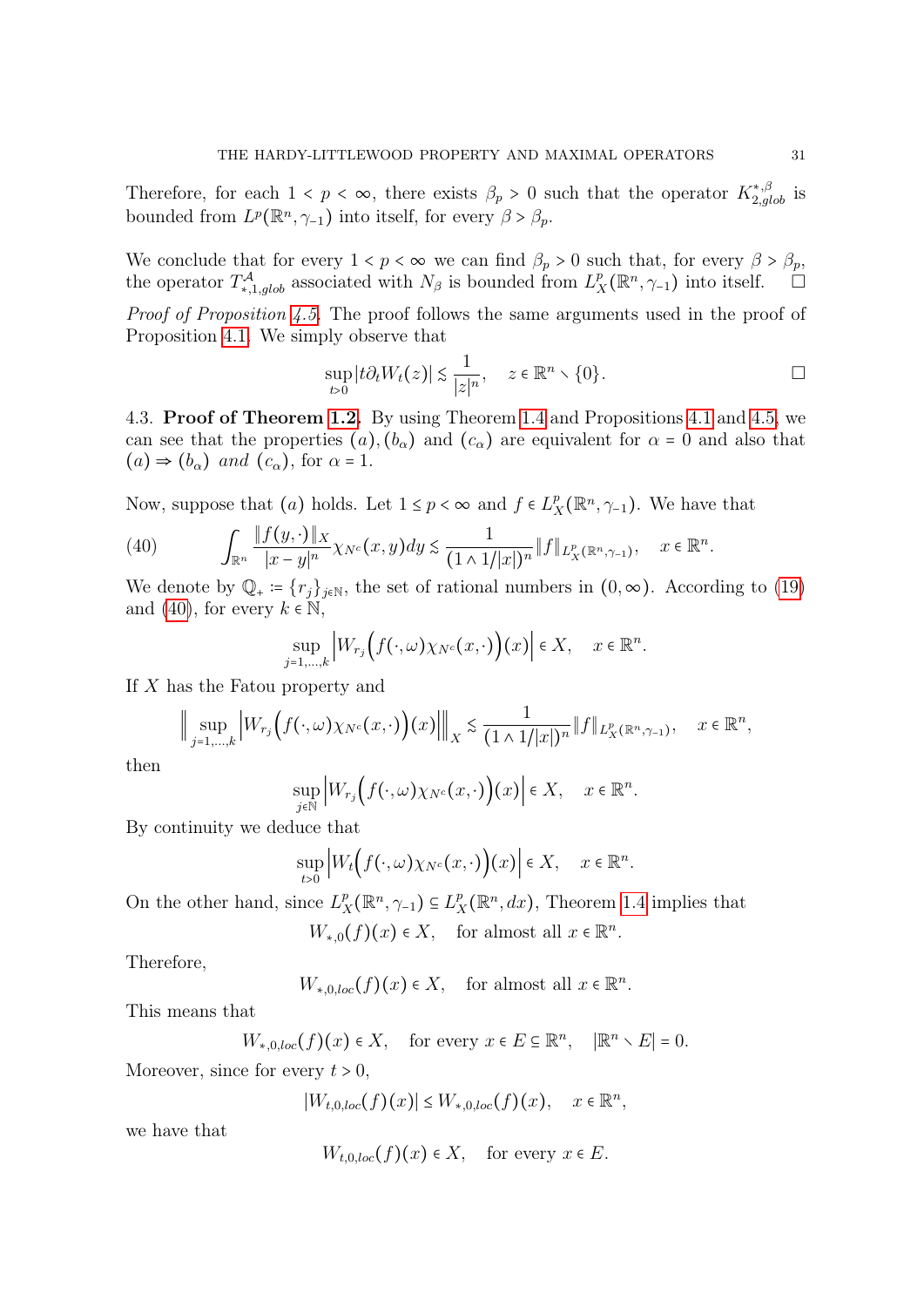Observe that the set  $E$  does not depend on  $t$ .

Now, by using [\(14\)](#page-15-3) we have that

$$
|T_{t,0,loc}^{\mathcal{A}}(f)(x,\omega)-W_{t,0,loc}(f)(x,\omega)|\lesssim \int_{\mathbb{R}^n}\frac{1+|x|}{|x-y|^{n-1}}|f(y,\omega)|\chi_N(x,y)dy<\infty,
$$

for  $x \in F$ , where  $F \subseteq \mathbb{R}^n$ ,  $|\mathbb{R}^n \setminus F| = 0$  and  $\omega \in \Omega$ . Therefore, for every  $t > 0$ ,

$$
(T_{t,0,loc}^{\mathcal{A}} - W_{t,0,loc})(f)(x,\cdot) \in X, \quad x \in F.
$$

It follows that

 $T_{t,0,loc}^{\mathcal{A}}(f)(x,\cdot)\in X$ ,  $x\in F\cap E$ ,  $t>0$ .

Observe that  $|\mathbb{R}^n \setminus (E \cap F)| = 0$ .

Let  $\mathbb{N} \coloneqq \{t_k\}_{k=1}^{\infty}$ . We can write

$$
\sup_{k=1,\ldots,\ell} |T_{t_k,0,loc}^{\mathcal{A}}(f)(x,\omega)| \in X, \quad x \in F \cap E, \ \omega \in \Omega, \ \ell \in \mathbb{N}.
$$

Moreover, for  $x \in F \cap E$ ,  $\ell \in \mathbb{N}$  and  $\omega \in \Omega$ , we have

$$
\sup_{k=1,\dots,\ell} |T_{t_k,0,loc}^{\mathcal{A}}(f)(x,\omega)| \leq |\sup_{k=1,\dots,\ell} |T_{t_k,0,loc}^{\mathcal{A}}(f)(x,\omega)| - \sup_{k=1,\dots,\ell} |W_{t_k,0,loc}(f)(x,\omega)||
$$
  
+ 
$$
\sup_{t>0} |W_{t,0,loc}(f)(x,\omega)|
$$
  

$$
\leq \sup_{k=1,\dots,\ell} |T_{t_k,0,loc}^{\mathcal{A}}(f)(x,\omega) - W_{t_k,0,loc}(f)(x,\omega)|
$$
  
+ 
$$
\sup_{t>0} |W_{t,0,loc}(f)(x,\omega)|
$$
  

$$
\leq \int_{\mathbb{R}^n} \frac{1+|x|}{|x-y|^{n-1}} |f(y,\omega)| \chi_N(x,y) dy + \sup_{t>0} |W_{t,0,loc}(f)(x,\omega)|.
$$
  
(41)

<span id="page-31-0"></span>Then, Fatou's property implies that

$$
\sup_{t>0} |T_{t,0,loc}^{\mathcal{A}}(f)(x,\omega)| = \sup_{k \in \mathbb{N}} |T_{t_k,0,loc}^{\mathcal{A}}(f)(x,\omega)| \in X, \quad x \in F \cap E,
$$

and the expression in [\(41\)](#page-31-0) controls

$$
\sup_{t>0} |T_{t,0,loc}^{\mathcal{A}}(f)(x,\omega)|, \quad x \in F \cap E, \quad \omega \in \Omega.
$$

From the arguments above we conclude that

$$
T_{*,0,loc}^{\mathcal{A}}(f)(x) \in X, \text{ for almost all } x \in \mathbb{R}^n.
$$

Since from [\(18\)](#page-17-1) we have that

$$
\int_{\mathbb{R}^n} \sup_{t>0} |T_t^{\mathcal{A}}(x,y)| \chi_{N^c}(x,y) \| f(y,\cdot) \|_X dy < \infty, \text{ for almost all } x \in \mathbb{R}^n,
$$

we can deduce that

 $T^{\mathcal{A}}_{*,0,glob}(f)(x) \in X$ , for almost all  $x \in \mathbb{R}^n$ .

Thus, we obtain that

 $T^{\mathcal{A}}_{*,0}(f)(x) \in X$ , for almost all  $x \in \mathbb{R}^n$ .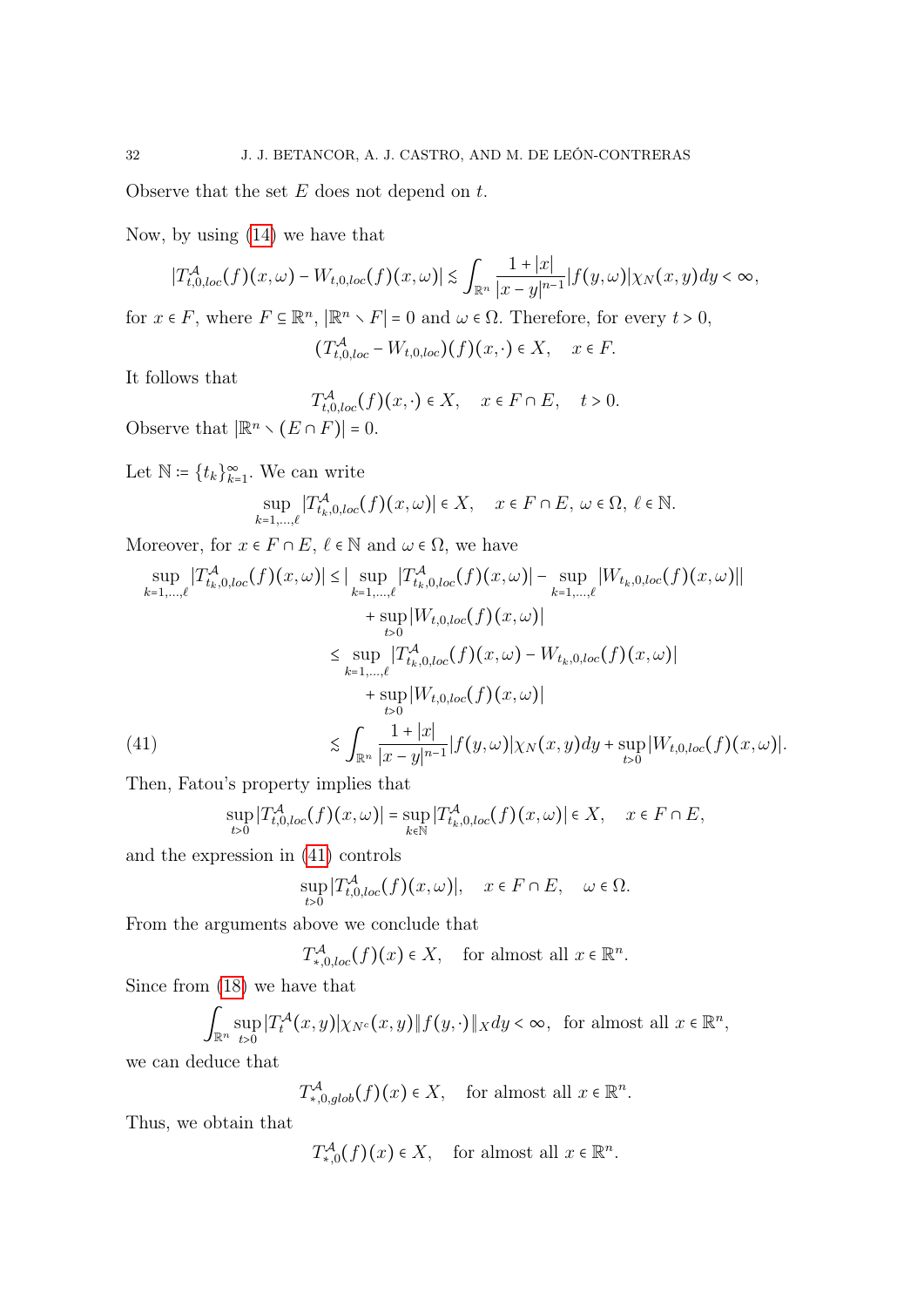By proceeding in a similar way we can see that  $(a) \Rightarrow (d_{\alpha})$  and  $(e_{\alpha})$ , for  $\alpha = 1$ .

Moreover, as in [\(10\)](#page-13-0) we can see that, for every  $\alpha \in (0,1)$ ,  $1 \le p < \infty$  and  $f \in L^p$ ,  $R_X^p(\mathbb{R}^n, \gamma_{-1}),$ 

 $T^{\mathcal{A}}_{*,\alpha}(f) \leq T^{\mathcal{A}}_{*,1}(f).$ 

Hence, if  $X$  has the Hardy- Littlewood property, we can deduce the properties established in this theorem for  $T^{\mathcal{A}}_{*,\alpha}$ ,  $0 < \alpha < 1$ , from the corresponding ones of  $T^{\mathcal{A}}_{*,1}(f)$ .

Suppose now that  $1 \leq p < \infty$  and that, for every  $f \in L^p$  $^p_X(\mathbb{R}^n, \gamma_{-1}),$ 

 $T^{\mathcal{A}}_{*,0}(f)(x) \in X$ , for almost all  $x \in \mathbb{R}^n$ .

Then,

 $T^{\mathcal{A}}_{*,0,loc}(f)(x) \in X$ , for almost all  $x \in \mathbb{R}^n$ .

As above we can see that

 $W_{*,0,glob}(f)(x) \in X$ , for every  $x \in \mathbb{R}^n$ .

Let  $g \in L^p$  $X^p(X^p, dx)$  and  $k \in \mathbb{N}$ . We denote by  $g_k := g \chi_{B(0,k+1)}$ . It is clear that  $g_k \in \mathbb{N}$  $L^p$  $_{X}^{p}(\mathbb{R}^{n},\gamma_{-1})$ . Since

$$
T^{\mathcal{A}}_{*,0,loc}(g_k)(x) = T^{\mathcal{A}}_{*,0,loc}(g)(x), \quad |x| \leq k,
$$

then

 $T^{\mathcal{A}}_{*,0,loc}(g)(x) \in X$ , for almost all  $x \in \mathbb{R}^n$ .

Moreover, by using the estimates established in the proof of Lemma [4.2,](#page-13-2) since for ∣x∣ ≤ k,

$$
(T_{*,0,loc}^{\mathcal{A}}(g_k)(x)-W_{*,0,loc})(g_k)(x)=(T_{*,0,loc}^{\mathcal{A}}(g)(x)-W_{*,0,loc})(g)(x),
$$

then

$$
(T^{\mathcal{A}}_{*,0,loc}(g)(x)-W_{*,0,loc})(g)(x)\in X,\quad x\in\mathbb{R}^n.
$$

Then, we conclude that

 $W_{*,0,loc}(g)(x) \in X$ , for almost all  $x \in \mathbb{R}^n$ .

Thus, since from [\(19\)](#page-17-0) we also have that  $W_{*,0,glob}(g)(x) \in X$ , and we conclude

$$
W_{*,0}(g)(x) \in X
$$
, for almost all  $x \in \mathbb{R}^n$ .

Theorem [1.4](#page-7-0) implies now that X has the Hardy- Littlewood property.  $\Box$ 

5. Proof of Theorem [1.3](#page-5-2)

According to the subordination formula, we have that

$$
P_t^{\mathcal{A}}(f)(x) \coloneqq \frac{t}{2\sqrt{\pi}} \int_0^\infty \frac{e^{-t^2/4u}}{u^{3/2}} T_u^{\mathcal{A}}(f)(x) du, \quad x \in \mathbb{R}^n,
$$

and

$$
P_t(f)(x) \coloneqq \frac{t}{2\sqrt{\pi}} \int_0^\infty \frac{e^{-t^2/4u}}{u^{3/2}} W_u(f)(x) du, \quad x \in \mathbb{R}^n.
$$

Let  $\alpha > 0$ ,  $1 \le p < \infty$  and  $f \in L^p$  $X^p_X(\mathbb{R}^n, \gamma_{-1})$ . By using Fubini's theorem we get  $\partial_t^{\alpha} P_{t,loc}^{\mathcal{A}}(f)(x) - \partial_t^{\alpha} P_{t,loc}(f)(x)$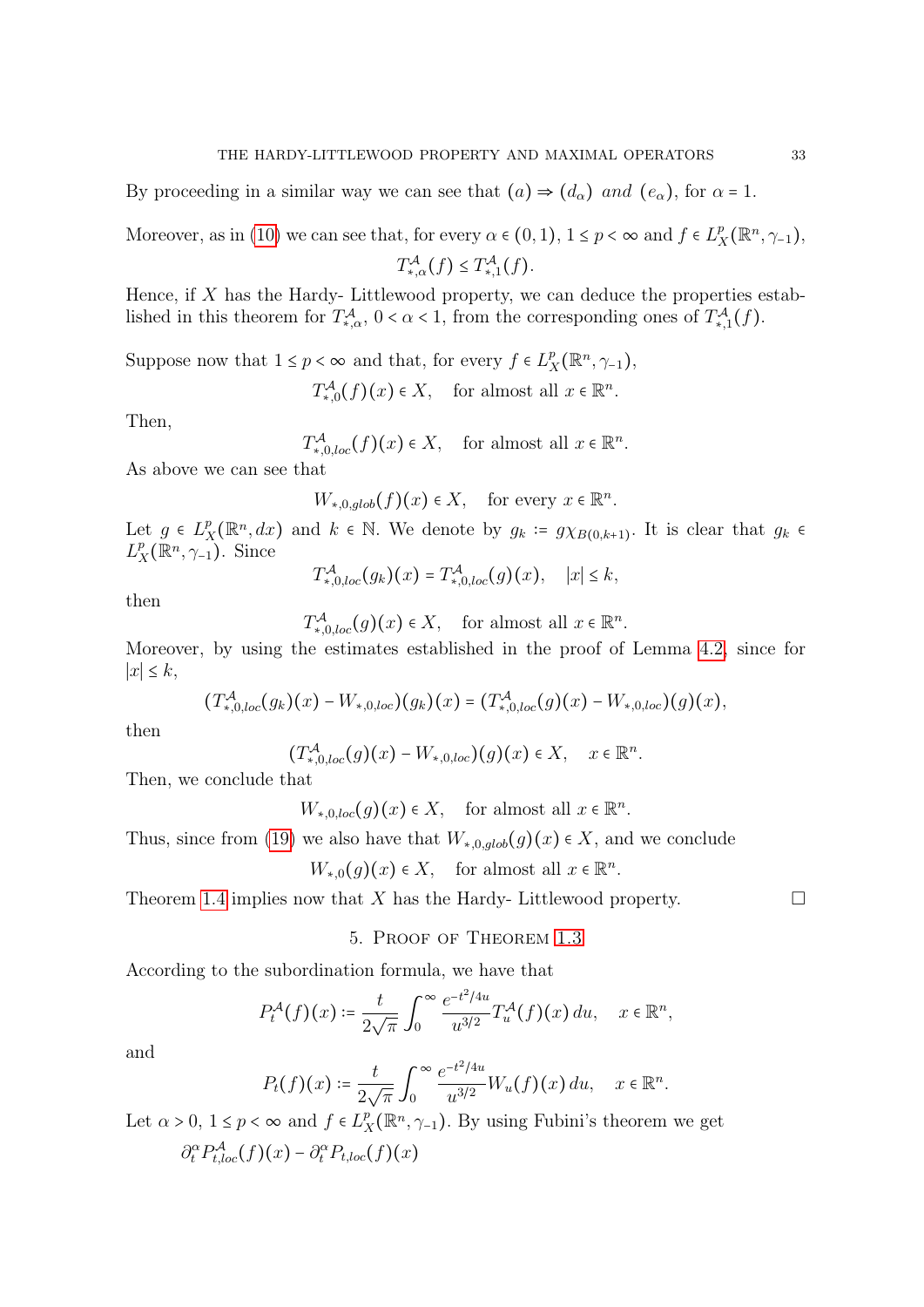$$
= \frac{1}{2\sqrt{\pi}} \int_0^\infty \partial_t^\alpha (te^{-t^2/4u}) \Big( T_{u,loc}^{\mathcal{A}}(f)(x) - W_{u,loc}(f)(x) \Big) \frac{du}{u^{3/2}}, \quad x \in \mathbb{R}^n.
$$

From [\[2,](#page-34-24) Lemma 3], we have that

$$
|\partial_t^{\alpha} (te^{-t^2/4u})| \lesssim e^{-t^2/8u} u^{(1-\alpha)/2}, \quad t, u \in (0, \infty).
$$

Then, we get that

$$
|t^{\alpha}\partial_t^{\alpha}P_t(z)|\lesssim t^{\alpha}\int_0^{\infty}\frac{e^{-t^2/8u}}{u^{(\alpha+2)/2}}W_u(z)du\lesssim \frac{1}{|z|^n},\quad z\in\mathbb{R}^n\setminus\{0\}.
$$

Also, for every  $x \in \mathbb{R}^n$ ,

$$
\left|\partial_t^{\alpha} P_{t,loc}^{\mathcal{A}}(f)(x) - \partial_t^{\alpha} P_{t,loc}(f)(x)\right| \lesssim \int_0^{\infty} \frac{e^{-t^2/8u}}{u^{(\alpha+2)/2}} \left|T_{u,loc}^{\mathcal{A}}(f)(x) - W_{u,loc}(f)(x)\right| du
$$
  

$$
\lesssim t^{-\alpha} \sup_{u>0} \left|T_{u,loc}^{\mathcal{A}}(f)(x) - W_{u,loc}(f)(x)\right|.
$$

Hence,

$$
\sup_{t>0}\left|t^{\alpha}\left(\partial_{t}^{\alpha}P_{t,loc}^{\mathcal{A}}(f)(x)-\partial_{t}^{\alpha}P_{t,loc}(f)(x)\right)\right|\lesssim \sup_{u>0}\left|T_{u,loc}^{\mathcal{A}}(f)(x)-W_{u,loc}(f)(x)\right|.
$$

Furthermore, we have that

$$
\sup_{t>0} |t^{\alpha} \partial_t^{\alpha} P_{t,glob}^{\mathcal{A}}(f)(x)| \lesssim \sup_{u>0} |T_{u,glob}^{\mathcal{A}}(f)(x)|, \ \ x \in \mathbb{R}^n.
$$

Now, by using these estimates and some of the results obtained in the proof of Theorems [1.2](#page-5-0) and [1.4,](#page-7-0) we deduce the following proposition.

## Proposition 5.1. Let  $\alpha > 0$ .

- (i) For  $1 < p < \infty$ , the operator  $P_{*,\alpha}^{\mathcal{A}}$  is bounded from  $L_2^p$  $X_X^p(\mathbb{R}^n, \gamma_{-1})$  into itself if, and only if,  $P_{*,\alpha}$  is bounded from  $\hat{L}_j^p$  $\prod_{X}^{p}(\mathbb{R}^n,dx)$  into itself.
- (ii) The operator  $P_{*,\alpha}^{\mathcal{A}}$  is bounded from  $L_X^1(\mathbb{R}^n, \gamma_{-1})$  into  $L_X^{1,\infty}$  $X^{1,\infty}_X(\mathbb{R}^n, \gamma_{-1})$  if, and only if,  $P_{*,\alpha}$  is bounded from  $L_X^1(\mathbb{R}^n,dx)$  into  $L_X^{1,\infty}$  $X^{1,\infty}_X(\mathbb{R}^n,dx)$ .

Proof of Theorem [1.3.](#page-5-2) From Theorem [1.4,](#page-7-0) it follows that

$$
(a) \Leftrightarrow (b_{\alpha}) \Leftrightarrow (c_{\alpha}), \text{ when } \alpha = 0
$$

and

$$
(a) \Rightarrow (b_{\alpha})
$$
 and  $(c_{\alpha})$ , for every  $\alpha \ge 0$ .

Also, we have that

$$
\sup_{t>0}\left|t^{\alpha}\left(\partial_{t}^{\alpha}P_{t}^{\mathcal{A}}(x,y)-\partial_{t}^{\alpha}P_{t}(x,y)\right)\right|\lesssim \sup_{u>0}|T_{u}^{\mathcal{A}}(x,y)-W_{u}(x,y)|,\ \ x,y\in\mathbb{R}^{n},
$$

and

$$
\sup_{t>0} |t^{\alpha} \partial_t^{\alpha} P_t^{\mathcal{A}}(x, y)| \lesssim \sup_{u>0} |T_u^{\mathcal{A}}(x, y)|, x, y \in \mathbb{R}^n
$$

By proceeding as in the proof of Theorem [1.2](#page-5-0) we deduce from the estimates above that

 $(a) \Rightarrow (d_{\alpha})$  and  $(e_{\alpha})$ , for every  $\alpha \geq 0$ .

.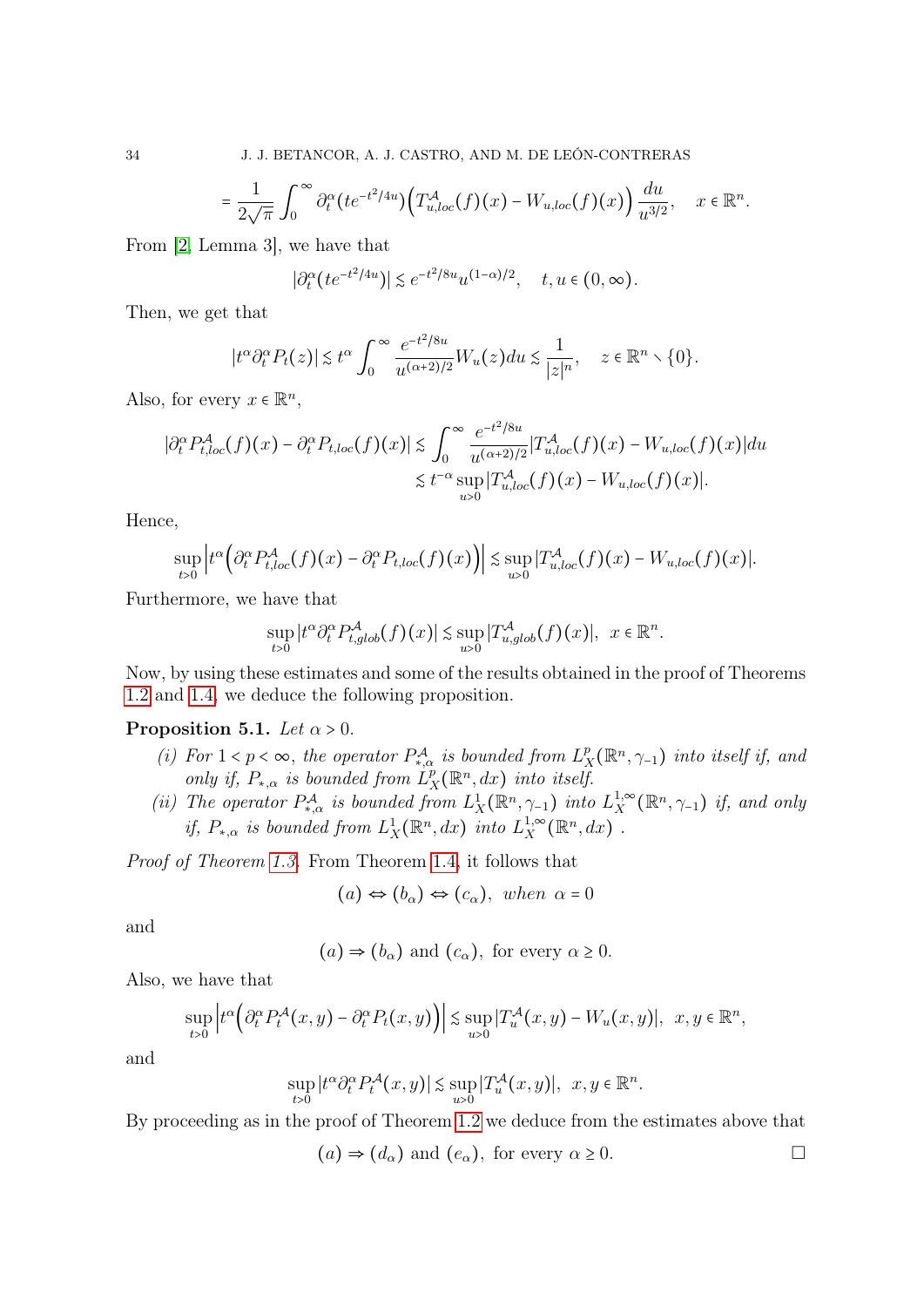#### **REFERENCES**

- <span id="page-34-0"></span>[1] H. AIMAR, L. FORZANI, AND R. SCOTTO, On Riesz transforms and maximal functions in the context of Gaussian harmonic analysis, Trans. Amer. Math. Soc., 359 (2007), pp. 2137–2154.
- <span id="page-34-24"></span>[2] J. J. Betancor, A. J. Castro, J. Curbelo, J. C. Fariña, and L. Rodríguez-Mesa, Square functions in the Hermite setting for functions with values in UMD spaces, Ann. Mat. Pura Appl. (4), 193 (2014), pp. 1397–1430.
- <span id="page-34-17"></span>[3] J. BOURGAIN, Extension of a result of Benedek, Calderón and Panzone, Ark. Mat., 22 (1984), pp. 91–95.
- <span id="page-34-14"></span>[4] T. Bruno, Singular integrals and Hardy type spaces for the inverse Gauss measure, arXiv:1801.09000.
- <span id="page-34-1"></span>[5]  $\_\_\_\_\$  Endpoint results for the Riesz transform of the Ornstein-Uhlenbeck operator, J. Fourier Anal. Appl., 25 (2019), pp. 1609–1631.
- <span id="page-34-15"></span>[6] T. BRUNO AND P. SJÖGREN, On the Riesz transforms for the inverse Gauss measure, to appear in Ann. Acad. Sci. Fenn. Math. (arXiv:1906.03827).
- <span id="page-34-2"></span>[7] A. Carbonaro, G. Mauceri, and S. Meda, Comparison of spaces of Hardy type for the Ornstein-Uhlenbeck operator, Potential Anal., 33 (2010), pp. 85–105.
- <span id="page-34-3"></span>[8] E. DALMASSO AND R. SCOTTO, Riesz transforms on variable Lebesgue spaces with Gaussian measure, Integral Transforms Spec. Funct., 28 (2017), pp. 403–420.
- <span id="page-34-23"></span>[9] J. DUOANDIKOETXEA, Fourier analysis, vol. 29 of Graduate Studies in Mathematics, American Mathematical Society, Providence, RI, 2001.
- <span id="page-34-4"></span>[10] E. B. FABES, C. E. GUTIÉRREZ, AND R. SCOTTO, Weak-type estimates for the Riesz transforms associated with the Gaussian measure, Rev. Mat. Iberoamericana, 10 (1994), pp. 229–281.
- <span id="page-34-5"></span>[11] L. FORZANI, E. HARBOURE, AND R. SCOTTO, Weak type inequality for a family of singular integral operators related with the Gaussian measure, Potential Anal., 31 (2009), pp. 103–116.
- <span id="page-34-6"></span>[12] L. FORZANI AND R. SCOTTO, The higher order Riesz transform for Gaussian measure need not be of weak type  $(1, 1)$ , Studia Math., 131 (1998), pp. 205–214.
- <span id="page-34-18"></span>[13] J. García-Cuerva, R. Macías, and J. L. Torrea, The Hardy-Littlewood property of Banach lattices, Israel J. Math., 83 (1993), pp. 177–201.
- <span id="page-34-19"></span>[14]  $\_\_\_\_\_\$  Maximal operators and B.M.O. for Banach lattices, Proc. Edinburgh Math. Soc. (2), 41 (1998), pp. 585–609.
- <span id="page-34-7"></span>[15] J. García-Cuerva, G. Mauceri, S. Meda, P. Sjögren, and J. L. Torrea, Functional calculus for the Ornstein-Uhlenbeck operator, J. Funct. Anal., 183 (2001), pp. 413–450.
- <span id="page-34-8"></span>[16] , Maximal operators for the holomorphic Ornstein-Uhlenbeck semigroup, J. London Math. Soc. (2), 67 (2003), pp. 219–234.
- <span id="page-34-9"></span>[17] J. García-Cuerva, G. Mauceri, P. Sjögren, and J. L. Torrea, Higher-order Riesz operators for the Ornstein-Uhlenbeck semigroup, Potential Anal., 10 (1999), pp. 379–407.
- <span id="page-34-10"></span>[18]  $\qquad \qquad$ , Spectral multipliers for the Ornstein-Uhlenbeck semigroup, J. Anal. Math., 78 (1999), pp. 281–305.
- <span id="page-34-11"></span>[19] C. E. GUTIÉRREZ, On the Riesz transforms for Gaussian measures, J. Funct. Anal., 120 (1994), pp. 107–134.
- <span id="page-34-12"></span>[20] C. E. GUTIÉRREZ, C. SEGOVIA, AND J. L. TORREA, On higher Riesz transforms for Gaussian measures, J. Fourier Anal. Appl., 2 (1996), pp. 583–596.
- <span id="page-34-20"></span>[21] E. Harboure, R. A. Macías, C. Segovia, and J. L. Torrea, Some estimates for maximal functions on Köthe function spaces, Israel J. Math., 90 (1995), pp. 349–371.
- <span id="page-34-22"></span>[22] E. HARBOURE, J. L. TORREA, AND B. VIVIANI, On the search for weighted inequalities for operators related to the Ornstein-Uhlenbeck semigroup, Math. Ann., 318 (2000), pp. 341–353.
- <span id="page-34-16"></span>[23] — *Vector-valued extensions of operators related to the Ornstein-Uhlenbeck semigroup*, J. Anal. Math., 91 (2003), pp. 1–29.
- <span id="page-34-13"></span>[24] W. HEBISCH, G. MAUCERI, AND S. MEDA, Holomorphy of spectral multipliers of the Ornstein-Uhlenbeck operator, J. Funct. Anal., 210 (2004), pp. 101–124.
- <span id="page-34-21"></span>[25] T. Hytönen, J. van Neerven, M. Veraar, and L. Weis, Analysis in Banach spaces. Vol. I. Martingales and Littlewood-Paley theory, vol. 63, Springer, Cham, 2016.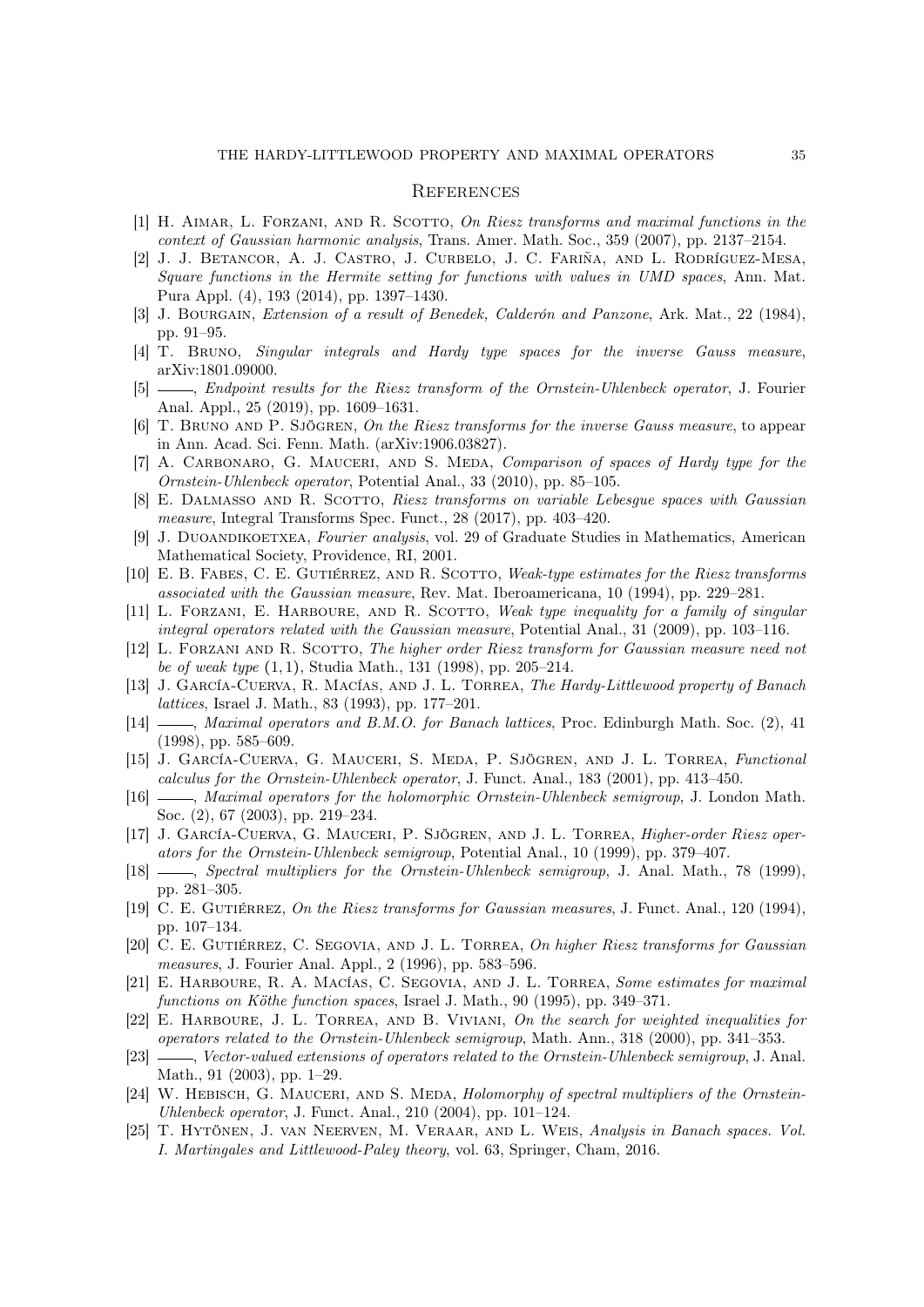- <span id="page-35-1"></span>[26] M. KEMPPAINEN, An  $L^1$ -estimate for certain spectral multipliers associated with the Ornstein-Uhlenbeck operator, J. Fourier Anal. Appl., 22 (2016), pp. 1416–1430.
- <span id="page-35-13"></span>[27] C. LE MERDY AND Q. XU, Maximal theorems and square functions for analytic operators on  $L^p$ -spaces, J. Lond. Math. Soc. (2), 86 (2012), pp. 343–365.
- <span id="page-35-14"></span>[28] H. O. Li AND P. Sjögren, Weak type  $(1,1)$  bounds for some operators related to the Laplacian with drift on real hyperbolic spaces, Potential Anal., 46 (2017), pp. 463-484.
- <span id="page-35-15"></span>[29] J. LINDENSTRAUSS AND L. TZAFRIRI, Classical Banach spaces. II, vol. 97, Springer-Verlag, Berlin-New York, 1979. Function spaces.
- <span id="page-35-2"></span>[30] G. MAUCERI, S. MEDA, AND P. SJÖGREN, Sharp estimates for the Ornstein-Uhlenbeck operator, Ann. Sc. Norm. Super. Pisa Cl. Sci. (5), 3 (2004), pp. 447–480.
- <span id="page-35-3"></span>[31] T. Menárguez, S. Pérez, and F. Soria, The Mehler maximal function: a geometric proof of the weak type 1, J. London Math. Soc. (2), 61 (2000), pp. 846–856.
- <span id="page-35-4"></span>[32] P. A. Meyer, Transformations de Riesz pour les lois gaussiennes, in Seminar on probability, XVIII, vol. 1059 of Lecture Notes in Math., Springer, Berlin, 1984, pp. 179–193.
- <span id="page-35-0"></span>[33] B. MUCKENHOUPT, *Hermite conjugate expansions*, Trans. Amer. Math. Soc., 139 (1969), pp. 243– 260.
- <span id="page-35-5"></span>[34] S. Pérez, The local part and the strong type for operators related to the Gaussian measure, J. Geom. Anal., 11 (2001), pp. 491–507.
- <span id="page-35-6"></span>[35] S. PÉREZ AND F. SORIA, Operators associated with the Ornstein-Uhlenbeck semigroup, J. London Math. Soc. (2), 61 (2000), pp. 857–871.
- <span id="page-35-7"></span>[36] P. Portal, Maximal and quadratic Gaussian Hardy spaces, Rev. Mat. Iberoam., 30 (2014), pp. 79–108.
- <span id="page-35-16"></span>[37] J. L. RUBIO DE FRANCIA, Martingale and integral transforms of Banach space valued functions, in Probability and Banach spaces (Zaragoza, 1985), vol. 1221 of Lecture Notes in Math., Springer, Berlin, 1986, pp. 195–222.
- <span id="page-35-11"></span>[38] F. Salogni, Harmonic Bergman spaces, Hardy-type spaces and harmonic analysis of a symmetric difusion semigroup on  $\mathbb{R}^n$ , PhD thesis, Università degli Studi di Milano-Bicocca, (2013).
- <span id="page-35-8"></span>[39] P. SJÖGREN, On the maximal function for the Mehler kernel, in Harmonic analysis (Cortona, 1982), vol. 992 of Lecture Notes in Math., Springer, Berlin, 1983, pp. 73–82.
- <span id="page-35-12"></span>[40] E. M. Stein, Topics in harmonic analysis related to the Littlewood-Paley theory, Annals of Mathematics Studies, No. 63, Princeton University Press, Princeton, N.J.; University of Tokyo Press, Tokyo, 1970.
- <span id="page-35-9"></span>[41] W. URBINA, On singular integrals with respect to the Gaussian measure, Ann. Scuola Norm. Sup. Pisa Cl. Sci. (4), 17 (1990), pp. 531–567.
- <span id="page-35-10"></span>[42]  $\frac{[42]}{[42]}$ , Gaussian harmonic analysis, Springer Monographs in Mathematics, Springer, Cham, 2019.
- <span id="page-35-17"></span>[43] Q. XU,  $H^{\infty}$  functional calculus and maximal inequalities for semigroups of contractions on vectorvalued  $L_p$ -spaces, Int. Math. Res. Not. IMRN,  $(2015)$ , pp. 5715–5732.